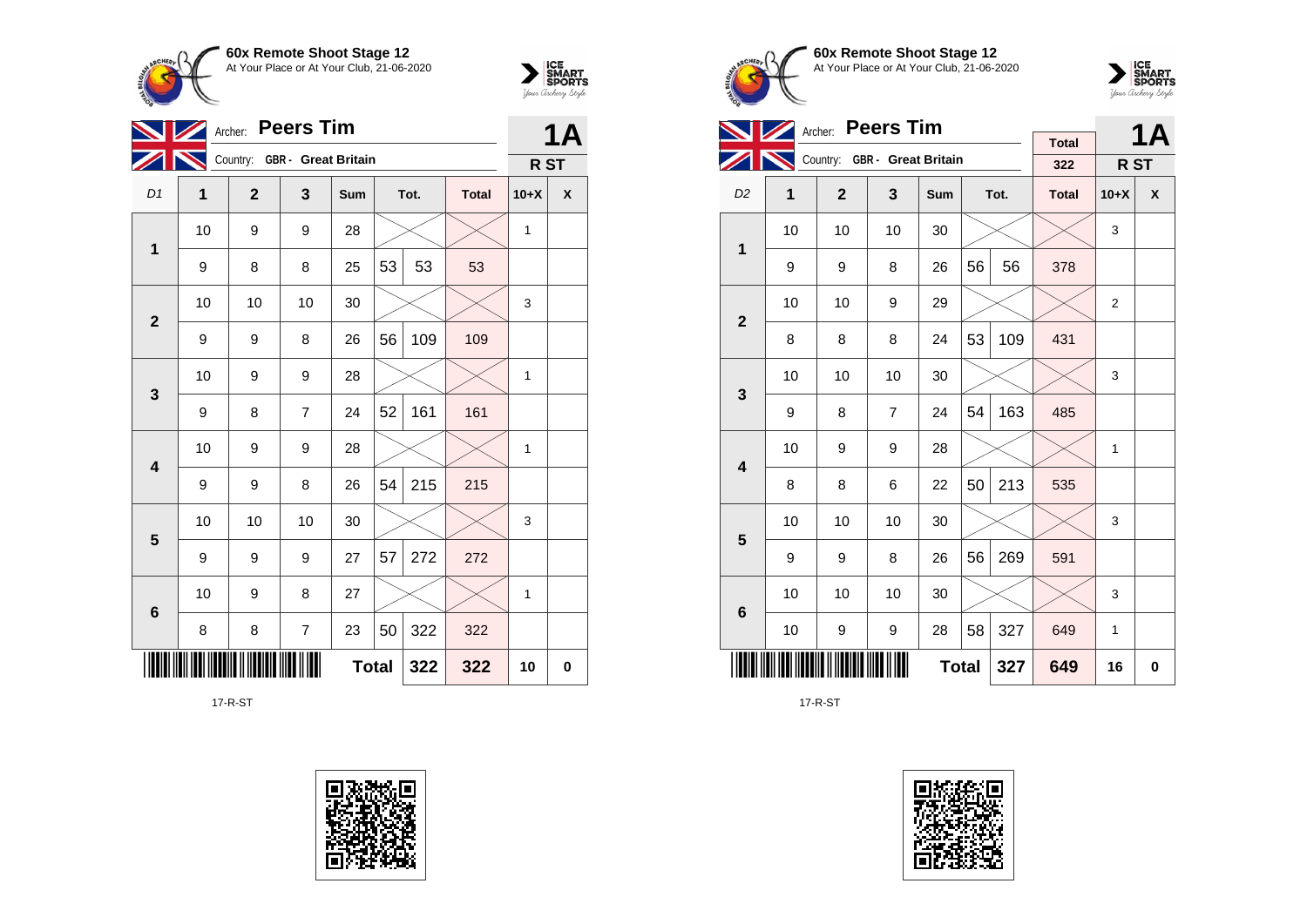



| VZ              |              | <b>Irvine Russ</b><br>Archer: |                         |              |    |      |              |                |              |  |  |
|-----------------|--------------|-------------------------------|-------------------------|--------------|----|------|--------------|----------------|--------------|--|--|
|                 | ¥            | Country: AUS - Australia      |                         |              |    |      |              | C ST           | 2A           |  |  |
| D <sub>1</sub>  | $\mathbf{1}$ | $\overline{2}$                | $\overline{\mathbf{3}}$ | Sum          |    | Tot. | <b>Total</b> | $10+X$         | X            |  |  |
| 1               | 10           | 9                             | 9                       | 28           |    |      |              | $\mathbf{1}$   |              |  |  |
|                 | 9            | 9                             | $\overline{7}$          | 25           | 53 | 53   | 53           |                |              |  |  |
| $\overline{2}$  | X            | 10                            | 8                       | 28           |    |      |              | $\overline{2}$ | $\mathbf{1}$ |  |  |
|                 | 10           | 9                             | 9                       | 28           | 56 | 109  | 109          | 1              |              |  |  |
| $\mathbf{3}$    | 10           | 9                             | 9                       | 28           |    |      |              | $\mathbf{1}$   |              |  |  |
|                 | 10           | 9                             | 8                       | 27           | 55 | 164  | 164          | $\mathbf{1}$   |              |  |  |
| 4               | 9            | 8                             | 8                       | 25           |    |      |              |                |              |  |  |
|                 | X            | 9                             | 8                       | 27           | 52 | 216  | 216          | 1              | 1            |  |  |
| 5               | X            | 8                             | 6                       | 24           |    |      |              | 1              | 1            |  |  |
|                 | X            | 8                             | $\overline{7}$          | 25           | 49 | 265  | 265          | $\mathbf{1}$   | 1            |  |  |
| $6\phantom{1}6$ | 8            | 8                             | 8                       | 24           |    |      |              |                |              |  |  |
|                 | 9            | 9                             | 6                       | 24           | 48 | 313  | 313          |                |              |  |  |
|                 |              |                               |                         | <b>Total</b> |    | 313  | 313          | 9              | 4            |  |  |

35-C-ST









| NZ                      |        | <b>Irvine Russ</b><br>Archer: |                |              |    | 2A   |              |              |              |
|-------------------------|--------|-------------------------------|----------------|--------------|----|------|--------------|--------------|--------------|
| ☀                       | $\ast$ | Country: AUS - Australia      |                |              |    |      | <b>Total</b> |              |              |
|                         |        |                               |                |              |    |      | 313          | C ST         |              |
| D <sub>2</sub>          | 1      | $\overline{2}$                | 3              | Sum          |    | Tot. | <b>Total</b> | $10+X$       | X            |
| $\mathbf{1}$            | X      | 10                            | 10             | 30           |    |      |              | 3            | $\mathbf{1}$ |
|                         | 9      | 9                             | $\overline{7}$ | 25           | 55 | 55   | 368          |              |              |
| $\overline{2}$          | X      | 9                             | 9              | 28           |    |      |              | 1            | $\mathbf{1}$ |
|                         | 8      | 8                             | 6              | 22           | 50 | 105  | 418          |              |              |
| 3                       | 10     | 9                             | 9              | 28           |    |      |              | 1            |              |
|                         | 8      | 8                             | 8              | 24           | 52 | 157  | 470          |              |              |
| $\overline{\mathbf{4}}$ | Χ      | 9                             | 9              | 28           |    |      |              | $\mathbf{1}$ | 1            |
|                         | 9      | 9                             | 9              | 27           | 55 | 212  | 525          |              |              |
| 5                       | 9      | 9                             | 8              | 26           |    |      |              |              |              |
|                         | X      | 9                             | 8              | 27           | 53 | 265  | 578          | $\mathbf{1}$ | $\mathbf{1}$ |
| $6\phantom{1}6$         | 9      | 8                             | 8              | 25           |    |      |              |              |              |
|                         | X      | Χ                             | 9              | 29           | 54 | 319  | 632          | 2            | 2            |
|                         |        |                               |                | <b>Total</b> |    | 319  | 632          | 9            | 6            |

35-C-ST

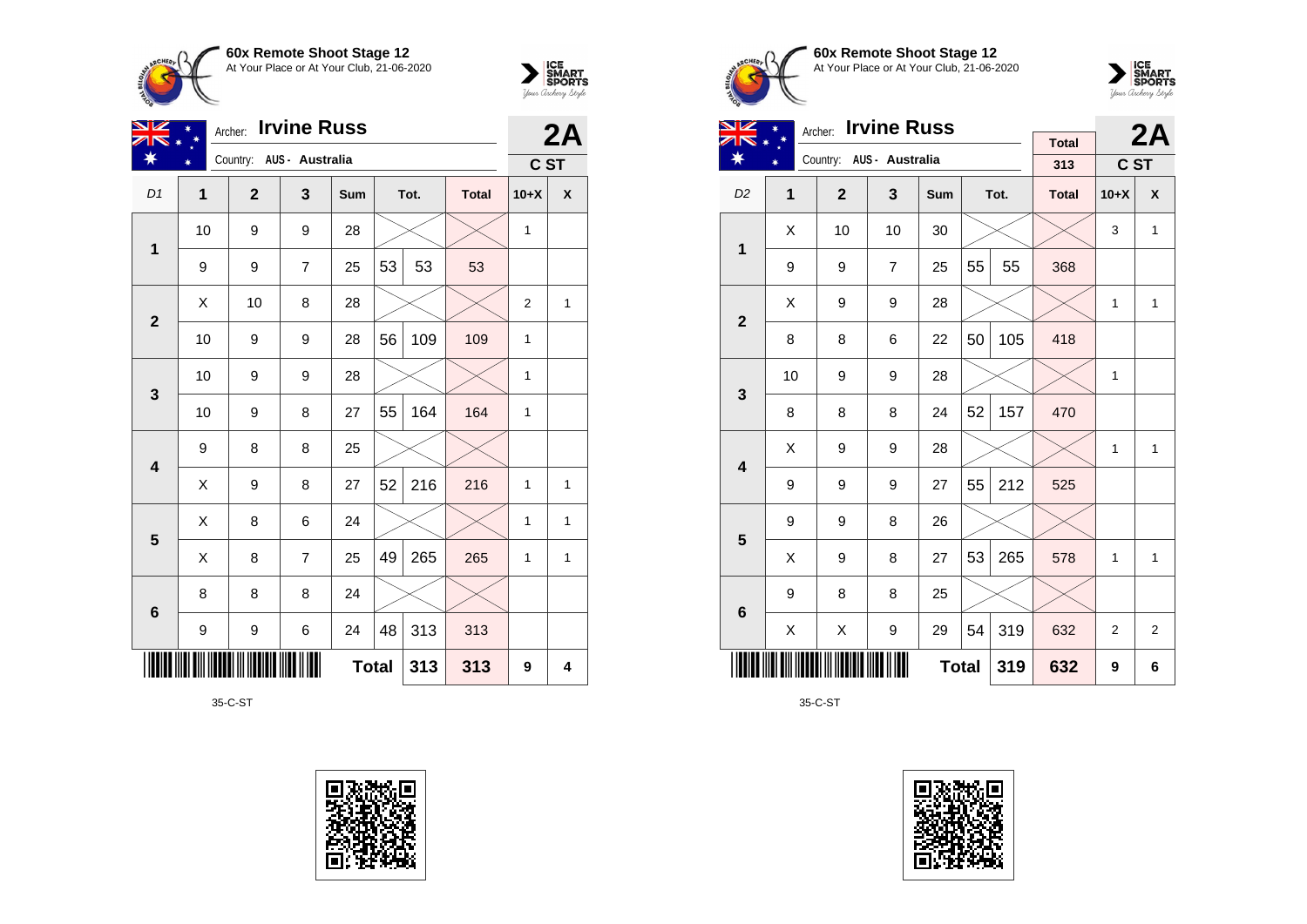



|                 | Archer: |                             |    | 3A  |              |      |              |                 |    |
|-----------------|---------|-----------------------------|----|-----|--------------|------|--------------|-----------------|----|
|                 |         | Country: RSA - South Africa |    |     |              |      |              | C <sub>30</sub> |    |
| D <sub>1</sub>  | 1       | $\overline{2}$              | 3  | Sum |              | Tot. | <b>Total</b> | $10+X$          | χ  |
| 1               | Χ       | Χ                           | X  | 30  |              |      |              | 3               | 3  |
|                 | 10      | 10                          | 10 | 30  | 60           | 60   | 60           | 3               |    |
| $\overline{2}$  | X       | X                           | Χ  | 30  |              |      |              | 3               | 3  |
|                 | 10      | 10                          | 9  | 29  | 59           | 119  | 119          | $\overline{2}$  |    |
| 3               | X       | X                           | X  | 30  |              |      |              | 3               | 3  |
|                 | 10      | 10                          | 9  | 29  | 59           | 178  | 178          | $\overline{2}$  |    |
| 4               | X       | Χ                           | 10 | 30  |              |      |              | 3               | 2  |
|                 | 10      | 10                          | 9  | 29  | 59           | 237  | 237          | $\overline{2}$  |    |
| 5               | X       | 10                          | 10 | 30  |              |      |              | 3               | 1  |
|                 | 10      | 10                          | 9  | 29  | 59           | 296  | 296          | $\overline{2}$  |    |
| $6\phantom{1}6$ | X       | 10                          | 10 | 30  |              |      |              | 3               | 1  |
|                 | 10      | 9                           | 9  | 28  | 58           | 354  | 354          | $\mathbf{1}$    |    |
|                 |         |                             |    |     | <b>Total</b> | 354  | 354          | 30              | 13 |









|                         |                     | <b>Kramer Günther</b><br>Archer: |                    |     |    | 3A   |                     |                 |              |
|-------------------------|---------------------|----------------------------------|--------------------|-----|----|------|---------------------|-----------------|--------------|
|                         |                     | Country:                         | RSA - South Africa |     |    |      | <b>Total</b><br>354 | C <sub>30</sub> |              |
| D <sub>2</sub>          | 1                   | $\mathbf{2}$                     | $\mathbf{3}$       | Sum |    | Tot. | <b>Total</b>        | $10+X$          | X            |
|                         |                     |                                  |                    |     |    |      |                     |                 |              |
| $\mathbf 1$             | X                   | 10                               | 10                 | 30  |    |      |                     | 3               | $\mathbf{1}$ |
|                         | 10                  | 10                               | 10                 | 30  | 60 | 60   | 414                 | 3               |              |
| $\overline{2}$          | X                   | X                                | 10                 | 30  |    |      |                     | 3               | 2            |
|                         | 10                  | 9                                | 9                  | 28  | 58 | 118  | 472                 | 1               |              |
|                         | X                   | 10                               | 10                 | 30  |    |      |                     | 3               | 1            |
| 3                       | 10                  | 9                                | 9                  | 28  | 58 | 176  | 530                 | 1               |              |
| $\overline{\mathbf{4}}$ | X                   | X                                | X                  | 30  |    |      |                     | 3               | 3            |
|                         | 10                  | 10                               | 9                  | 29  | 59 | 235  | 589                 | $\overline{2}$  |              |
| 5                       | X                   | 10                               | 10                 | 30  |    |      |                     | 3               | 1            |
|                         | 10                  | 10                               | 9                  | 29  | 59 | 294  | 648                 | $\overline{2}$  |              |
| 6                       | X                   | X                                | X                  | 30  |    |      |                     | 3               | 3            |
|                         | 10                  | 10                               | 10                 | 30  | 60 | 354  | 708                 | 3               |              |
|                         | <b>Total</b><br>354 |                                  |                    |     |    |      |                     | 30              | 11           |

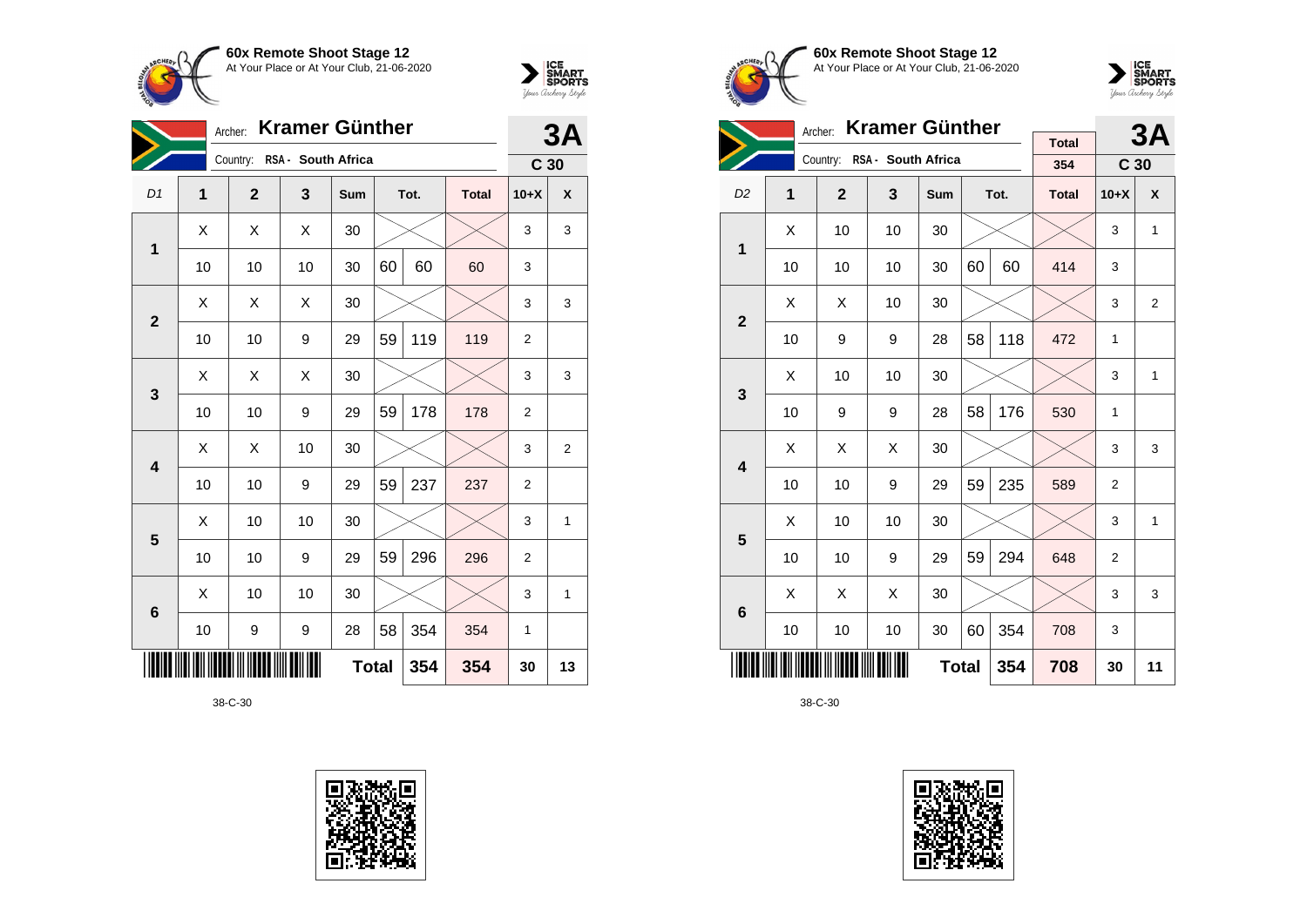



|                 |    | <b>Demey Dominiek</b><br>Archer: |    |            |              |      |              |                 |                |  |
|-----------------|----|----------------------------------|----|------------|--------------|------|--------------|-----------------|----------------|--|
|                 |    | Country: BEL - Belgium           |    |            |              |      |              | C <sub>50</sub> |                |  |
| D1              | 1  | $\mathbf{2}$                     | 3  | <b>Sum</b> |              | Tot. | <b>Total</b> | $10+X$          | X              |  |
| 1               | X  | 10                               | 9  | 29         |              |      |              | $\overline{2}$  | 1              |  |
|                 | 9  | 9                                | 9  | 27         | 56           | 56   | 56           |                 |                |  |
| $\overline{2}$  | X  | X                                | 10 | 30         |              |      |              | 3               | $\overline{2}$ |  |
|                 | 9  | 9                                | 8  | 26         | 56           | 112  | 112          |                 |                |  |
| 3               | 10 | 10                               | 9  | 29         |              |      |              | $\overline{2}$  |                |  |
|                 | 9  | 8                                | 8  | 25         | 54           | 166  | 166          |                 |                |  |
| 4               | X  | X                                | 10 | 30         |              |      |              | 3               | $\overline{2}$ |  |
|                 | 10 | 9                                | 9  | 28         | 58           | 224  | 224          | $\mathbf{1}$    |                |  |
| 5               | X  | X                                | 10 | 30         |              |      |              | 3               | $\overline{c}$ |  |
|                 | 9  | 9                                | 9  | 27         | 57           | 281  | 281          |                 |                |  |
| $6\phantom{1}6$ | X  | 10                               | 9  | 29         |              |      |              | $\overline{2}$  | 1              |  |
|                 | 9  | 8                                | 8  | 25         | 54           | 335  | 335          |                 |                |  |
|                 |    |                                  |    |            | <b>Total</b> | 335  | 335          | 16              | 8              |  |









|                |                | <b>Demey Dominiek</b><br>Archer: |                         |            |    | 4A   |                     |                 |   |
|----------------|----------------|----------------------------------|-------------------------|------------|----|------|---------------------|-----------------|---|
|                |                | Country:                         | <b>BEL</b> - Belgium    |            |    |      | <b>Total</b><br>335 | C <sub>50</sub> |   |
| D <sub>2</sub> | $\overline{1}$ | $\overline{2}$                   | $\overline{\mathbf{3}}$ | <b>Sum</b> |    | Tot. | <b>Total</b>        | $10+X$          | X |
| 1              | X              | 10                               | 10                      | 30         |    |      |                     | 3               | 1 |
|                | 9              | 9                                | 9                       | 27         | 57 | 57   | 392                 |                 |   |
| $\overline{2}$ | X              | 10                               |                         | 3          | 1  |      |                     |                 |   |
|                | 9              | 8                                | 8                       | 447        |    |      |                     |                 |   |
| 3              | X              | 10                               | 10                      | 30         |    |      |                     | 3               | 1 |
|                | 10             | 9                                | 9                       | 28         | 58 | 170  | 505                 | 1               |   |
| 4              | X              | 10                               | 9                       | 29         |    |      |                     | $\overline{2}$  | 1 |
|                | 8              | 8                                | 8                       | 24         | 53 | 223  | 558                 |                 |   |
| 5              | 10             | 10                               | 9                       | 29         |    |      |                     | $\overline{2}$  |   |
|                | 9              | 9                                | 9                       | 27         | 56 | 279  | 614                 |                 |   |
| 6              | X              | X                                | X                       | 30         |    |      |                     | 3               | 3 |
|                | 10             | 10                               | 9                       | 29         | 59 | 338  | 673                 | $\overline{2}$  |   |
|                |                |                                  | 338                     | 673        | 19 | 7    |                     |                 |   |

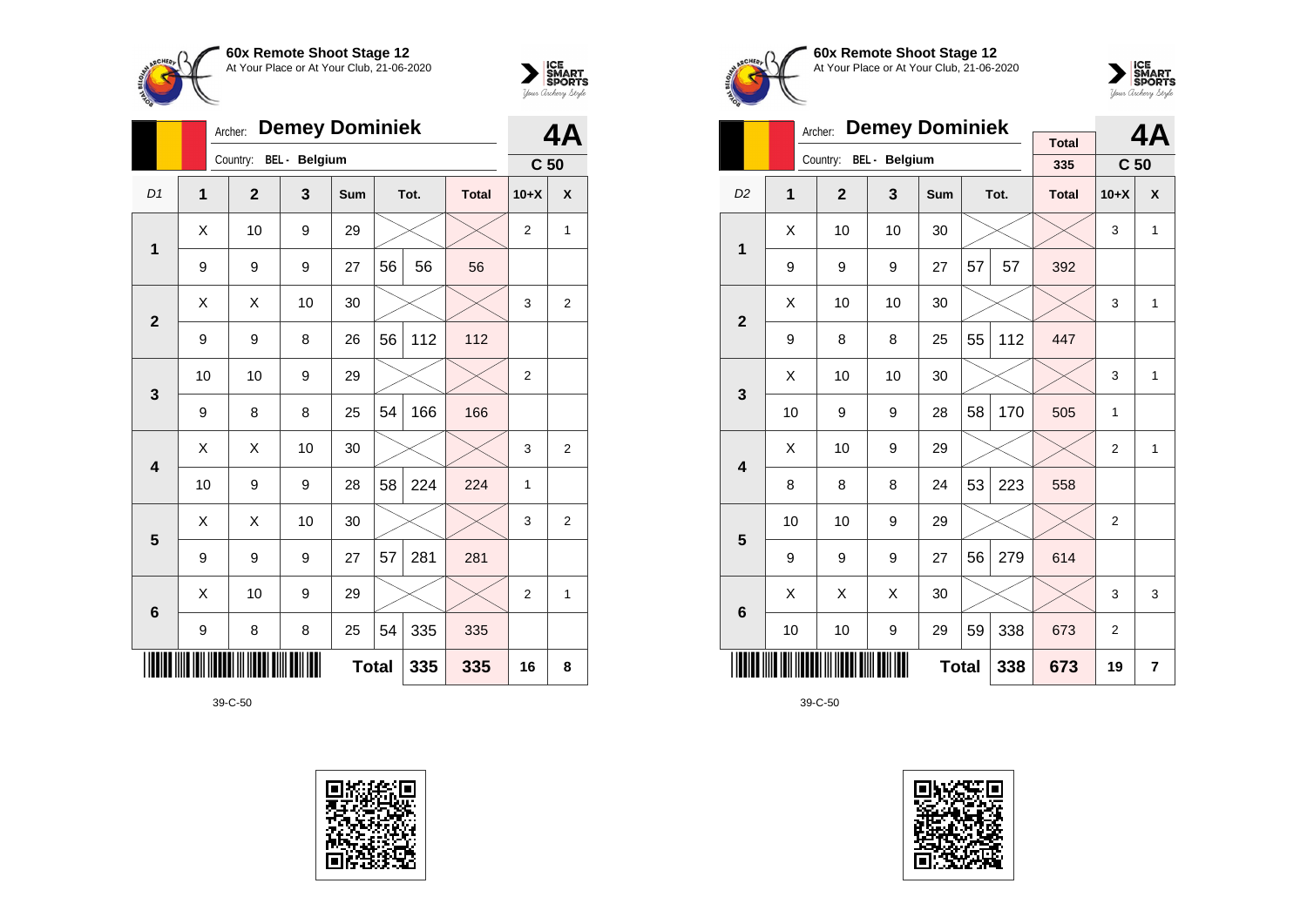



| ψ                       |    | <b>Phoenix Anthony</b><br>Archer: |                       |     |              |      |              |                 |                |  |
|-------------------------|----|-----------------------------------|-----------------------|-----|--------------|------|--------------|-----------------|----------------|--|
|                         |    | Country:                          | <b>BAR</b> - Barbados |     |              |      |              | C <sub>30</sub> |                |  |
| D1                      | 1  | $\mathbf{2}$                      | 3                     | Sum |              | Tot. | <b>Total</b> | $10+X$          | X              |  |
| 1                       | X  | X                                 | 9                     | 29  |              |      |              | $\overline{2}$  | $\overline{2}$ |  |
|                         | 9  | 9                                 | $\overline{7}$        | 25  | 54           | 54   | 54           |                 |                |  |
| $\overline{2}$          | X  | Χ                                 | 10                    | 30  |              |      |              | 3               | $\overline{2}$ |  |
|                         | 9  | 9                                 | 8                     | 26  | 56           | 110  | 110          |                 |                |  |
| $\mathbf{3}$            | X  | 9                                 | 9                     | 28  |              |      |              | 1               | 1              |  |
|                         | 9  | 9                                 | 8                     | 26  | 54           | 164  | 164          |                 |                |  |
| $\overline{\mathbf{4}}$ | 10 | 10                                | 9                     | 29  |              |      |              | 2               |                |  |
|                         | 9  | 9                                 | 8                     | 26  | 55           | 219  | 219          |                 |                |  |
| 5                       | X  | X                                 | X                     | 30  |              |      |              | 3               | 3              |  |
|                         | 10 | 10                                | 9                     | 29  | 59           | 278  | 278          | $\overline{2}$  |                |  |
| 6                       | X  | X                                 | 10                    | 30  |              |      |              | 3               | 2              |  |
|                         | 9  | 9                                 | 9                     | 27  | 57           | 335  | 335          |                 |                |  |
|                         |    |                                   |                       |     | <b>Total</b> | 335  | 335          | 16              | 10             |  |









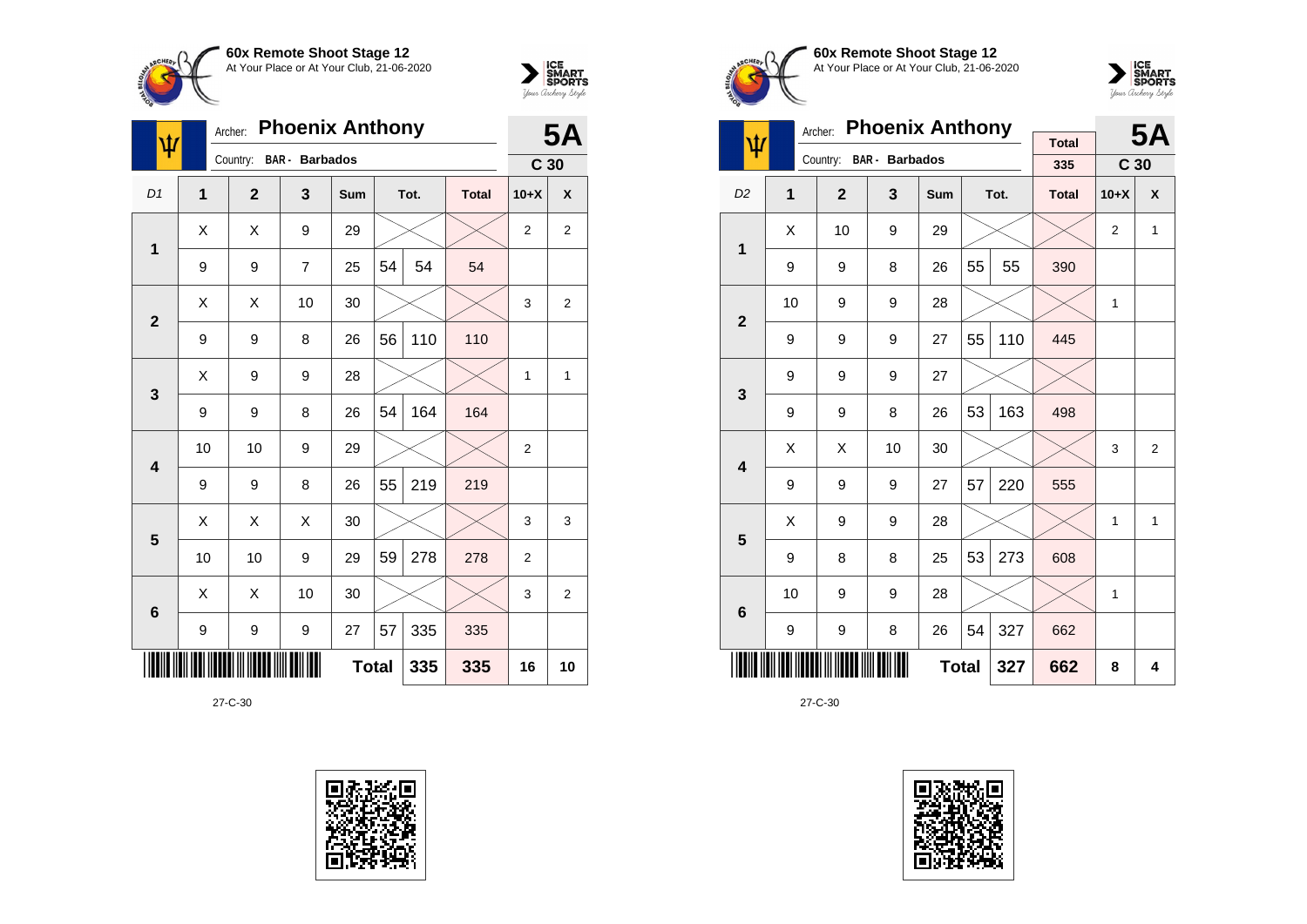



| $\overline{\odot}$ | Archer:        | S.B.Ravi Yogesh R.V  |   | 6A           |    |      |              |                 |   |
|--------------------|----------------|----------------------|---|--------------|----|------|--------------|-----------------|---|
|                    |                | Country: IND - India |   |              |    |      |              | C <sub>50</sub> |   |
| D1                 | 1              | $\mathbf{2}$         | 3 | Sum          |    | Tot. | <b>Total</b> | $10+X$          | χ |
| $\mathbf{1}$       | 10             | 9                    | 9 | 28           |    |      |              | $\mathbf{1}$    |   |
|                    | 9              | 8                    | M | 17           | 45 | 45   | 45           |                 |   |
| $\mathbf{2}$       | 10             | 9                    | 8 | 27           |    |      |              | 1               |   |
|                    | 8              | 8                    | 6 | 22           | 49 | 94   | 94           |                 |   |
| 3                  | 10             | 9                    | 9 | 28           |    |      |              | 1               |   |
|                    | 9              | 7                    | 7 | 23           | 51 | 145  | 145          |                 |   |
| 4                  | 9              | 9                    | 9 | 27           |    |      |              |                 |   |
|                    | 8              | 8                    | 6 | 22           | 49 | 194  | 194          |                 |   |
| 5                  | 9              | 8                    | 8 | 25           |    |      |              |                 |   |
|                    | $\overline{7}$ | $\overline{7}$       | 6 | 20           | 45 | 239  | 239          |                 |   |
| $6\phantom{1}6$    | 10             | 10                   | 9 | 29           |    |      |              | $\overline{2}$  |   |
|                    | 9              | 6                    | 5 | 20           | 49 | 288  | 288          |                 |   |
|                    |                |                      |   | <b>Total</b> |    | 288  | 288          | 5               | 0 |









|                         |                     | Archer:        | S.B.Ravi Yogesh R.V |     |    | 6A   |              |                 |                    |
|-------------------------|---------------------|----------------|---------------------|-----|----|------|--------------|-----------------|--------------------|
| $\bigodot$              |                     | Country:       | IND - India         |     |    |      | <b>Total</b> |                 |                    |
|                         |                     |                |                     |     |    |      | 288          | C <sub>50</sub> |                    |
| D <sub>2</sub>          | 1                   | $\overline{2}$ | $\mathbf{3}$        | Sum |    | Tot. | <b>Total</b> | $10+X$          | $\pmb{\mathsf{X}}$ |
| $\mathbf 1$             | 9                   | 9              | 9                   | 27  |    |      |              |                 |                    |
|                         | 8                   | $\overline{7}$ | 5                   | 20  | 47 | 47   | 335          |                 |                    |
| $\overline{\mathbf{2}}$ | 9                   | 9              | 8                   | 26  |    |      |              |                 |                    |
|                         | 8                   | 8              | 8                   | 24  | 50 | 97   | 385          |                 |                    |
| 3                       | 9                   | 9              | 8                   | 26  |    |      |              |                 |                    |
|                         | 8                   | $\overline{7}$ | $\overline{7}$      | 22  | 48 | 145  | 433          |                 |                    |
| $\overline{\mathbf{4}}$ | 10                  | 9              | 9                   | 28  |    |      |              | 1               |                    |
|                         | 8                   | 6              | 6                   | 20  | 48 | 193  | 481          |                 |                    |
| 5                       | 9                   | 9              | 8                   | 26  |    |      |              |                 |                    |
|                         | 8                   | $\overline{7}$ | 5                   | 20  | 46 | 239  | 527          |                 |                    |
| $\bf 6$                 | 9                   | 9              | 8                   | 26  |    |      |              |                 |                    |
|                         | $\overline{7}$      | 5              | M                   | 12  | 38 | 277  | 565          |                 |                    |
|                         | <b>Total</b><br>277 |                |                     |     |    |      |              | 1               | 0                  |

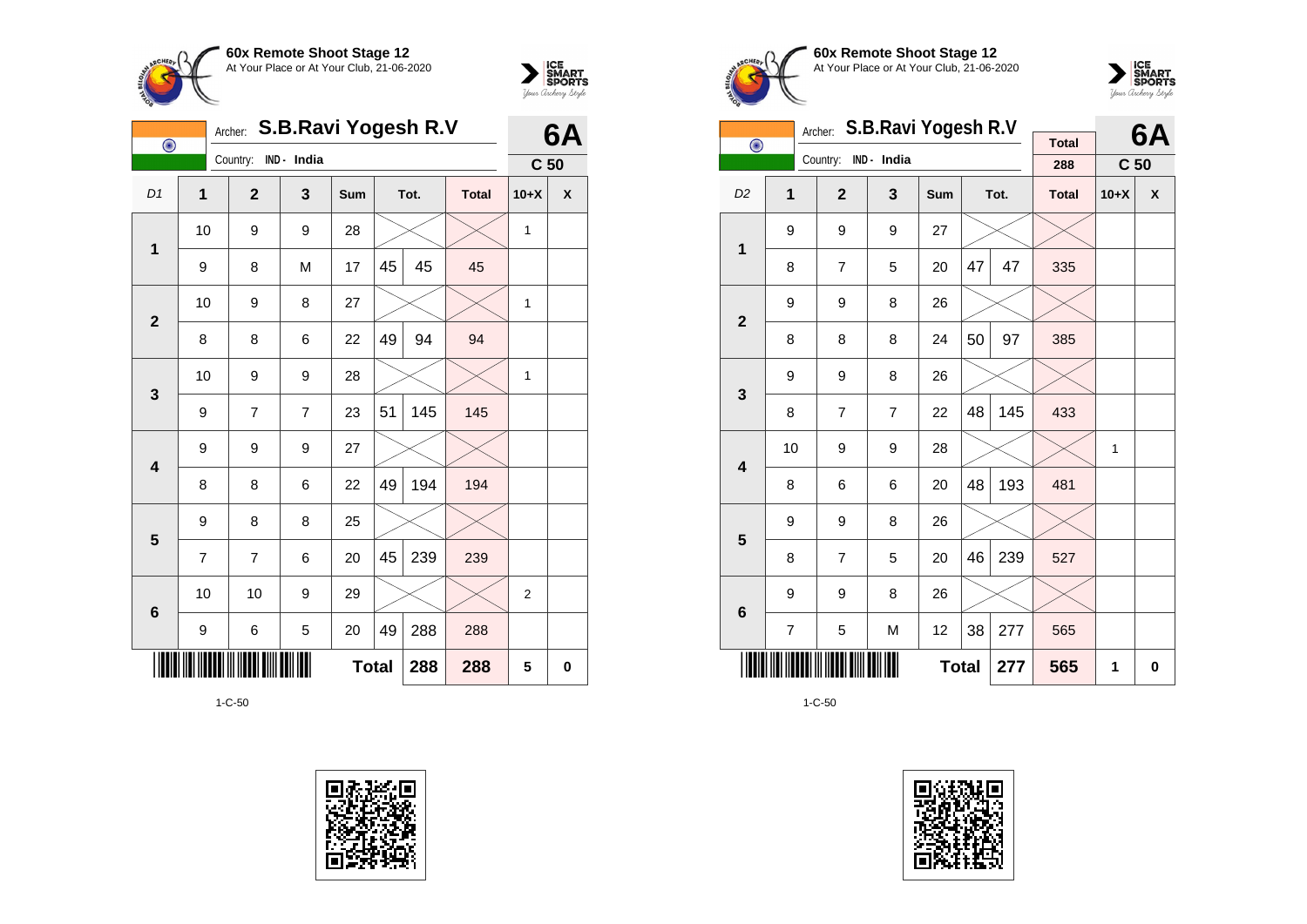



| $\overline{\odot}$ |    | Archer:        | Balasubramaniyam Kiraan |     |              |      |              |                | 6B          |
|--------------------|----|----------------|-------------------------|-----|--------------|------|--------------|----------------|-------------|
|                    |    | Country:       | IND - India             |     |              |      |              | R 30           |             |
| D1                 | 1  | $\overline{2}$ | 3                       | Sum |              | Tot. | <b>Total</b> | $10+X$         | X           |
| $\mathbf{1}$       | 10 | 8              | 5                       | 23  |              |      |              | 1              |             |
|                    | 9  | 7              | 6                       | 22  | 45           | 45   | 45           |                |             |
| $\overline{2}$     | X  | 10             | 10                      | 30  |              |      |              | 3              | 1           |
|                    | 9  | 9              | 8                       | 26  | 56           | 101  | 101          |                |             |
| 3                  | 10 | 10             | 9                       | 29  |              |      |              | $\overline{2}$ |             |
|                    | 9  | 8              | 8                       | 25  | 54           | 155  | 155          |                |             |
| 4                  | Χ  | 10             | 10                      | 30  |              |      |              | 3              | 1           |
|                    | 9  | 9              | 8                       | 26  | 56           | 211  | 211          |                |             |
| 5                  | 10 | 10             | 9                       | 29  |              |      |              | $\overline{2}$ |             |
|                    | 9  | 9              | 8                       | 26  | 55           | 266  | 266          |                |             |
| $6\phantom{1}6$    | 10 | 10             | 10                      | 30  |              |      |              | 3              |             |
|                    | 7  | 7              | M                       | 14  | 44           | 310  | 310          |                |             |
|                    |    |                |                         |     | <b>Total</b> | 310  | 310          | 14             | $\mathbf 2$ |





**60x Remote Shoot Stage 12** At Your Place or At Your Club, 21-06-2020



|                         |                                | Archer:              | Balasubramaniyam Kiraan |     |    | 6B   |                     |        |              |
|-------------------------|--------------------------------|----------------------|-------------------------|-----|----|------|---------------------|--------|--------------|
| $\bigodot$              |                                | Country: IND - India |                         |     |    |      | <b>Total</b><br>310 | R 30   |              |
| D <sub>2</sub>          | $\overline{1}$                 | $\overline{2}$       | 3                       | Sum |    | Tot. | <b>Total</b>        | $10+X$ | X            |
| 1                       | X                              | 9                    | 9                       | 28  |    |      |                     | 1      | $\mathbf{1}$ |
|                         | 8                              | 8                    | $\overline{7}$          | 23  | 51 | 51   | 361                 |        |              |
| $\overline{2}$          | X                              | 9                    | 9                       | 28  |    |      |                     | 1      | 1            |
|                         | 50<br>101<br>9<br>7<br>6<br>22 |                      |                         |     |    |      |                     |        |              |
| 3                       | X                              | 10                   | 8                       | 28  |    |      |                     | 2      | 1            |
|                         | 8                              | 8                    | 8                       | 24  | 52 | 153  | 463                 |        |              |
| $\overline{\mathbf{4}}$ | X                              | X                    | 9                       | 29  |    |      |                     | 2      | 2            |
|                         | 9                              | $\overline{7}$       | $\overline{7}$          | 23  | 52 | 205  | 515                 |        |              |
| 5                       | 9                              | 9                    | 9                       | 27  |    |      |                     |        |              |
|                         | 9                              | 8                    | M                       | 17  | 44 | 249  | 559                 |        |              |
| $6\phantom{1}$          | X                              | 10                   | 9                       | 29  |    |      |                     | 2      | $\mathbf{1}$ |
|                         | 9                              | 8                    | $\overline{7}$          | 24  | 53 | 302  | 612                 |        |              |
|                         | <b>Total</b><br>302            |                      |                         |     |    |      |                     | 8      | 6            |

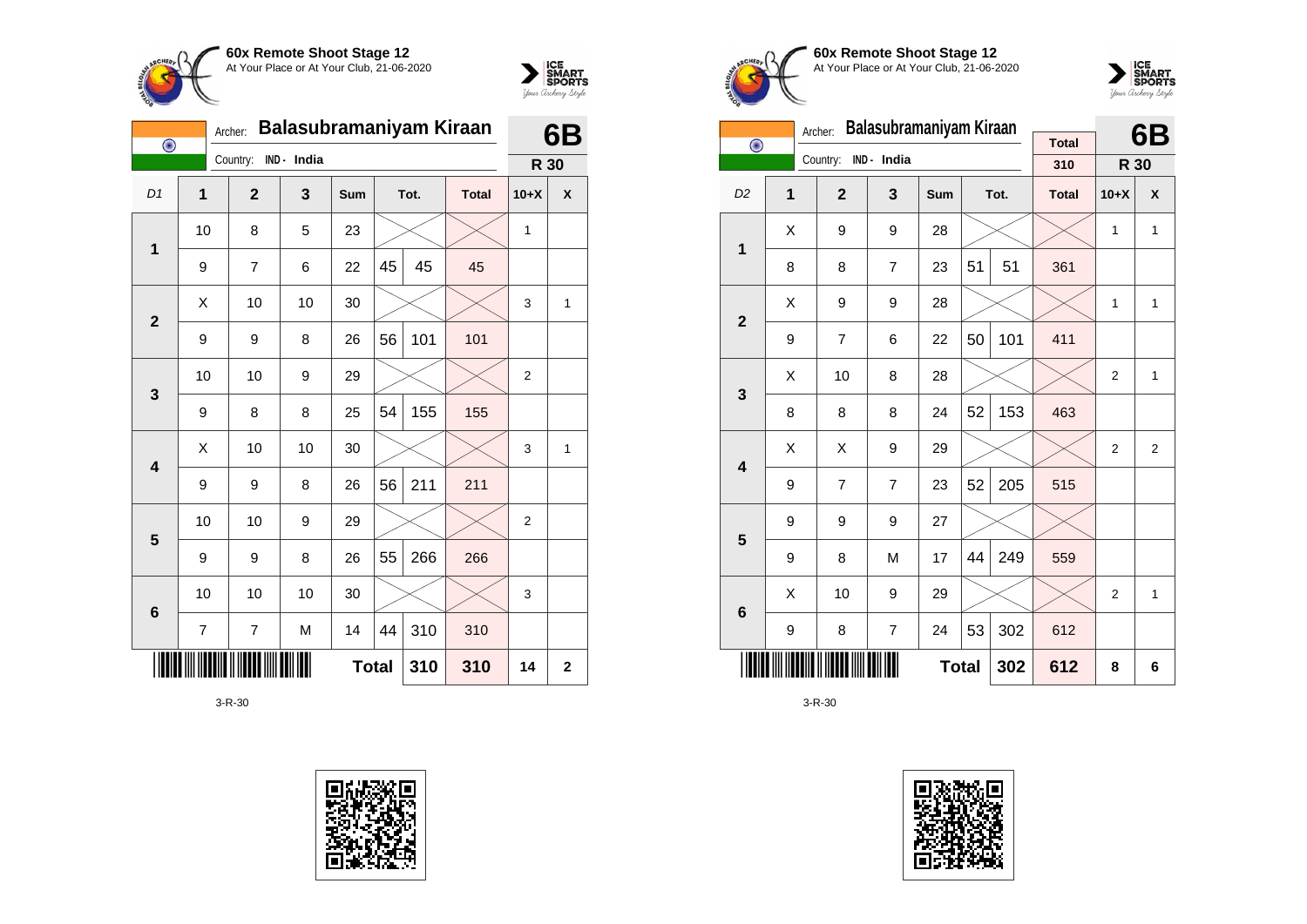



| $\bigodot$      |                | Karthikeyan Yukendiran<br>Archer: |                |     |              |      |              |        |              |  |
|-----------------|----------------|-----------------------------------|----------------|-----|--------------|------|--------------|--------|--------------|--|
|                 |                | Country:                          | IND - India    |     |              |      |              | R 30   |              |  |
| D1              | $\overline{1}$ | $\mathbf{2}$                      | 3              | Sum |              | Tot. | <b>Total</b> | $10+X$ | X            |  |
| 1               | X              | 10                                | 10             | 30  |              |      |              | 3      | $\mathbf{1}$ |  |
|                 | 10             | 9                                 | 9              | 28  | 58           | 58   | 58           | 1      |              |  |
| $\overline{2}$  | X              | X                                 | 10             | 30  |              |      |              | 3      | 2            |  |
|                 | 9              | 9                                 | 9              | 27  | 57           | 115  | 115          |        |              |  |
| 3               | 10             | 9                                 | 9              | 28  |              |      |              | 1      |              |  |
|                 | 9              | 8                                 | 7              | 24  | 52           | 167  | 167          |        |              |  |
| 4               | X              | 10                                | 10             | 30  |              |      |              | 3      | 1            |  |
|                 | 10             | 9                                 | 9              | 28  | 58           | 225  | 225          | 1      |              |  |
| 5               | 10             | 10                                | 10             | 30  |              |      |              | 3      |              |  |
|                 | 9              | 9                                 | 8              | 26  | 56           | 281  | 281          |        |              |  |
| $6\phantom{1}6$ | 9              | 8                                 | 8              | 25  |              |      |              |        |              |  |
|                 | 8              | 7                                 | $\overline{7}$ | 22  | 47           | 328  | 328          |        |              |  |
|                 |                |                                   |                |     | <b>Total</b> | 328  | 328          | 15     | 4            |  |





**60x Remote Shoot Stage 12** At Your Place or At Your Club, 21-06-2020



|                         | Karthikeyan Yukendiran<br>Archer:                  |                |                     |     |     |      |                     |                | 6C             |
|-------------------------|----------------------------------------------------|----------------|---------------------|-----|-----|------|---------------------|----------------|----------------|
| $\bigodot$              |                                                    | Country:       | IND - India         |     |     |      | <b>Total</b><br>328 | R 30           |                |
| D <sub>2</sub>          | $\overline{1}$                                     | $\overline{2}$ | 3                   | Sum |     | Tot. | <b>Total</b>        | $10+X$         | X              |
|                         | Χ                                                  | 10             | 10                  | 30  |     |      |                     | 3              | 1              |
| 1                       | 9                                                  | 8              | 7                   | 24  | 54  | 54   | 382                 |                |                |
|                         | X                                                  | 9              | 9                   | 28  |     |      |                     | 1              | 1              |
|                         | $\overline{\mathbf{2}}$<br>52<br>8<br>8<br>24<br>8 |                |                     |     |     | 106  | 434                 |                |                |
| 3                       | Χ                                                  | X              | 10                  | 30  |     |      |                     | 3              | $\overline{2}$ |
|                         | 10                                                 | 9              | 8                   | 27  | 57  | 163  | 491                 | 1              |                |
| $\overline{\mathbf{4}}$ | 10                                                 | 9              | 9                   | 28  |     |      |                     | 1              |                |
|                         | 9                                                  | 9              | 9                   | 27  | 55  | 218  | 546                 |                |                |
| 5                       | 10                                                 | 10             | 9                   | 29  |     |      |                     | $\overline{2}$ |                |
|                         | 8                                                  | 8              | 8                   | 24  | 53  | 271  | 599                 |                |                |
| 6                       | 10                                                 | 10             | 10                  | 30  |     |      |                     | 3              |                |
|                         | 10                                                 | 8              | 27                  | 57  | 328 | 656  | 1                   |                |                |
|                         |                                                    |                | <b>Total</b><br>328 |     |     | 656  | 15                  | 4              |                |

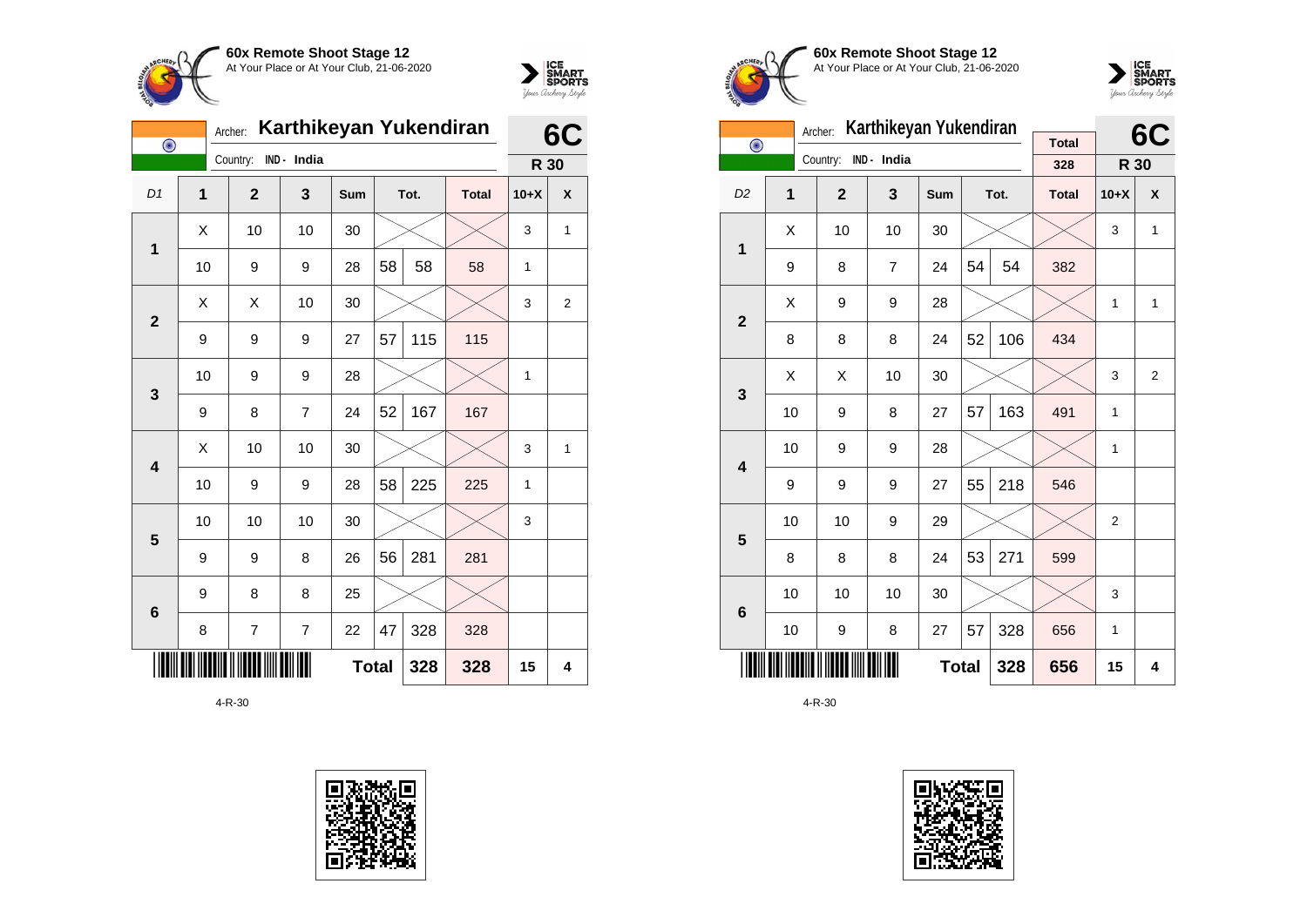



| <b>Merken Mete</b><br>Archer: |                |                |                |            |              |      |              |                 | <b>7A</b>        |
|-------------------------------|----------------|----------------|----------------|------------|--------------|------|--------------|-----------------|------------------|
|                               |                | Country:       | TUR - Turkey   |            |              |      |              | C <sub>50</sub> |                  |
| D <sub>1</sub>                | $\overline{1}$ | $\mathbf{2}$   | 3              | <b>Sum</b> |              | Tot. | <b>Total</b> | $10+X$          | X                |
| 1                             | X              | Χ              | 9              | 29         |              |      |              | $\overline{2}$  | $\boldsymbol{2}$ |
|                               | 10             | 8              | 8              | 26         | 55           | 55   | 55           | $\mathbf{1}$    |                  |
| $\overline{2}$                | X              | X              | 9              | 29         |              |      |              | $\overline{2}$  | $\overline{2}$   |
|                               | 9              | 8              | $\overline{7}$ | 24         | 53           | 108  | 108          |                 |                  |
| 3                             | X              | 10             | 10             | 30         |              |      |              | 3               | $\mathbf{1}$     |
|                               | 9              | 7              | $\overline{7}$ | 23         | 53           | 161  | 161          |                 |                  |
| 4                             | 10             | 10             | 10             | 30         |              |      |              | 3               |                  |
|                               | 9              | $\overline{7}$ | 6              | 22         | 52           | 213  | 213          |                 |                  |
| 5                             | 10             | 9              | 8              | 27         |              |      |              | 1               |                  |
|                               | 8              | 9              | $\overline{7}$ | 24         | 51           | 264  | 264          |                 |                  |
| $6\phantom{1}6$               | X              | X              | 9              | 29         |              |      |              | $\overline{2}$  | $\overline{2}$   |
|                               | 9              | 8              | $\overline{7}$ | 24         | 53           | 317  | 317          |                 |                  |
|                               |                |                |                |            | <b>Total</b> | 317  | 317          | 14              | 7                |









|                         |                                                  | <b>Merken Mete</b><br>Archer: |                |     |    | <b>7A</b> |                     |                 |                |
|-------------------------|--------------------------------------------------|-------------------------------|----------------|-----|----|-----------|---------------------|-----------------|----------------|
|                         |                                                  | Country:                      | TUR - Turkey   |     |    |           | <b>Total</b><br>317 | C <sub>50</sub> |                |
|                         |                                                  |                               |                |     |    |           |                     |                 |                |
| D <sub>2</sub>          | 1                                                | $\overline{2}$                | 3              | Sum |    | Tot.      | <b>Total</b>        | $10+X$          | X              |
| $\mathbf{1}$            | Χ                                                | X                             | 10             | 30  |    |           |                     | 3               | $\overline{2}$ |
|                         | 9                                                | 9                             | 8              | 26  | 56 | 56        | 373                 |                 |                |
|                         | X                                                | 10                            | 9              | 29  |    |           |                     | $\overline{2}$  | $\mathbf{1}$   |
|                         | $\overline{2}$<br>53<br>109<br>8<br>8<br>8<br>24 |                               |                |     |    |           |                     |                 |                |
| 3                       | 10                                               | 9                             | 9              | 28  |    |           |                     | $\mathbf{1}$    |                |
|                         | 8                                                | $\overline{7}$                | $\overline{7}$ | 22  | 50 | 159       | 476                 |                 |                |
| $\overline{\mathbf{4}}$ | 10                                               | 10                            | 10             | 30  |    |           |                     | 3               |                |
|                         | 9                                                | 9                             | $\overline{7}$ | 25  | 55 | 214       | 531                 |                 |                |
| 5                       | X                                                | X                             | X              | 30  |    |           |                     | 3               | 3              |
|                         | 10                                               | 10                            | $\overline{7}$ | 27  | 57 | 271       | 588                 | 2               |                |
| $6\phantom{1}$          | 10                                               | 10                            | 9              | 29  |    |           |                     | $\overline{2}$  |                |
|                         | 8                                                | 9                             | $\overline{7}$ | 24  | 53 | 324       | 641                 |                 |                |
|                         | <b>Total</b><br>324                              |                               |                |     |    |           |                     | 16              | 6              |

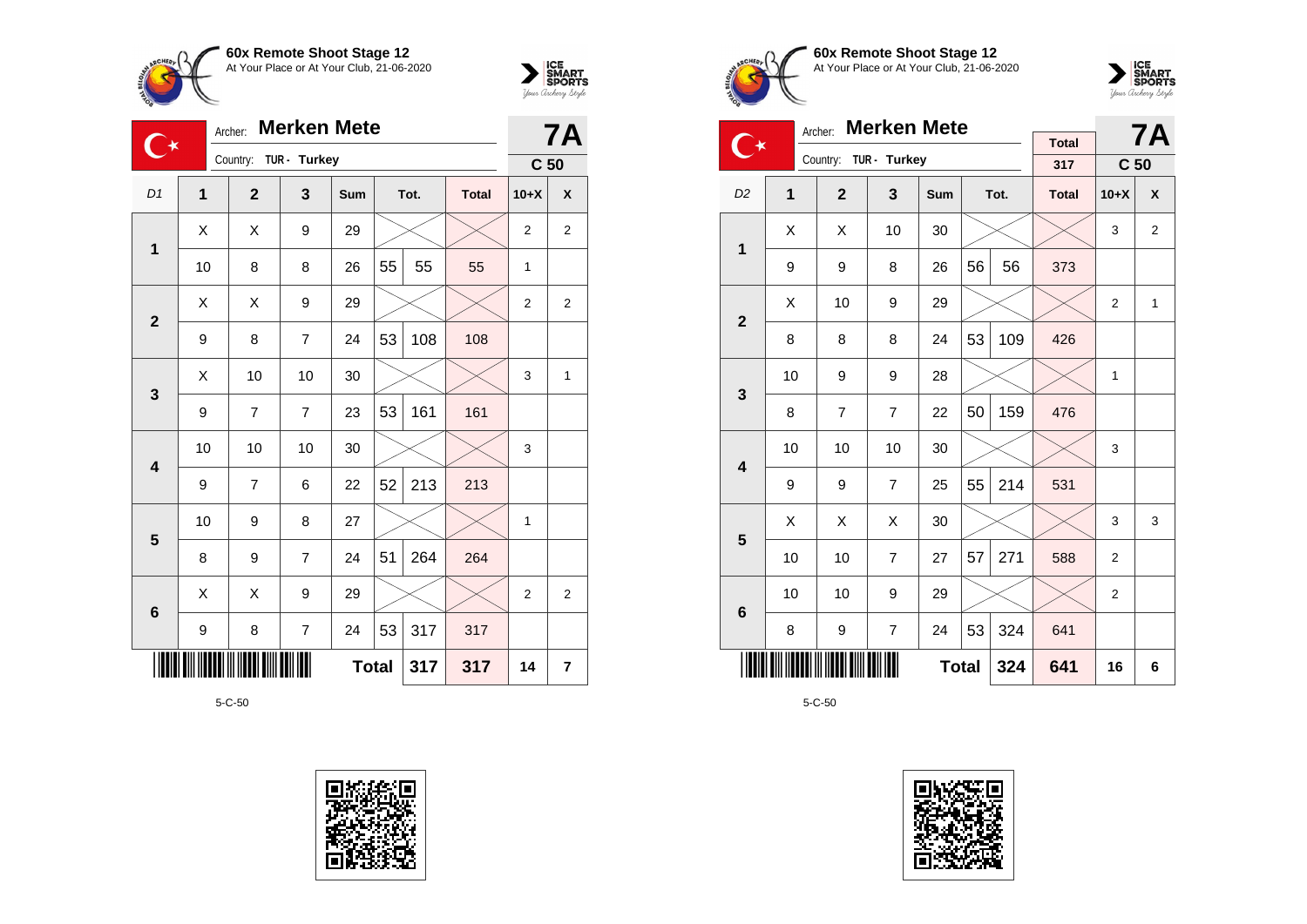



| <b>Merken Bilge</b><br>Archer:<br>ή, |                |                |                |            |              |      |              |                | <b>7B</b>    |  |
|--------------------------------------|----------------|----------------|----------------|------------|--------------|------|--------------|----------------|--------------|--|
|                                      |                | Country:       | TUR - Turkey   |            |              |      |              | <b>R70</b>     |              |  |
| D1                                   | 1              | $\mathbf{2}$   | 3              | <b>Sum</b> |              | Tot. | <b>Total</b> | $10+X$         | X            |  |
| 1                                    | 10             | 9              | 8              | 27         |              |      |              | 1              |              |  |
|                                      | 8              | 7              | 6              | 21         | 48           | 48   | 48           |                |              |  |
| $\overline{2}$                       | X              | 9              | $\overline{7}$ | 26         |              |      |              | 1              | $\mathbf{1}$ |  |
|                                      | $\overline{7}$ | $\overline{7}$ | 7              | 21         | 47           | 95   | 95           |                |              |  |
| 3                                    | 10             | 10             | 9              | 29         |              |      |              | $\overline{2}$ |              |  |
|                                      | 9              | 9              | 7              | 25         | 54           | 149  | 149          |                |              |  |
| $\overline{\mathbf{4}}$              | 10             | 9              | 9              | 28         |              |      |              | 1              |              |  |
|                                      | 9              | 9              | 8              | 26         | 54           | 203  | 203          |                |              |  |
| 5                                    | X              | 8              | 8              | 26         |              |      |              | 1              | $\mathbf{1}$ |  |
|                                      | 8              | 7              | 6              | 21         | 47           | 250  | 250          |                |              |  |
| $6\phantom{1}6$                      | 10             | 9              | 8              | 27         |              |      |              | 1              |              |  |
|                                      | 8              | 8              | 8              | 24         | 51           | 301  | 301          |                |              |  |
|                                      |                |                |                |            | <b>Total</b> | 301  | 301          | $\overline{7}$ | $\mathbf{2}$ |  |









|                         |                     | <b>Merken Bilge</b><br>Archer: |                |     |    | <b>7B</b> |                     |                |              |
|-------------------------|---------------------|--------------------------------|----------------|-----|----|-----------|---------------------|----------------|--------------|
| O                       |                     | Country:                       | TUR - Turkey   |     |    |           | <b>Total</b><br>301 | <b>R70</b>     |              |
| D <sub>2</sub>          | 1                   | $\overline{2}$                 | 3              | Sum |    | Tot.      | <b>Total</b>        | $10+X$         | X            |
| 1                       | Χ                   | 10                             | 9              | 29  |    |           |                     | $\overline{2}$ | 1            |
|                         | 9                   | 8                              | 8              | 25  | 54 | 54        | 355                 |                |              |
| $\overline{\mathbf{2}}$ | 9                   | 8                              | 8              | 25  |    |           |                     |                |              |
|                         | 8                   | $\overline{7}$                 | $\overline{7}$ | 22  | 47 | 101       | 402                 |                |              |
| 3                       | X                   | X                              | 9              | 29  |    |           |                     | $\overline{2}$ | 2            |
|                         | 9                   | 9                              | 8              | 26  | 55 | 156       | 457                 |                |              |
| $\overline{\mathbf{4}}$ | 10                  | 9                              | 9              | 28  |    |           |                     | 1              |              |
|                         | 9                   | 9                              | $\overline{7}$ | 25  | 53 | 209       | 510                 |                |              |
| 5                       | 9                   | 9                              | 9              | 27  |    |           |                     |                |              |
|                         | 9                   | 8                              | 8              | 25  | 52 | 261       | 562                 |                |              |
| 6                       | X                   | 9                              | 9              | 28  |    |           |                     | $\mathbf{1}$   | $\mathbf{1}$ |
|                         | 8                   | 8                              | $\overline{7}$ | 23  | 51 | 312       | 613                 |                |              |
|                         | <b>Total</b><br>312 |                                |                |     |    |           |                     | 6              | 4            |

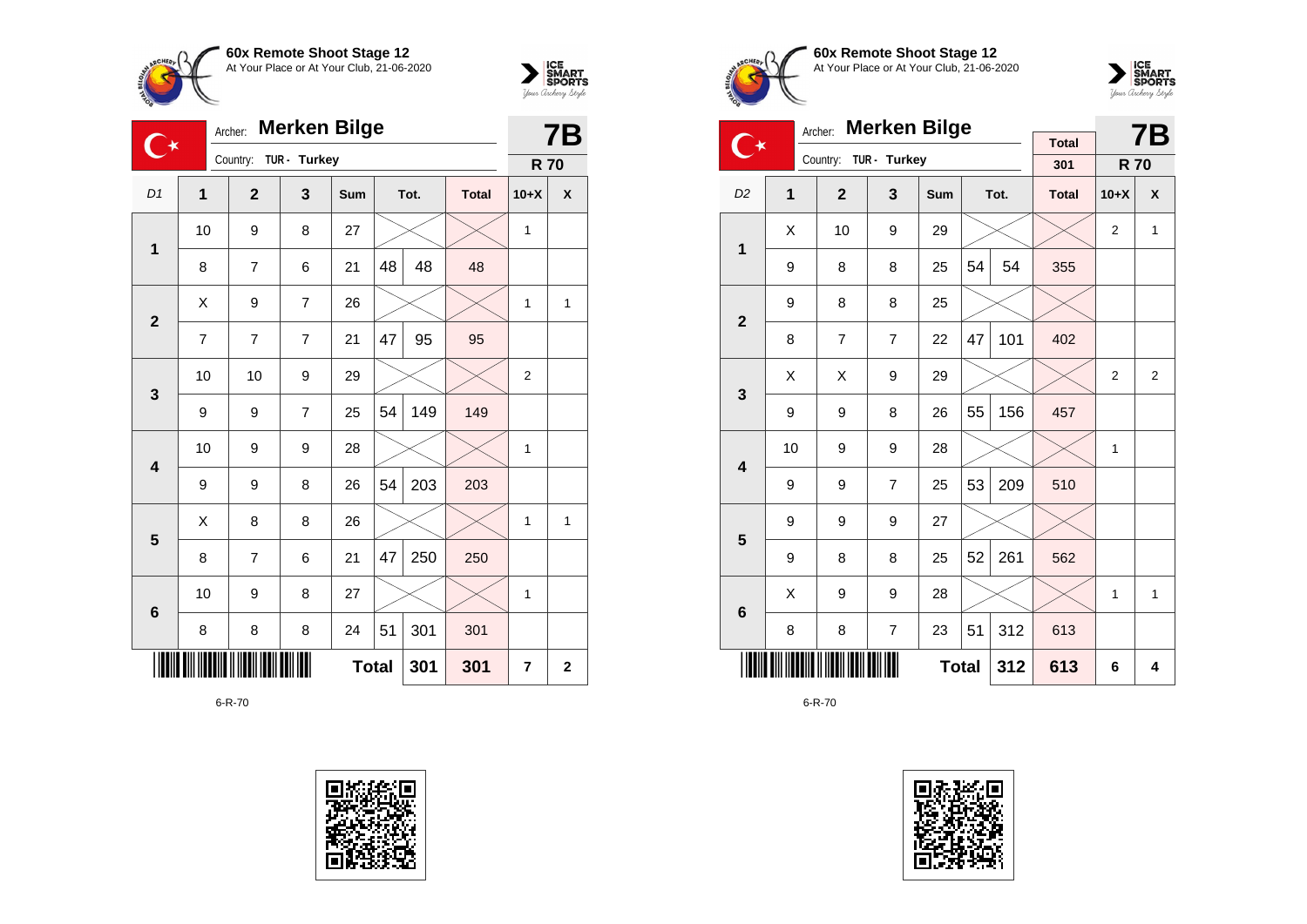



| $\overline{\odot}$ | Archer:        | Selvakumar Arjun selvakumar | <b>8A</b>   |     |              |      |              |                |   |
|--------------------|----------------|-----------------------------|-------------|-----|--------------|------|--------------|----------------|---|
|                    |                | Country:                    | IND - India |     |              |      |              | R 30           |   |
| D <sub>1</sub>     | $\overline{1}$ | $\overline{2}$              | 3           | Sum |              | Tot. | <b>Total</b> | $10+X$         | X |
| 1                  | 10             | 8                           | 6           | 24  |              |      |              | 1              |   |
|                    | 9              | 8                           | M           | 17  | 41           | 41   | 41           |                |   |
| $\overline{2}$     | X              | 7                           | 5           | 22  |              |      |              | 1              | 1 |
|                    | 5              | M                           | M           | 5   | 27           | 68   | 68           |                |   |
| 3                  | 9              | 8                           | 7           | 24  |              |      |              |                |   |
|                    | 6              | 6                           | M           | 12  | 36           | 104  | 104          |                |   |
| 4                  | 10             | 10                          | 9           | 29  |              |      |              | $\overline{2}$ |   |
|                    | 8              | 7                           | 6           | 21  | 50           | 154  | 154          |                |   |
| 5                  | 9              | 8                           | 8           | 25  |              |      |              |                |   |
|                    | 6              | 6                           | 5           | 17  | 42           | 196  | 196          |                |   |
| 6                  | 10             | 9                           | 8           | 27  |              |      |              | 1              |   |
|                    | $\overline{7}$ | 6                           | 5           | 18  | 45           | 241  | 241          |                |   |
|                    |                |                             |             |     | <b>Total</b> | 241  | 241          | 5              | 1 |





**60x Remote Shoot Stage 12** At Your Place or At Your Club, 21-06-2020



|                         |                | Archer:        | Selvakumar Arjun selvakumar |              |    | <b>8A</b> |                     |        |   |
|-------------------------|----------------|----------------|-----------------------------|--------------|----|-----------|---------------------|--------|---|
| $\overline{\odot}$      |                | Country:       | IND - India                 |              |    |           | <b>Total</b><br>241 | R 30   |   |
| D <sub>2</sub>          | 1              | $\overline{2}$ | 3                           | <b>Sum</b>   |    | Tot.      | <b>Total</b>        | $10+X$ | X |
| 1                       | 9              | 9              | 9                           | 27           |    |           |                     |        |   |
|                         | 9              | 8              | $\overline{7}$              | 24           | 51 | 51        | 292                 |        |   |
| $\overline{\mathbf{2}}$ | 9              | 9              | 8                           | 26           |    |           |                     |        |   |
|                         | 7              | 7              | 5                           | 19           | 45 | 96        | 337                 |        |   |
| 3                       | 9              | 8              | 8                           | 25           |    |           |                     |        |   |
|                         | 8              | 7              | $\overline{7}$              | 22           | 47 | 143       | 384                 |        |   |
| $\overline{\mathbf{4}}$ | 10             | 9              | 8                           | 27           |    |           |                     | 1      |   |
|                         | 8              | 8              | 6                           | 22           | 49 | 192       | 433                 |        |   |
| 5                       | 10             | 8              | $\overline{7}$              | 25           |    |           |                     | 1      |   |
|                         | $\overline{7}$ | 6              | M                           | 13           | 38 | 230       | 471                 |        |   |
| $6\phantom{1}6$         | 10             | 8              | 8                           | 26           |    |           |                     | 1      |   |
|                         | 8              | 6              | M                           | 14           | 40 | 270       | 511                 |        |   |
|                         |                |                |                             | <b>Total</b> |    | 270       | 511                 | 3      | 0 |

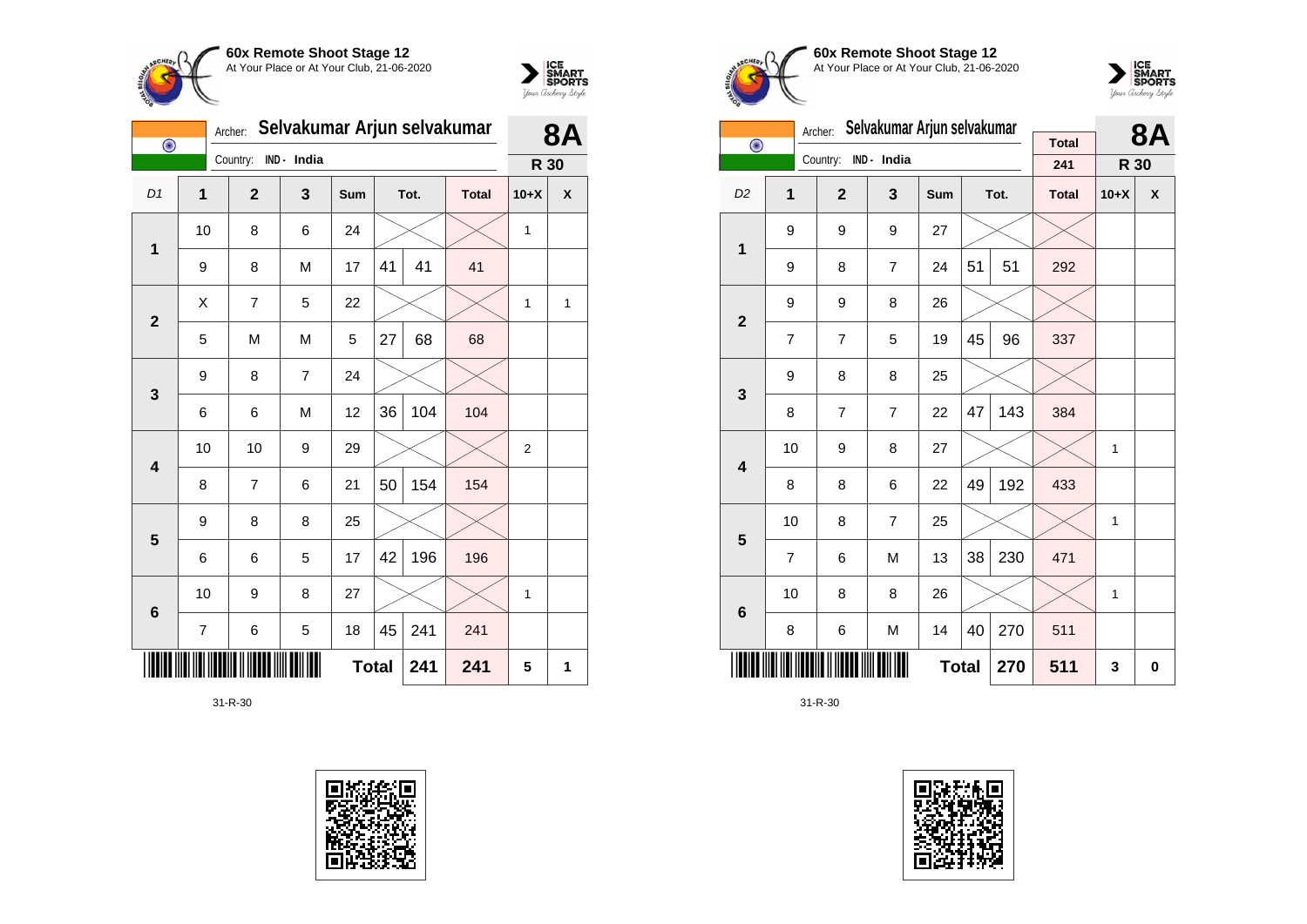



| $\overline{\odot}$ |                | Archer: | Ramkumar Varkish nadal | 8B             |     |              |      |              |                |   |
|--------------------|----------------|---------|------------------------|----------------|-----|--------------|------|--------------|----------------|---|
|                    |                |         | Country:               | IND - India    |     |              |      |              | R 30           |   |
| D1                 | $\mathbf{1}$   |         | $\overline{2}$         | 3              | Sum |              | Tot. | <b>Total</b> | $10+X$         | X |
| $\mathbf 1$        | 9              |         | 9                      | 9              | 27  |              |      |              |                |   |
|                    | 8              |         | 6                      | M              | 14  | 41           | 41   | 41           |                |   |
| $\overline{2}$     | 9              |         | 8                      | 6              | 23  |              |      |              |                |   |
|                    | 6              |         | 6                      | $\overline{7}$ | 19  | 42           | 83   | 83           |                |   |
| $\mathbf{3}$       | 10             |         | 9                      | 9              | 28  |              |      |              | $\mathbf{1}$   |   |
|                    | 8              |         | 8                      | M              | 16  | 44           | 127  | 127          |                |   |
| 4                  | 10             |         | 9                      | 8              | 27  |              |      |              | $\mathbf 1$    |   |
|                    | 8              |         | $\overline{7}$         | 5              | 20  | 47           | 174  | 174          |                |   |
| 5                  | 9              |         | 8                      | 8              | 25  |              |      |              |                |   |
|                    | 8              |         | $\overline{7}$         | $\overline{7}$ | 22  | 47           | 221  | 221          |                |   |
| $\bf 6$            | X              |         | 10                     | 9              | 29  |              |      |              | $\overline{2}$ | 1 |
|                    | $\overline{7}$ |         | M                      | M              | 7   | 36           | 257  | 257          |                |   |
|                    |                |         |                        |                |     | <b>Total</b> | 257  | 257          | 4              | 1 |





**60x Remote Shoot Stage 12** At Your Place or At Your Club, 21-06-2020



|                         | Ramkumar Varkish nadal<br>Archer: |                |                |              |    |      |                     |        | <b>8B</b> |
|-------------------------|-----------------------------------|----------------|----------------|--------------|----|------|---------------------|--------|-----------|
| $\bigodot$              |                                   | Country:       | IND - India    |              |    |      | <b>Total</b><br>257 | R 30   |           |
| D <sub>2</sub>          | 1                                 | $\overline{2}$ | 3              | Sum          |    | Tot. | <b>Total</b>        | $10+X$ | X         |
| $\mathbf 1$             | 9                                 | 9              | 8              | 26           |    |      |                     |        |           |
|                         | 7                                 | $\overline{7}$ | 5              | 19           | 45 | 45   | 302                 |        |           |
| $\overline{2}$          | 9                                 | 8              | 8              | 25           |    |      |                     |        |           |
|                         | 8                                 | $\overline{7}$ | 6              | 21           | 46 | 91   | 348                 |        |           |
| 3                       | 9                                 | 9              | 9              | 27           |    |      |                     |        |           |
|                         | 8                                 | $\overline{7}$ | 6              | 21           | 48 | 139  | 396                 |        |           |
| $\overline{\mathbf{4}}$ | 10                                | 8              | $\overline{7}$ | 25           |    |      |                     | 1      |           |
|                         | $\overline{7}$                    | $\overline{7}$ | 6              | 20           | 45 | 184  | 441                 |        |           |
| 5                       | 8                                 | 8              | 8              | 24           |    |      |                     |        |           |
|                         | $\overline{7}$                    | $\overline{7}$ | $\overline{7}$ | 21           | 45 | 229  | 486                 |        |           |
| $6\phantom{1}6$         | 9                                 | 8              | 8              | 25           |    |      |                     |        |           |
|                         | 5                                 | 5              | M              | 10           | 35 | 264  | 521                 |        |           |
|                         |                                   |                |                | <b>Total</b> |    | 264  | 521                 | 1      | 0         |

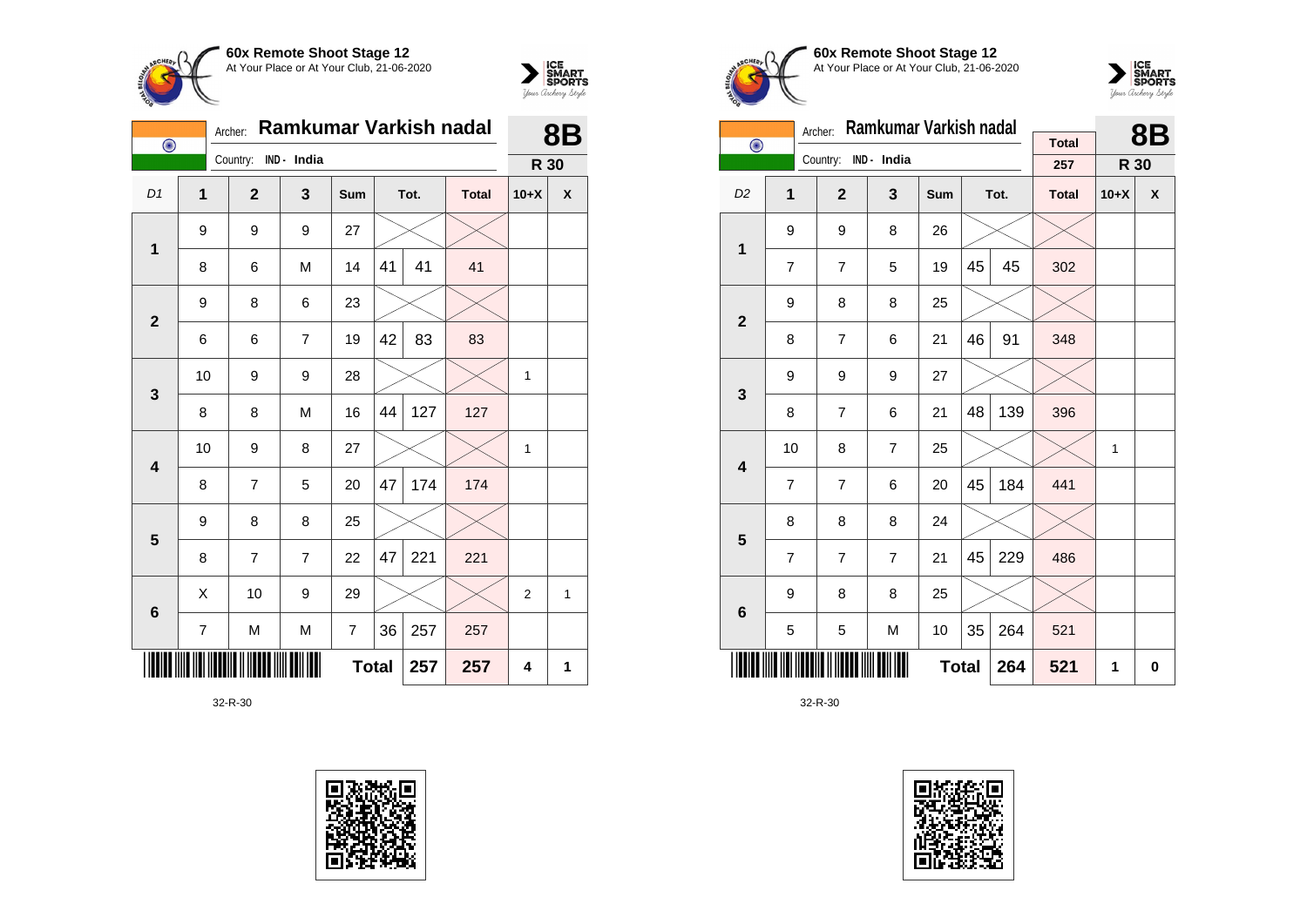



|                | <b>1A</b>                  |              |                   |     |    |      |              |                  |                |
|----------------|----------------------------|--------------|-------------------|-----|----|------|--------------|------------------|----------------|
|                |                            | Country:     | NED - Netherlands |     |    |      |              | R <sub>ST</sub>  |                |
| D1             | $\mathbf{1}$               | $\mathbf{2}$ | 3                 | Sum |    | Tot. | <b>Total</b> | $10+X$           | χ              |
| $\mathbf{1}$   | 10                         | 9            | 8                 | 27  |    |      |              | $\mathbf{1}$     |                |
|                | X                          | 10           | 9                 | 29  | 56 | 56   | 56           | 2                | 1              |
| $\overline{2}$ | 10                         | 10           | 8                 | 28  |    |      |              | $\boldsymbol{2}$ |                |
|                | 9                          | 8            | 6                 | 23  | 51 | 107  | 107          |                  |                |
|                | 9                          | 9            | 8                 | 26  |    |      |              |                  |                |
| 3              | X                          | 10           | 6                 | 26  | 52 | 159  | 159          | 2                | 1              |
| 4              | 9                          | 9            | 6                 | 24  |    |      |              |                  |                |
|                | X                          | X            | 9                 | 29  | 53 | 212  | 212          | $\overline{2}$   | $\overline{2}$ |
| 5              | X                          | Χ            | 9                 | 29  |    |      |              | $\overline{2}$   | $\overline{2}$ |
|                | 10                         | 10           | 8                 | 28  | 57 | 269  | 269          | $\overline{2}$   |                |
| 6              | 9                          | 8            | $\overline{7}$    | 24  |    |      |              |                  |                |
|                | 10                         | 10           | 8                 | 28  | 52 | 321  | 321          | $\overline{c}$   |                |
|                | <b>Total</b><br>321<br>321 |              |                   |     |    |      |              |                  |                |

7-R-ST





**60x Remote Shoot Stage 12** At Your Place or At Your Club, 21-06-2020



|                         |                                 | <b>Sauren Yvo</b><br>Archer: |                   |              |    | <b>1A</b> |                     |                         |                |
|-------------------------|---------------------------------|------------------------------|-------------------|--------------|----|-----------|---------------------|-------------------------|----------------|
|                         |                                 | Country:                     | NED - Netherlands |              |    |           | <b>Total</b><br>321 | R <sub>ST</sub>         |                |
|                         |                                 |                              |                   |              |    |           |                     |                         |                |
| D <sub>2</sub>          | 1                               | $\overline{2}$               | 3                 | Sum          |    | Tot.      | <b>Total</b>        | $10+X$                  | X              |
| 1                       | 8                               | $\overline{7}$               | $\overline{7}$    | 22           |    |           |                     |                         |                |
|                         | X                               | 9                            | 8                 | 27           | 49 | 49        | 370                 | 1                       | 1              |
| $\overline{2}$          | X                               | 9                            | 9                 | 28           |    |           |                     | 1                       | 1              |
|                         | 9                               | 9                            | 8                 | 26           | 54 | 103       | 424                 |                         |                |
| 3                       | 9                               | 9                            | 9                 | 27           |    |           |                     |                         |                |
|                         | Χ                               | Χ                            | 9                 | 29           | 56 | 159       | 480                 | $\overline{2}$          | $\overline{2}$ |
| $\overline{\mathbf{4}}$ | 9                               | 8                            | M                 | 17           |    |           |                     |                         |                |
|                         | 10                              | 9                            | 7                 | 26           | 43 | 202       | 523                 | 1                       |                |
| 5                       | X                               | 10                           | 9                 | 29           |    |           |                     | $\overline{2}$          | 1              |
|                         | X                               | 8                            | 7                 | 25           | 54 | 256       | 577                 | 1                       | 1              |
| 6                       | Χ                               | 9                            | 9                 | 28           |    |           |                     | 1                       | 1              |
|                         | 56<br>312<br>X<br>10<br>8<br>28 |                              |                   |              |    |           |                     | $\overline{\mathbf{c}}$ | 1              |
|                         |                                 |                              |                   | <b>Total</b> |    | 312       | 633                 | 11                      | 8              |

7-R-ST

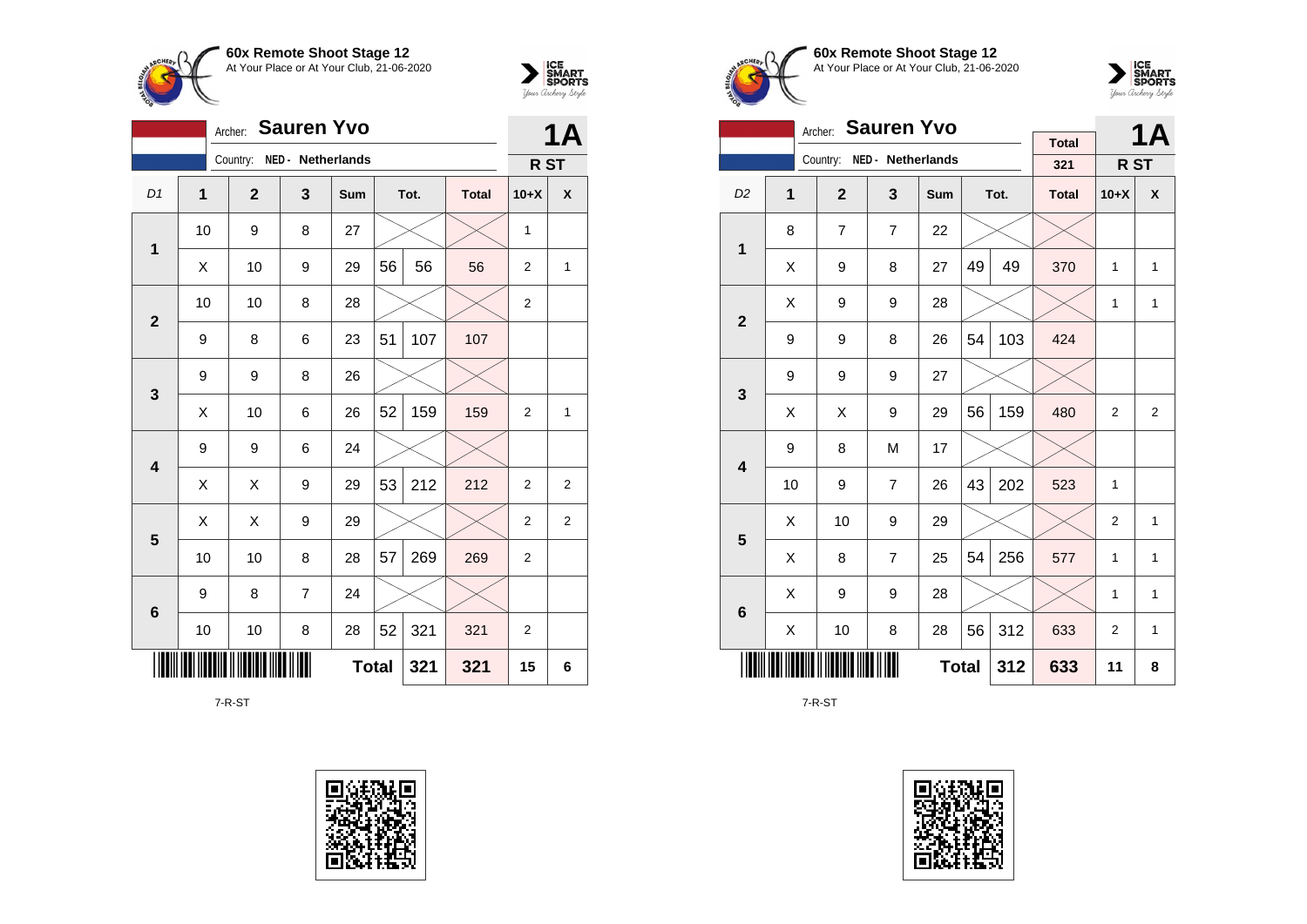



|                 | <b>Swanepoel Arrie</b><br>Archer: |                |                    |              |     |      |              |                 |                |
|-----------------|-----------------------------------|----------------|--------------------|--------------|-----|------|--------------|-----------------|----------------|
|                 |                                   | Country:       | RSA - South Africa |              |     |      |              | C <sub>30</sub> |                |
| D <sub>1</sub>  | $\overline{1}$                    | $\overline{2}$ | 3                  | Sum          |     | Tot. | <b>Total</b> | $10+X$          | X              |
| 1               | X                                 | X              | X                  | 30           |     |      |              | 3               | 3              |
|                 | 10                                | 10             | 10                 | 30           | 60  | 60   | 60           | 3               |                |
| $\overline{2}$  | X                                 | X              | 10                 | 30           |     |      |              | 3               | 2              |
|                 | 10                                | 10             | 10                 | 30           | 60  | 120  | 120          | 3               |                |
| 3               | X                                 | X              | X                  | 30           |     |      |              | 3               | 3              |
|                 | 10                                | 10             | 9                  | 29           | 59  | 179  | 179          | $\overline{2}$  |                |
| 4               | X                                 | X              | Χ                  | 30           |     |      |              | 3               | 3              |
|                 | Χ                                 | 10             | 10                 | 30           | 60  | 239  | 239          | 3               | 1              |
| 5               | X                                 | X              | 10                 | 30           |     |      |              | 3               | 2              |
|                 | 10                                | 10             | 9                  | 29           | 59  | 298  | 298          | $\overline{2}$  |                |
| $6\phantom{1}6$ | X                                 | X              | 10                 | 30           |     |      |              | 3               | $\overline{2}$ |
|                 | 10                                | 10             | 9                  | 29           | 59  | 357  | 357          | 2               |                |
|                 |                                   |                |                    | <b>Total</b> | 357 | 357  | 33           | 16              |                |





**60x Remote Shoot Stage 12** At Your Place or At Your Club, 21-06-2020



|                         |                            | <b>Swanepoel Arrie</b><br>Archer: |                    |              |    | 2A   |                     |                 |    |
|-------------------------|----------------------------|-----------------------------------|--------------------|--------------|----|------|---------------------|-----------------|----|
|                         |                            | Country:                          | RSA - South Africa |              |    |      | <b>Total</b><br>357 | C <sub>30</sub> |    |
| D <sub>2</sub>          | 1                          | $\overline{2}$                    | 3                  | <b>Sum</b>   |    | Tot. | <b>Total</b>        | $10+X$          | X  |
| 1                       | Χ                          | X                                 | X                  | 30           |    |      |                     | 3               | 3  |
|                         | 10                         | 10                                | 9                  | 29           | 59 | 59   | 416                 | $\overline{2}$  |    |
| $\overline{\mathbf{2}}$ | X                          | X                                 | X                  | 30           |    |      |                     | 3               | 3  |
|                         | 10                         | 10                                | 10                 | 30           | 60 | 119  | 476                 | 3               |    |
| 3                       | X                          | X                                 | X                  | 30           |    |      |                     | 3               | 3  |
|                         | Χ                          | 10                                | 9                  | 29           | 59 | 178  | 535                 | $\overline{2}$  | 1  |
| $\overline{\mathbf{4}}$ | Χ                          | Χ                                 | X                  | 30           |    |      |                     | 3               | 3  |
|                         | 10                         | 10                                | 10                 | 30           | 60 | 238  | 595                 | 3               |    |
| 5                       | Χ                          | Χ                                 | X                  | 30           |    |      |                     | 3               | 3  |
|                         | 10                         | 10                                | 10                 | 30           | 60 | 298  | 655                 | 3               |    |
| $6\phantom{1}6$         | X                          | X                                 | X                  | 30           |    |      |                     | 3               | 3  |
|                         | 60<br>10<br>10<br>10<br>30 |                                   |                    |              |    |      | 715                 | 3               |    |
|                         |                            |                                   |                    | <b>Total</b> |    | 358  | 715                 | 34              | 19 |

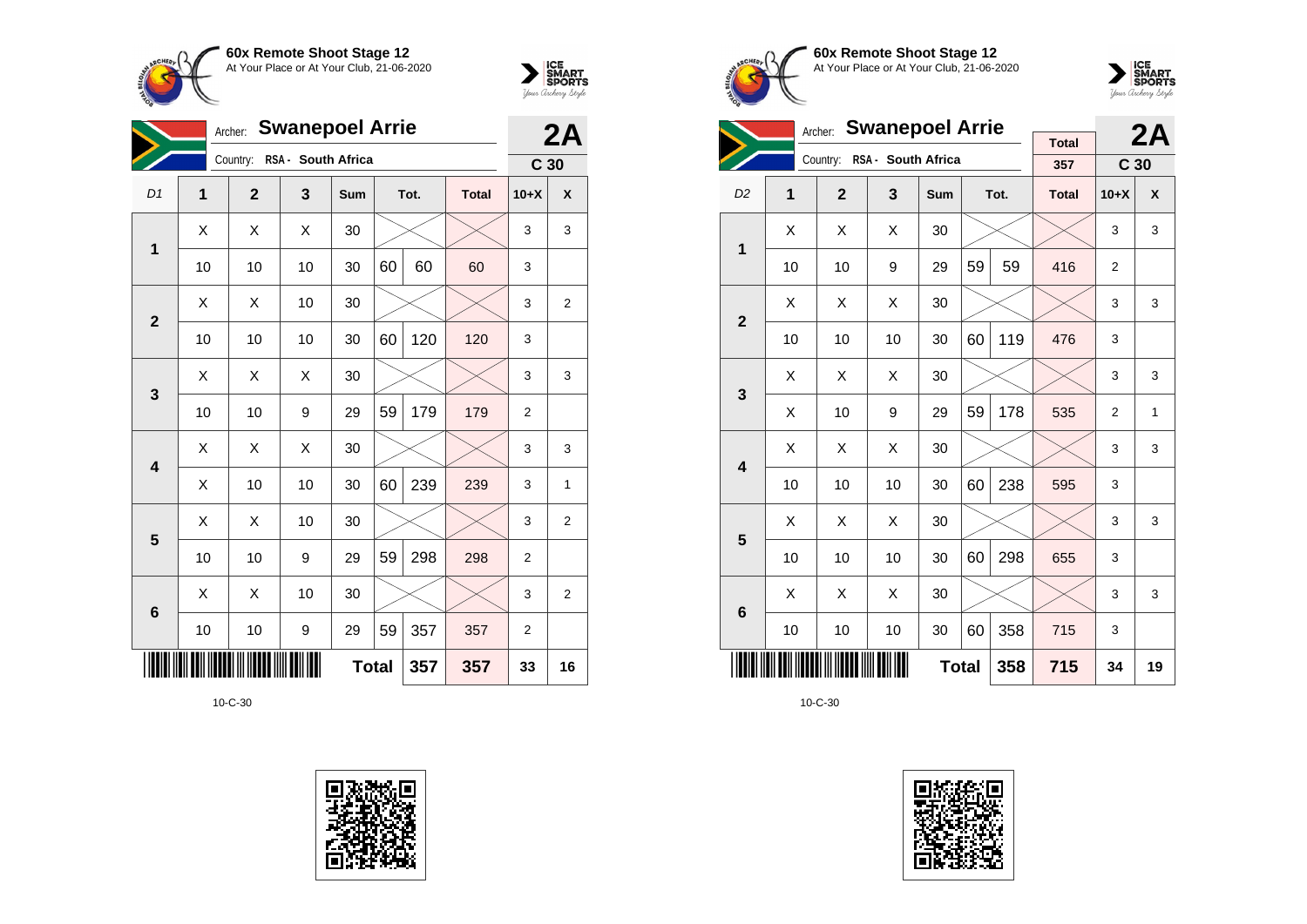



|                         | <b>Colijn Bart</b><br>Archer: |                |                          |              |    |      |              |                |    |
|-------------------------|-------------------------------|----------------|--------------------------|--------------|----|------|--------------|----------------|----|
|                         |                               | Country:       | NED - Netherlands        |              |    |      |              | <b>BST</b>     | 3A |
| D1                      | $\overline{1}$                | $\overline{2}$ | 3                        | Sum          |    | Tot. | <b>Total</b> | $10+X$         | χ  |
| $\mathbf 1$             | 9                             | 8              | 5                        | 22           |    |      |              |                |    |
|                         | $\overline{7}$                | 6              | 6                        | 19           | 41 | 41   | 41           |                |    |
| $\overline{2}$          | 8                             | 6              | 5                        | 19           |    |      |              |                |    |
|                         | 9                             | 9              | $\overline{7}$           | 25           | 44 | 85   | 85           |                |    |
| $\mathbf{3}$            | 8                             | $\overline{7}$ | 5                        | 20           |    |      |              |                |    |
|                         | 10                            | 7              | $\overline{4}$           | 21           | 41 | 126  | 126          | 1              |    |
| $\overline{\mathbf{4}}$ | 8                             | 7              | 5                        | 20           |    |      |              |                |    |
|                         | 10                            | $\overline{7}$ | 5                        | 22           | 42 | 168  | 168          | 1              |    |
|                         | 9                             | $\overline{7}$ | 6                        | 22           |    |      |              |                |    |
| 5                       | 9                             | 8              | 7                        | 24           | 46 | 214  | 214          |                |    |
| $6\phantom{1}6$         | 10                            | 10             | 8                        | 28           |    |      |              | $\overline{2}$ |    |
|                         | 8                             | 7              | $\overline{\mathcal{I}}$ | 22           | 50 | 264  | 264          |                |    |
|                         |                               |                |                          | <b>Total</b> |    | 264  | 264          | 4              | 0  |

13-B-ST









|                         |    | <b>Colijn Bart</b><br>Archer: |                   |              |    | 3A   |              |              |              |
|-------------------------|----|-------------------------------|-------------------|--------------|----|------|--------------|--------------|--------------|
|                         |    | Country:                      | NED - Netherlands |              |    |      | <b>Total</b> |              |              |
|                         |    |                               |                   |              |    |      | 264          | <b>BST</b>   |              |
| D <sub>2</sub>          | 1  | $\overline{2}$                | 3                 | Sum          |    | Tot. | <b>Total</b> | $10+X$       | X            |
| 1                       | 10 | 9                             | 5                 | 24           |    |      |              | $\mathbf{1}$ |              |
|                         | 10 | 8                             | $\overline{7}$    | 25           | 49 | 49   | 313          | $\mathbf{1}$ |              |
| $\overline{2}$          | 8  | $\overline{7}$                | 5                 | 20           |    |      |              |              |              |
|                         | 8  | 8                             | $\overline{7}$    | 23           | 43 | 92   | 356          |              |              |
| 3                       | 10 | 8                             | 5                 | 23           |    |      |              | $\mathbf{1}$ |              |
|                         | 8  | 7                             | 6                 | 21           | 44 | 136  | 400          |              |              |
| $\overline{\mathbf{4}}$ | 10 | 6                             | 6                 | 22           |    |      |              | $\mathbf{1}$ |              |
|                         | 9  | 8                             | $\overline{7}$    | 24           | 46 | 182  | 446          |              |              |
| 5                       | X  | 9                             | 9                 | 28           |    |      |              | 1            | $\mathbf{1}$ |
|                         | 9  | 8                             | 8                 | 25           | 53 | 235  | 499          |              |              |
| 6                       | 10 | 9                             | 9                 | 28           |    |      |              | $\mathbf{1}$ |              |
|                         | 9  | 8                             | 5                 | 22           | 50 | 285  | 549          |              |              |
|                         |    |                               |                   | <b>Total</b> |    | 285  | 549          | 6            | 1            |

13-B-ST

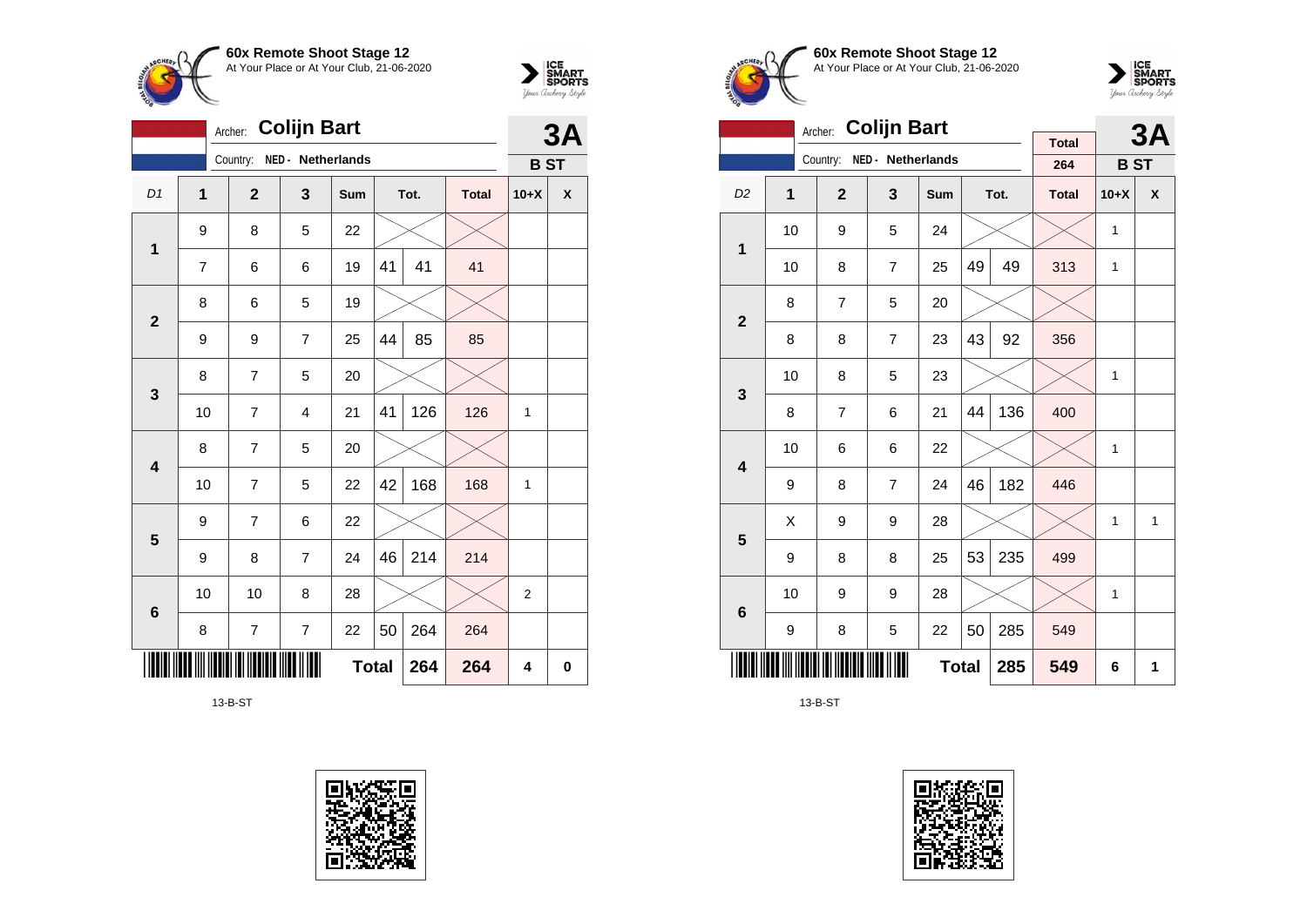



|                         |                |                | Archer: Lynch Mark          |              |    |      |              |                | 4Α |
|-------------------------|----------------|----------------|-----------------------------|--------------|----|------|--------------|----------------|----|
|                         |                |                | Country: RSA - South Africa |              |    |      |              | R 30           |    |
| D <sub>1</sub>          | $\overline{1}$ | $\overline{2}$ | 3                           | Sum          |    | Tot. | <b>Total</b> | $10+X$         | X  |
| 1                       | 9              | 9              | 9                           | 27           |    |      |              |                |    |
|                         | 8              | $\overline{7}$ | 6                           | 21           | 48 | 48   | 48           |                |    |
| $\overline{2}$          | 10             | 10             | 9                           | 29           |    |      |              | $\overline{2}$ |    |
|                         | 9              | 9              | 8                           | 26           | 55 | 103  | 103          |                |    |
| 3                       | 10             | 9              | 8                           | 27           |    |      |              | 1              |    |
|                         | 8              | $\overline{7}$ | $\overline{7}$              | 22           | 49 | 152  | 152          |                |    |
| $\overline{\mathbf{4}}$ | 10             | 9              | 8                           | 27           |    |      |              | 1              |    |
|                         | 8              | 8              | $\overline{7}$              | 23           | 50 | 202  | 202          |                |    |
| 5                       | 10             | 9              | 9                           | 28           |    |      |              | 1              |    |
|                         | 8              | $\overline{7}$ | 6                           | 21           | 49 | 251  | 251          |                |    |
| 6                       | 10             | 9              | 9                           | 28           |    |      |              | 1              |    |
|                         | 9              | $\overline{7}$ | $\overline{7}$              | 23           | 51 | 302  | 302          |                |    |
|                         |                |                |                             | <b>Total</b> |    | 302  | 302          | 6              | 0  |









|                         |    | <b>Lynch Mark</b><br>Archer: |                             |     |    | 4A   |                     |                |   |
|-------------------------|----|------------------------------|-----------------------------|-----|----|------|---------------------|----------------|---|
|                         |    |                              | Country: RSA - South Africa |     |    |      | <b>Total</b><br>302 | R 30           |   |
| D <sub>2</sub>          | 1  | $\overline{2}$               | $\mathbf{3}$                | Sum |    | Tot. | <b>Total</b>        | $10+X$         | X |
| $\overline{1}$          | 9  | 8                            | 8                           | 25  |    |      |                     |                |   |
|                         | 8  | 8                            | 7                           | 23  | 48 | 48   | 350                 |                |   |
| $\mathbf{2}$            | 10 | 10                           | 9                           | 29  |    |      |                     | $\overline{2}$ |   |
|                         | 9  | 9                            | 7                           | 25  | 54 | 102  | 404                 |                |   |
| 3                       | 9  | 9                            | 9                           | 27  |    |      |                     |                |   |
|                         | 9  | 8                            | $\overline{7}$              | 24  | 51 | 153  | 455                 |                |   |
| $\overline{\mathbf{4}}$ | 10 | 9                            | 8                           | 27  |    |      |                     | $\mathbf{1}$   |   |
|                         | 8  | 8                            | $\overline{7}$              | 23  | 50 | 203  | 505                 |                |   |
| 5                       | 10 | 9                            | 9                           | 28  |    |      |                     | 1              |   |
|                         | 9  | 8                            | $\overline{7}$              | 24  | 52 | 255  | 557                 |                |   |
| 6                       | 9  | 9                            | 8                           | 26  |    |      |                     |                |   |
|                         | 8  | 8                            | $\overline{7}$              | 23  | 49 | 304  | 606                 |                |   |
|                         |    |                              | 606                         | 4   | 0  |      |                     |                |   |

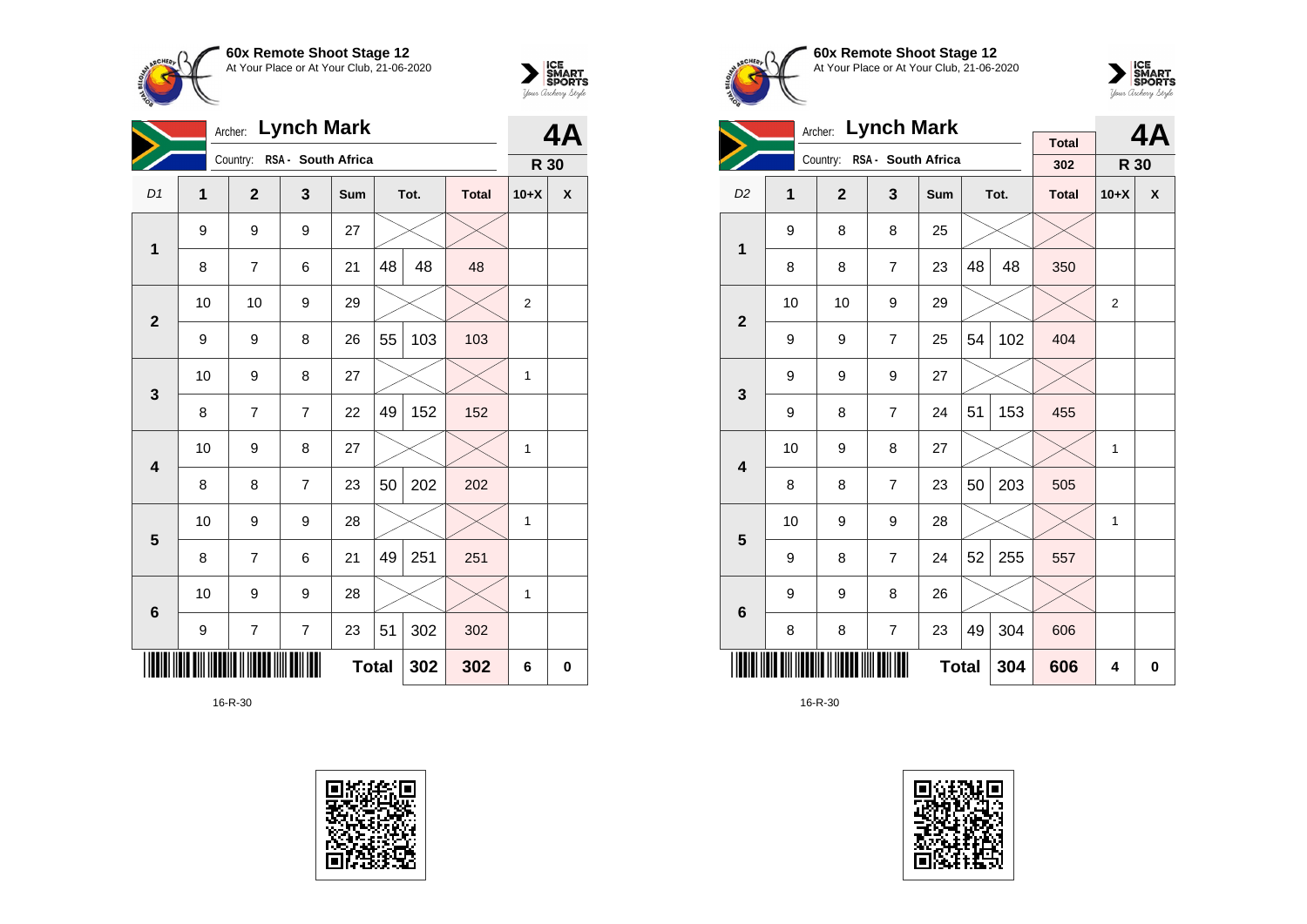



|                         | <b>Bramsen Rasmus</b><br>Archer: |                |               |              |    |      |              |                 |                |
|-------------------------|----------------------------------|----------------|---------------|--------------|----|------|--------------|-----------------|----------------|
|                         |                                  | Country:       | DEN - Denmark |              |    |      |              | C <sub>50</sub> |                |
| D1                      | $\overline{1}$                   | $\overline{2}$ | 3             | Sum          |    | Tot. | <b>Total</b> | $10+X$          | X              |
| 1                       | Χ                                | X              | 10            | 30           |    |      |              | 3               | 2              |
|                         | 10                               | 9              | 9             | 28           | 58 | 58   | 58           | 1               |                |
| $\mathbf{2}$            | X                                | X              | 10            | 30           |    |      |              | 3               | $\overline{2}$ |
|                         | 10                               | 9              | 9             | 28           | 58 | 116  | 116          | 1               |                |
| 3                       | X                                | 10             | 10            | 30           |    |      |              | 3               | $\mathbf{1}$   |
|                         | 9                                | 9              | 9             | 27           | 57 | 173  | 173          |                 |                |
| $\overline{\mathbf{4}}$ | Χ                                | 10             | 9             | 29           |    |      |              | $\overline{2}$  | 1              |
|                         | 9                                | 9              | 8             | 26           | 55 | 228  | 228          |                 |                |
|                         | Χ                                | Χ              | 10            | 30           |    |      |              | 3               | $\overline{2}$ |
| 5                       | 9                                | 9              | 9             | 27           | 57 | 285  | 285          |                 |                |
| $6\phantom{1}6$         | X                                | X              | 10            | 30           |    |      |              | 3               | $\overline{2}$ |
|                         | 9                                | 9              | 9             | 27           | 57 | 342  | 342          |                 |                |
|                         |                                  |                |               | <b>Total</b> |    | 342  | 342          | 19              | 10             |









|                         |                                 | Archer:        | <b>Bramsen Rasmus</b> |              |    | <b>5A</b> |                     |                 |                |
|-------------------------|---------------------------------|----------------|-----------------------|--------------|----|-----------|---------------------|-----------------|----------------|
|                         |                                 | Country:       | DEN - Denmark         |              |    |           | <b>Total</b><br>342 | C <sub>50</sub> |                |
| D <sub>2</sub>          | 1                               | $\overline{2}$ | 3                     | Sum          |    | Tot.      | <b>Total</b>        | $10+X$          | X              |
| 1                       | X                               | 10             | 10                    | 30           |    |           |                     | 3               | 1              |
|                         | 9                               | 9              | 9                     | 27           | 57 | 57        | 399                 |                 |                |
| $\mathbf{2}$            | Χ                               | 10             | 10                    | 30           |    |           |                     | 3               | 1              |
|                         | 10                              | 9              | 9                     | 28           | 58 | 115       | 457                 | 1               |                |
| 3                       | X                               | 10             | 10                    | 30           |    |           |                     | 3               | 1              |
|                         | 9                               | 9              | 9                     | 27           | 57 | 172       | 514                 |                 |                |
| $\overline{\mathbf{4}}$ | X                               | Χ              | 10                    | 30           |    |           |                     | 3               | 2              |
|                         | 10                              | 9              | 9                     | 28           | 58 | 230       | 572                 | 1               |                |
| 5                       | X                               | X              | Χ                     | 30           |    |           |                     | 3               | 3              |
|                         | X                               | 9              | 8                     | 27           | 57 | 287       | 629                 | 1               | 1              |
| 6                       | X                               | Χ              | 10                    | 30           |    |           |                     | 3               | $\overline{2}$ |
|                         | 58<br>345<br>10<br>9<br>9<br>28 |                |                       |              |    |           |                     | 1               |                |
|                         |                                 |                |                       | <b>Total</b> |    | 345       | 687                 | 22              | 11             |

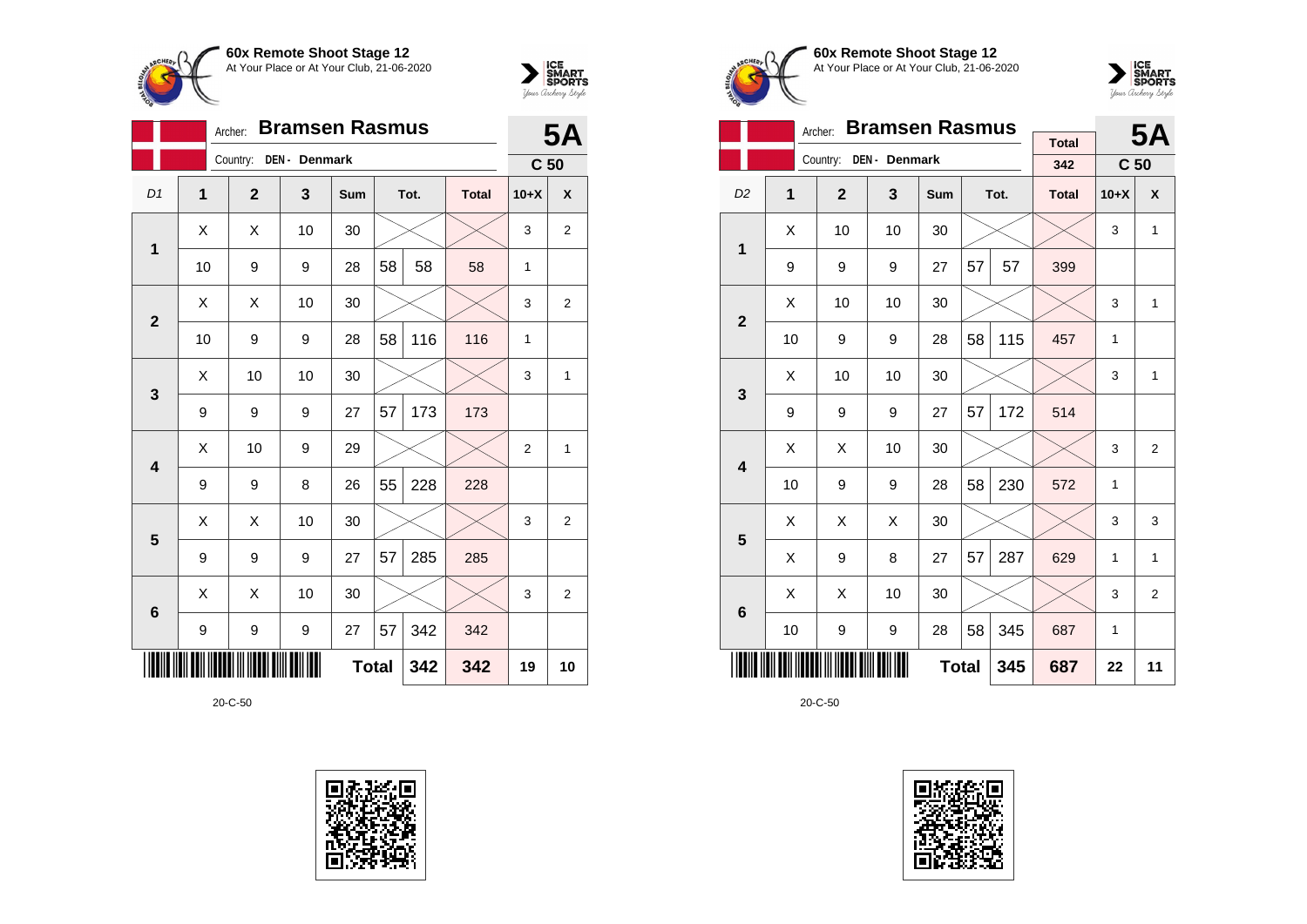



|                 | Archer: |                |                      | 6A           |    |      |              |                 |                |
|-----------------|---------|----------------|----------------------|--------------|----|------|--------------|-----------------|----------------|
|                 |         | Country:       | <b>BEL</b> - Belgium |              |    |      |              | C <sub>50</sub> |                |
| D <sub>1</sub>  | 1       | $\overline{2}$ | 3                    | <b>Sum</b>   |    | Tot. | <b>Total</b> | $10+X$          | X              |
| $\mathbf 1$     | X       | X              | X                    | 30           |    |      |              | 3               | 3              |
|                 | 10      | 9              | 9                    | 28           | 58 | 58   | 58           | 1               |                |
| $\overline{2}$  | X       | Χ              | 10                   | 30           |    |      |              | 3               | $\overline{2}$ |
|                 | 10      | 10             | 9                    | 29           | 59 | 117  | 117          | $\overline{2}$  |                |
| 3               | X       | X              | X                    | 30           |    |      |              | 3               | 3              |
|                 | 10      | 10             | 9                    | 29           | 59 | 176  | 176          | $\overline{2}$  |                |
| 4               | X       | X              | Χ                    | 30           |    |      |              | 3               | 3              |
|                 | 10      | 9              | 9                    | 28           | 58 | 234  | 234          | 1               |                |
| 5               | 10      | 10             | 9                    | 29           |    |      |              | $\overline{2}$  |                |
|                 | 9       | 9              | 9                    | 27           | 56 | 290  | 290          |                 |                |
| $6\phantom{1}6$ | X       | Χ              | 10                   | 30           |    |      |              | 3               | $\overline{2}$ |
|                 | 10      | 10             | 9                    | 29           | 59 | 349  | 349          | $\overline{2}$  |                |
|                 |         |                |                      | <b>Total</b> |    | 349  | 349          | 25              | 13             |









|                |    | Archer:                | <b>Ackx Enzo</b> |              |     |                | 6A                  |                 |                |
|----------------|----|------------------------|------------------|--------------|-----|----------------|---------------------|-----------------|----------------|
|                |    | Country: BEL - Belgium |                  |              |     |                | <b>Total</b><br>349 | C <sub>50</sub> |                |
| D <sub>2</sub> | 1  | $\overline{2}$         | 3                | <b>Sum</b>   |     | Tot.           | <b>Total</b>        | $10+X$          | X              |
| $\mathbf{1}$   | Χ  | X                      | X                | 30           |     |                |                     | 3               | 3              |
|                | 10 | 10                     | 9                | 29           | 59  | 59             | 408                 | $\overline{2}$  |                |
| $\overline{2}$ | X  | X                      | X                | 30           |     |                |                     | 3               | 3              |
|                | Χ  | 10                     | 9                | 29           | 59  | 118            | 467                 | $\overline{2}$  | 1              |
| 3              | X  | X                      | 10               | 30           |     |                |                     | 3               | $\overline{2}$ |
|                | 10 | 9                      | 9                | 28           | 58  | 176            | 525                 | 1               |                |
| 4              | Χ  | Χ                      | 9                | 29           |     |                |                     | $\overline{2}$  | $\overline{2}$ |
|                | 9  | 9                      | 9                | 27           | 56  | 232            | 581                 |                 |                |
| 5              | Χ  | Χ                      | Χ                | 30           |     |                |                     | 3               | 3              |
|                | 10 | 10                     | 6                | 26           | 56  | 288            | 637                 | $\overline{2}$  |                |
| 6              | Χ  | X                      | Χ                | 30           |     |                |                     | 3               | 3              |
|                | 10 | 10                     | 8                | 346          | 695 | $\overline{2}$ |                     |                 |                |
|                |    |                        |                  | <b>Total</b> |     | 346            | 695                 | 26              | 17             |

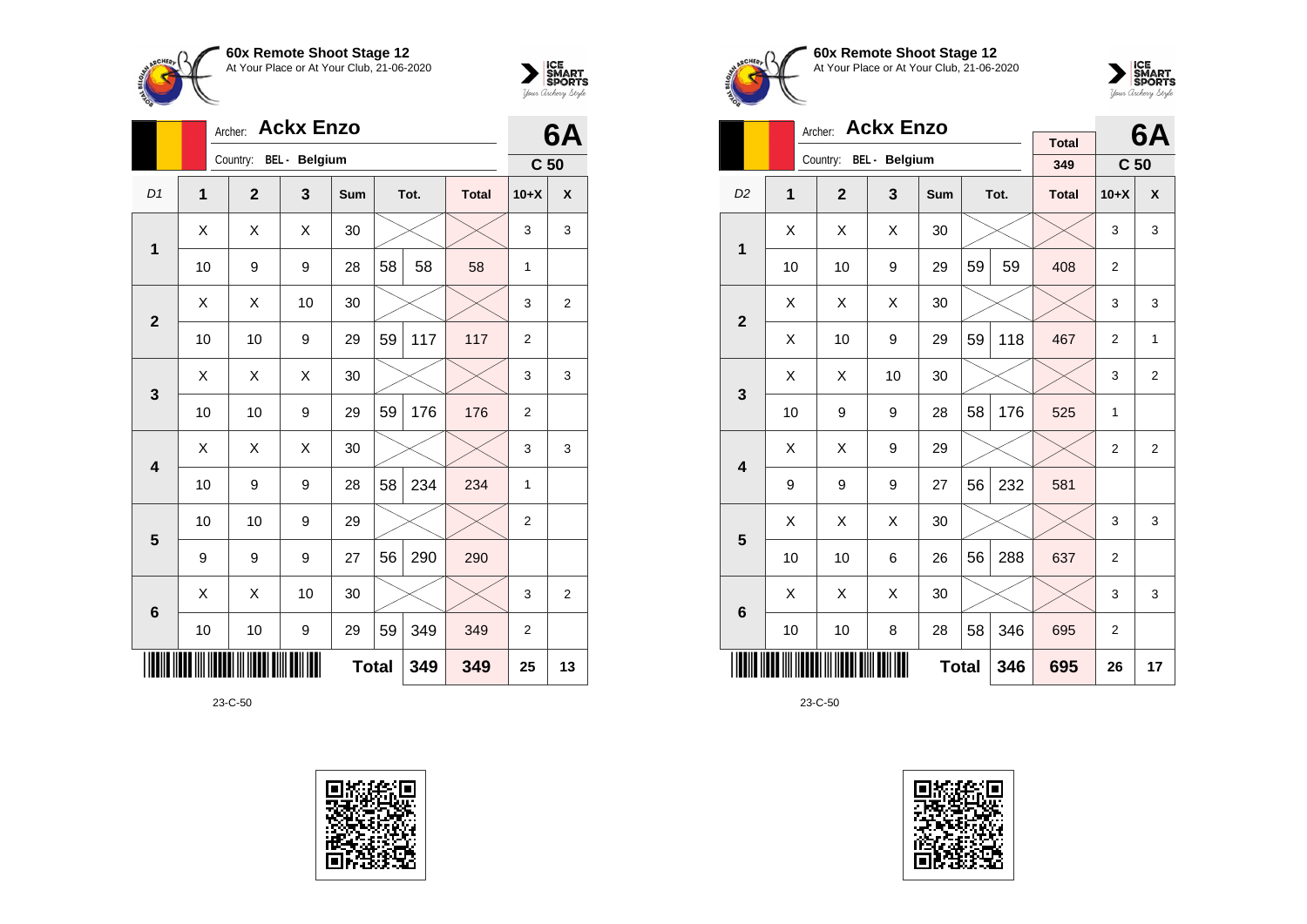



| $\mathscr{U}_I$         | ₩              | <b>Kim Kitae</b><br>Archer: |    | <b>7A</b>    |    |      |              |                |          |
|-------------------------|----------------|-----------------------------|----|--------------|----|------|--------------|----------------|----------|
| W                       | ill            | Country: KOR - Korea        |    |              |    |      |              | R 30           |          |
| D1                      | $\overline{1}$ | $\mathbf{2}$                | 3  | Sum          |    | Tot. | <b>Total</b> | $10+X$         | χ        |
| 1                       | 10             | 10                          | 10 | 30           |    |      |              | 3              |          |
|                         | 10             | 9                           | 9  | 28           | 58 | 58   | 58           | 1              |          |
| $\overline{2}$          | 10             | 10                          | 10 | 30           |    |      |              | 3              |          |
|                         | 10             | 9                           | 9  | 28           | 58 | 116  | 116          | 1              |          |
| 3                       | 10             | 10                          | 10 | 30           |    |      |              | 3              |          |
|                         | 10             | 9                           | 9  | 28           | 58 | 174  | 174          | 1              |          |
| $\overline{\mathbf{4}}$ | 10             | 10                          | 10 | 30           |    |      |              | 3              |          |
|                         | 10             | 10                          | 9  | 29           | 59 | 233  | 233          | $\overline{2}$ |          |
| 5                       | 10             | 10                          | 10 | 30           |    |      |              | 3              |          |
|                         | 10             | 10                          | 10 | 30           | 60 | 293  | 293          | 3              |          |
| $6\phantom{1}6$         | 10             | 10                          | 10 | 30           |    |      |              | 3              |          |
|                         | 10             | 9                           | 9  | 28           | 58 | 351  | 351          | $\mathbf{1}$   |          |
|                         |                |                             |    | <b>Total</b> |    | 351  | 351          | 27             | $\bf{0}$ |









| $\mathscr{U}$           | ₩   | <b>Kim Kitae</b><br>Archer: |    |              |    | <b>7A</b> |              |                |                    |
|-------------------------|-----|-----------------------------|----|--------------|----|-----------|--------------|----------------|--------------------|
| W                       | ill | Country: KOR - Korea        |    |              |    |           | <b>Total</b> |                |                    |
|                         |     |                             |    |              |    |           | 351          | R 30           |                    |
| D <sub>2</sub>          | 1   | $\mathbf{2}$                | 3  | Sum          |    | Tot.      | <b>Total</b> | $10+X$         | $\pmb{\mathsf{X}}$ |
| 1                       | 10  | 10                          | 10 | 30           |    |           |              | 3              |                    |
|                         | 10  | 10                          | 9  | 29           | 59 | 59        | 410          | $\overline{2}$ |                    |
| $\mathbf{2}$            | 10  | 10                          | 10 | 30           |    |           |              | 3              |                    |
|                         | 10  | 10                          | 9  | 29           | 59 | 118       | 469          | $\overline{2}$ |                    |
| 3                       | 10  | 10                          | 10 | 30           |    |           |              | 3              |                    |
|                         | 9   | 9                           | 9  | 27           | 57 | 175       | 526          |                |                    |
| $\overline{\mathbf{4}}$ | 10  | 10                          | 10 | 30           |    |           |              | 3              |                    |
|                         | 9   | 9                           | 8  | 26           | 56 | 231       | 582          |                |                    |
| 5                       | 10  | 10                          | 10 | 30           |    |           |              | 3              |                    |
|                         | 10  | 10                          | 10 | 30           | 60 | 291       | 642          | 3              |                    |
| $\bf 6$                 | 10  | 10                          | 10 | 30           |    |           |              | 3              |                    |
|                         | 10  | 9                           | 9  | 28           | 58 | 349       | 700          | $\mathbf{1}$   |                    |
|                         |     |                             |    | <b>Total</b> |    | 349       | 700          | 26             | 0                  |

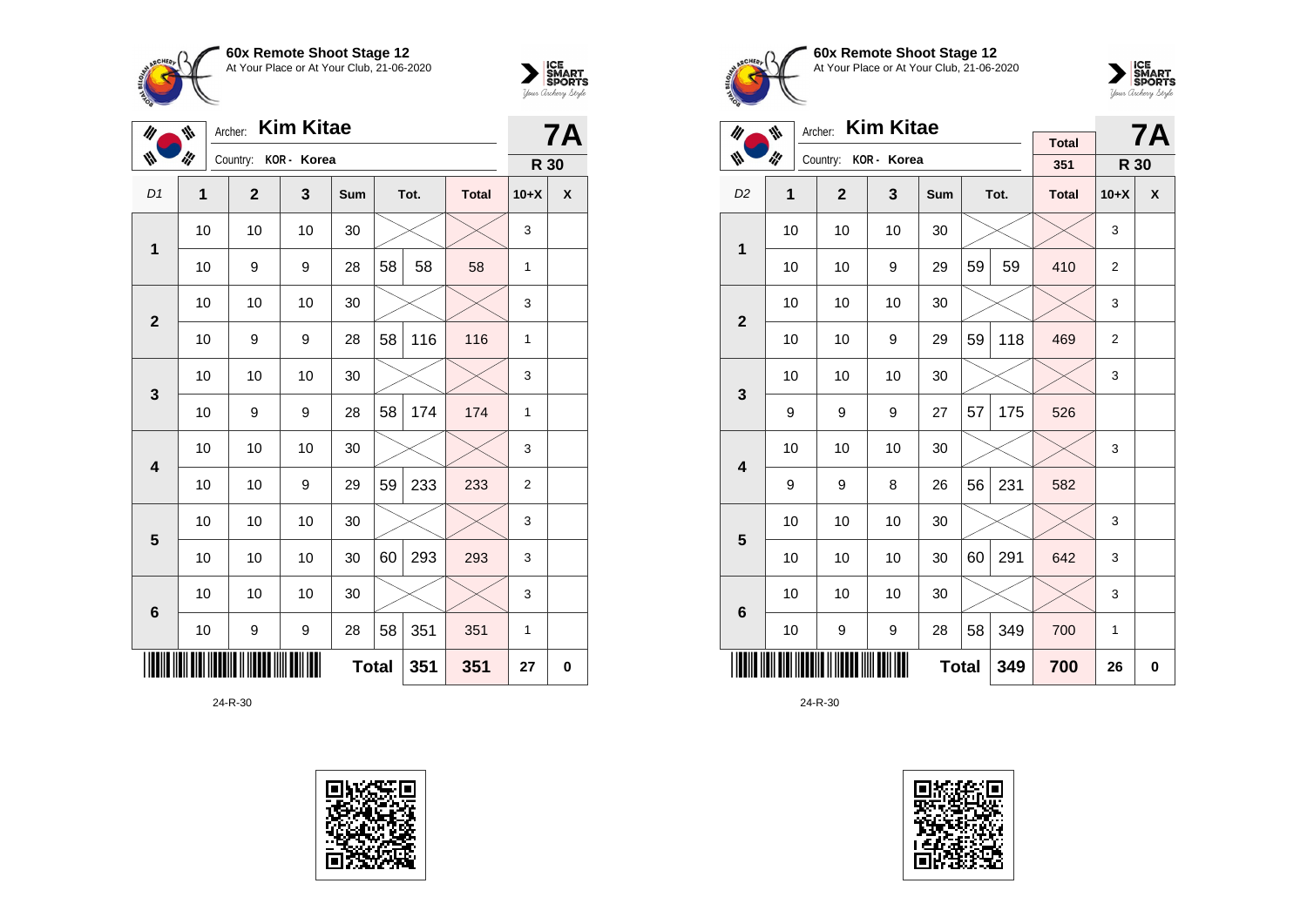



| Licari Liliana<br>Archer: |    |                            |                  |     |              |      |              | <b>8A</b>      |              |
|---------------------------|----|----------------------------|------------------|-----|--------------|------|--------------|----------------|--------------|
|                           |    | Country: SUI - Switzerland |                  |     |              |      |              | R 30           |              |
| D <sub>1</sub>            | 1  | $\overline{2}$             | 3                | Sum |              | Tot. | <b>Total</b> | $10+X$         | X            |
| 1                         | Χ  | 10                         | 10               | 30  |              |      |              | 3              | $\mathbf{1}$ |
|                           | 9  | 9                          | 9                | 27  | 57           | 57   | 57           |                |              |
| $\overline{\mathbf{2}}$   | X  | 10                         | 10               | 30  |              |      |              | 3              | 1            |
|                           | 9  | 9                          | 9                | 27  | 57           | 114  | 114          |                |              |
| 3                         | X  | 10                         | 10               | 30  |              |      |              | 3              | $\mathbf{1}$ |
|                           | 9  | 9                          | 8                | 26  | 56           | 170  | 170          |                |              |
| 4                         | X  | X                          | 10               | 30  |              |      |              | 3              | 2            |
|                           | 10 | 10                         | 9                | 29  | 59           | 229  | 229          | $\overline{2}$ |              |
| 5                         | 10 | 10                         | 9                | 29  |              |      |              | $\overline{c}$ |              |
|                           | 9  | 9                          | 9                | 27  | 56           | 285  | 285          |                |              |
| $6\phantom{1}6$           | X  | 10                         | 9                | 29  |              |      |              | $\overline{2}$ | $\mathbf{1}$ |
|                           | 9  | 9                          | $\boldsymbol{9}$ | 27  | 56           | 341  | 341          |                |              |
|                           |    |                            |                  |     | <b>Total</b> | 341  | 341          | 18             | 6            |









|                         |    | Licari Liliana<br>Archer:  |    |              |    | 8Α   |              |                |                |
|-------------------------|----|----------------------------|----|--------------|----|------|--------------|----------------|----------------|
|                         |    | Country: SUI - Switzerland |    |              |    |      | <b>Total</b> |                |                |
|                         |    |                            |    |              |    |      | 341          | R 30           |                |
| D <sub>2</sub>          | 1  | $\mathbf{2}$               | 3  | Sum          |    | Tot. | <b>Total</b> | $10+X$         | X              |
| 1                       | X  | 10                         | 9  | 29           |    |      |              | 2              | $\mathbf{1}$   |
|                         | 8  | 8                          | 8  | 24           | 53 | 53   | 394          |                |                |
| $\overline{2}$          | 10 | 10                         | 10 | 30           |    |      |              | 3              |                |
|                         | 9  | 9                          | 9  | 27           | 57 | 110  | 451          |                |                |
| 3                       | X  | X                          | 9  | 29           |    |      |              | $\overline{2}$ | $\overline{2}$ |
|                         | 9  | 9                          | 9  | 27           | 56 | 166  | 507          |                |                |
| $\overline{\mathbf{4}}$ | X  | Χ                          | X  | 30           |    |      |              | 3              | 3              |
|                         | 9  | 9                          | 8  | 26           | 56 | 222  | 563          |                |                |
| 5                       | X  | 10                         | 9  | 29           |    |      |              | $\overline{2}$ | $\mathbf{1}$   |
|                         | 9  | 9                          | 8  | 26           | 55 | 277  | 618          |                |                |
| 6                       | X  | X                          | 9  | 29           |    |      |              | $\overline{2}$ | 2              |
|                         | 9  | 9                          | 9  | 27           | 56 | 333  | 674          |                |                |
|                         |    |                            |    | <b>Total</b> |    | 333  | 674          | 14             | 9              |

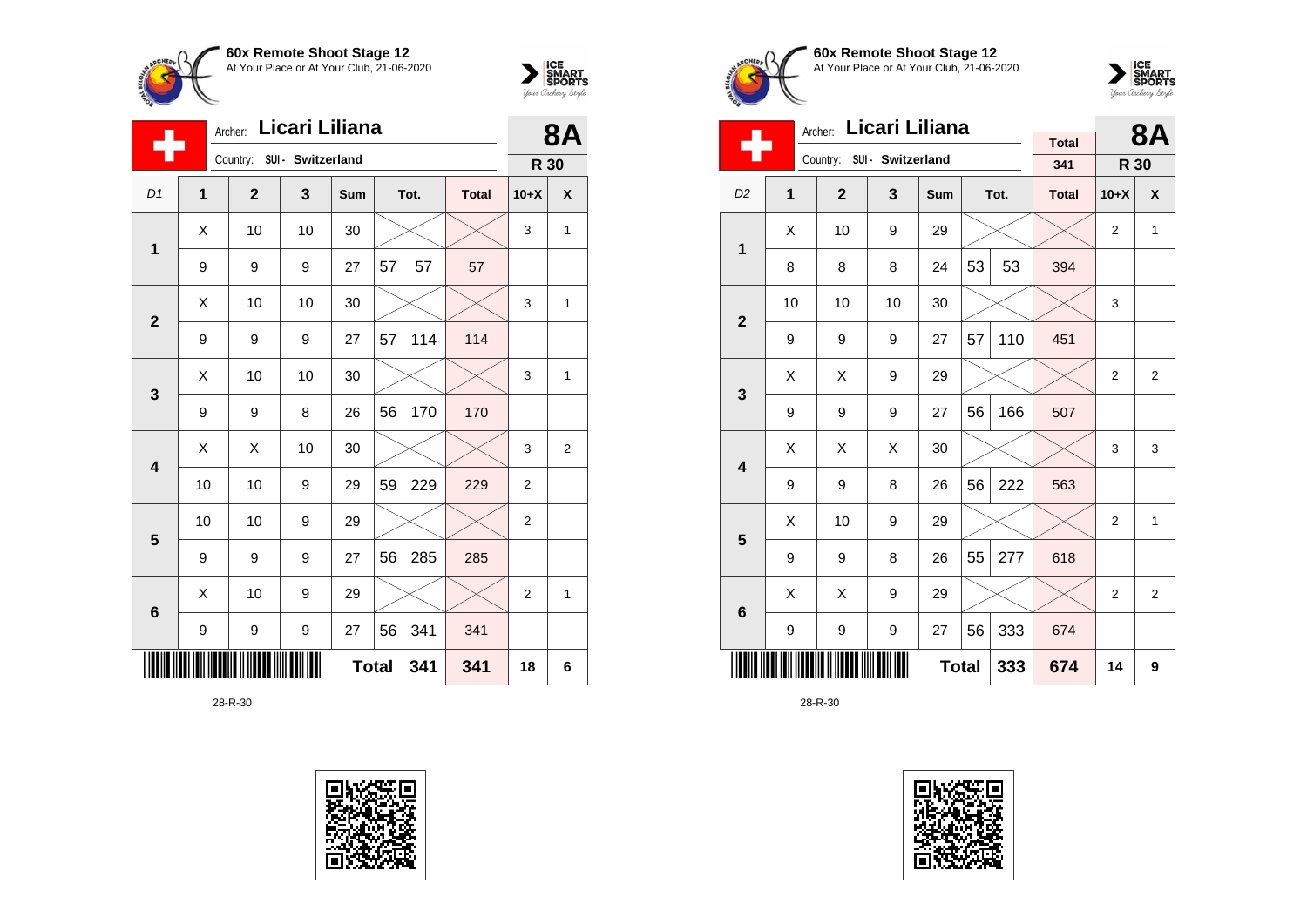



|                |                | Archer:        | <b>Munk Carlsen Pil</b> |              |    |      |              |                 | 9Α |
|----------------|----------------|----------------|-------------------------|--------------|----|------|--------------|-----------------|----|
|                |                | Country:       | DEN - Denmark           |              |    |      |              | C <sub>50</sub> |    |
| D1             | $\overline{1}$ | $\overline{2}$ | 3                       | Sum          |    | Tot. | <b>Total</b> | $10+X$          | X  |
| 1              | 10             | 9              | 9                       | 28           |    |      |              | $\mathbf{1}$    |    |
|                | 9              | 9              | 9                       | 27           | 55 | 55   | 55           |                 |    |
| $\overline{2}$ | 9              | 10             | 9                       | 28           |    |      |              | $\mathbf{1}$    |    |
|                | 8              | 8              | 8                       | 24           | 52 | 107  | 107          |                 |    |
| 3              | 10             | 9              | 9                       | 28           |    |      |              | $\mathbf{1}$    |    |
|                | 9              | 8              | 8                       | 25           | 53 | 160  | 160          |                 |    |
| 4              | Χ              | X              | Χ                       | 30           |    |      |              | 3               | 3  |
|                | 8              | 8              | 8                       | 24           | 54 | 214  | 214          |                 |    |
| 5              | 10             | 9              | 9                       | 28           |    |      |              | 1               |    |
|                | 9              | 8              | 8                       | 25           | 53 | 267  | 267          |                 |    |
| 6              | X              | 10             | 10                      | 30           |    |      |              | 3               | 1  |
|                | 9              | 9              | 8                       | 26           | 56 | 323  | 323          |                 |    |
|                |                |                |                         | <b>Total</b> |    | 323  | 323          | 10              | 4  |









|                         |    | <b>Munk Carlsen Pil</b><br>Archer: |               |              |    | 9Α   |                     |                 |                    |
|-------------------------|----|------------------------------------|---------------|--------------|----|------|---------------------|-----------------|--------------------|
|                         |    | Country:                           | DEN - Denmark |              |    |      | <b>Total</b><br>323 | C <sub>50</sub> |                    |
|                         |    |                                    |               |              |    |      |                     |                 |                    |
| D <sub>2</sub>          | 1  | $\overline{2}$                     | 3             | Sum          |    | Tot. | <b>Total</b>        | $10+X$          | $\pmb{\mathsf{X}}$ |
| 1                       | 10 | 10                                 | 10            | 30           |    |      |                     | 3               |                    |
|                         | 10 | 9                                  | 9             | 28           | 58 | 58   | 381                 | $\mathbf{1}$    |                    |
| $\overline{2}$          | X  | 10                                 | 8             | 28           |    |      |                     | $\overline{2}$  | $\mathbf{1}$       |
|                         | 9  | 9                                  | 9             | 27           | 55 | 113  | 436                 |                 |                    |
| 3                       | X  | X                                  | 10            | 30           |    |      |                     | 3               | 2                  |
|                         | 9  | 9                                  | 8             | 26           | 56 | 169  | 492                 |                 |                    |
| $\overline{\mathbf{4}}$ | X  | 9                                  | 9             | 28           |    |      |                     | $\mathbf{1}$    | 1                  |
|                         | 9  | 8                                  | 8             | 25           | 53 | 222  | 545                 |                 |                    |
| 5                       | 9  | 9                                  | 9             | 27           |    |      |                     |                 |                    |
|                         | 9  | 8                                  | 8             | 25           | 52 | 274  | 597                 |                 |                    |
| 6                       | 10 | 9                                  | 9             | 28           |    |      |                     | $\mathbf{1}$    |                    |
|                         | 8  | 8                                  | 8             | 24           | 52 | 326  | 649                 |                 |                    |
|                         |    |                                    |               | <b>Total</b> |    | 326  | 649                 | 11              | 4                  |

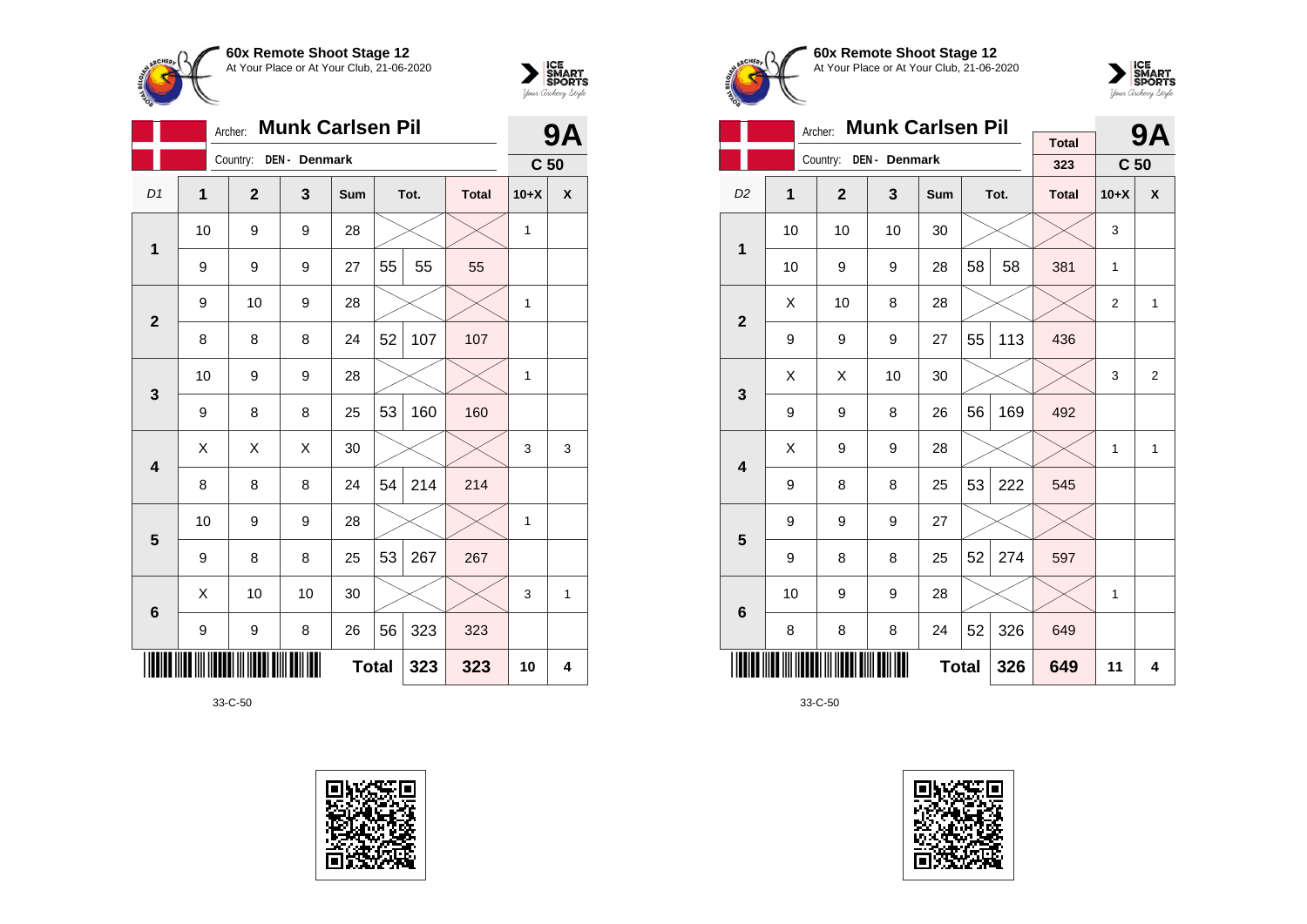



|                         |   | Archer:               | <b>Duncan Samira</b> |              |      |  | <b>10A</b>   |        |   |
|-------------------------|---|-----------------------|----------------------|--------------|------|--|--------------|--------|---|
|                         |   | Country: GUY - Guyana |                      |              |      |  |              | R 30   |   |
| D1                      | 1 | $\mathbf{2}$          | $\mathbf{3}$         | Sum          | Tot. |  | <b>Total</b> | $10+X$ | X |
|                         |   |                       |                      |              |      |  |              |        |   |
| 1                       |   |                       |                      |              |      |  |              |        |   |
|                         |   |                       |                      |              |      |  |              |        |   |
| $\mathbf{2}$            |   |                       |                      |              |      |  |              |        |   |
|                         |   |                       |                      |              |      |  |              |        |   |
| $\mathbf{3}$            |   |                       |                      |              |      |  |              |        |   |
|                         |   |                       |                      |              |      |  |              |        |   |
| 4                       |   |                       |                      |              |      |  |              |        |   |
|                         |   |                       |                      |              |      |  |              |        |   |
| $\overline{\mathbf{5}}$ |   |                       |                      |              |      |  |              |        |   |
|                         |   |                       |                      |              |      |  |              |        |   |
| $\bf 6$                 |   |                       |                      |              |      |  |              |        |   |
|                         |   |                       |                      | <b>Total</b> |      |  |              |        |   |









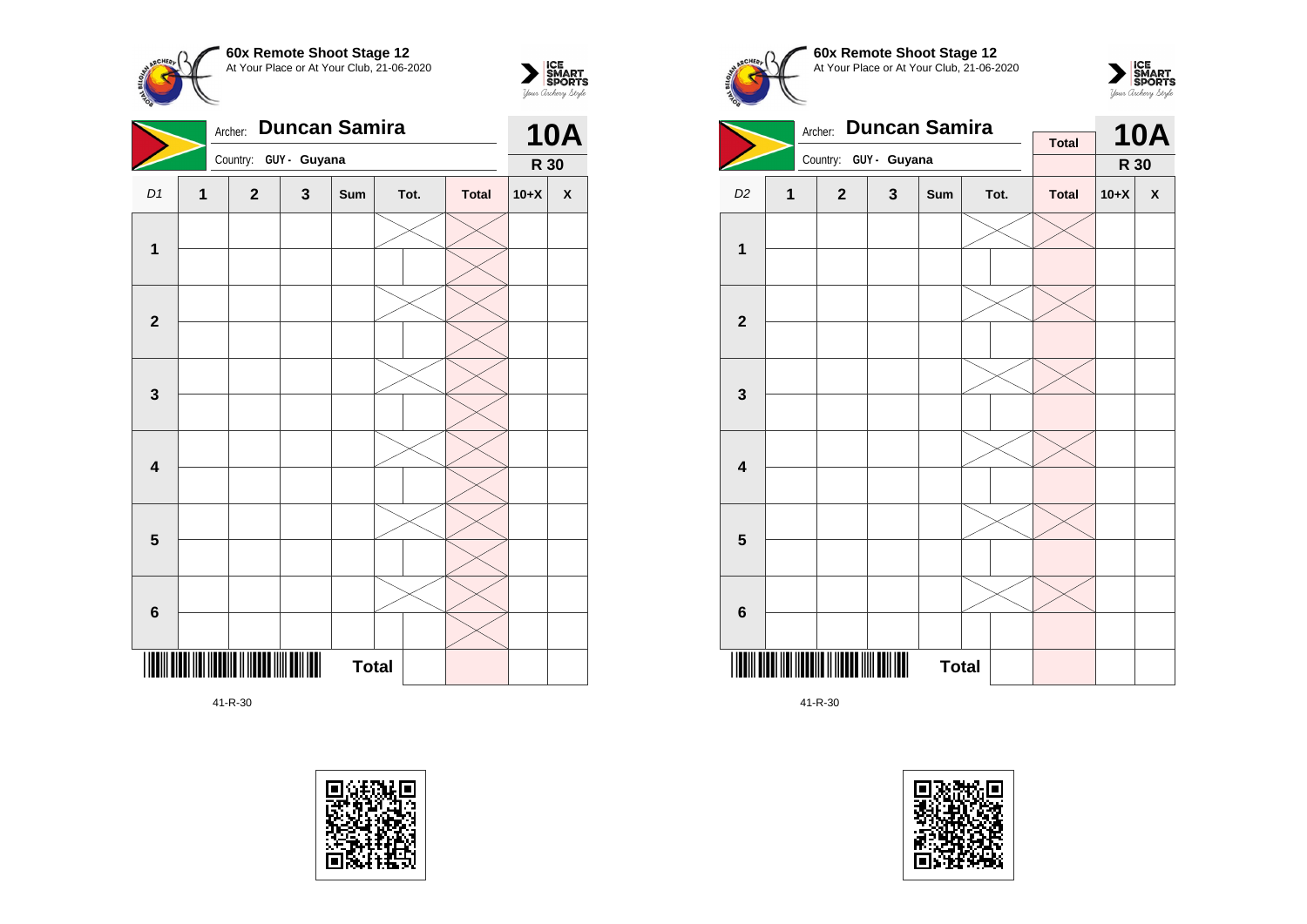



|                         | de Ryckère Eric<br>Archer: |                        |    |              |    |      |              |                | <b>11A</b>     |
|-------------------------|----------------------------|------------------------|----|--------------|----|------|--------------|----------------|----------------|
|                         |                            | Country: BEL - Belgium |    |              |    |      |              | C ST           |                |
| D <sub>1</sub>          | 1                          | $\overline{2}$         | 3  | <b>Sum</b>   |    | Tot. | <b>Total</b> | $10+X$         | X              |
| 1                       | 8                          | 10                     | 9  | 27           |    |      |              | 1              |                |
|                         | 9                          | 9                      | 10 | 28           | 55 | 55   | 55           | 1              |                |
| $\overline{2}$          | 9                          | 9                      | 9  | 27           |    |      |              |                |                |
|                         | Χ                          | 10                     | 10 | 30           | 57 | 112  | 112          | 3              | 1              |
| 3                       | X                          | X                      | 10 | 30           |    |      |              | 3              | $\overline{2}$ |
|                         | 10                         | 10                     | 10 | 30           | 60 | 172  | 172          | 3              |                |
| $\overline{\mathbf{4}}$ | 10                         | 10                     | 10 | 30           |    |      |              | 3              |                |
|                         | X                          | X                      | X  | 30           | 60 | 232  | 232          | 3              | 3              |
| 5                       | 10                         | X                      | 10 | 30           |    |      |              | 3              | 1              |
|                         | 10                         | X                      | 6  | 26           | 56 | 288  | 288          | $\overline{2}$ | 1              |
| $6\phantom{1}6$         | 9                          | 9                      | 9  | 27           |    |      |              |                |                |
|                         | 10                         | Χ                      | X  | 30           | 57 | 345  | 345          | 3              | $\overline{2}$ |
|                         |                            |                        |    | <b>Total</b> |    | 345  | 345          | 25             | 10             |

47-C-ST









|                         |    | Archer:        | de Ryckère Eric |              |    |      | <b>11A</b>          |                |                |
|-------------------------|----|----------------|-----------------|--------------|----|------|---------------------|----------------|----------------|
|                         |    | Country:       | BEL - Belgium   |              |    |      | <b>Total</b><br>345 | C ST           |                |
| D <sub>2</sub>          | 1  | $\overline{2}$ | 3               | Sum          |    | Tot. | <b>Total</b>        | $10+X$         | X              |
| 1                       | 10 | Χ              | Χ               | 30           |    |      |                     | 3              | $\overline{2}$ |
|                         | 10 | 9              | Χ               | 29           | 59 | 59   | 404                 | $\overline{2}$ | $\mathbf{1}$   |
| $\overline{2}$          | X  | X              | X               | 30           |    |      |                     | 3              | 3              |
|                         | Χ  | 10             | Χ               | 30           | 60 | 119  | 464                 | 3              | $\overline{2}$ |
| 3                       | X  | 10             | Χ               | 30           |    |      |                     | 3              | 2              |
|                         | Χ  | 9              | 10              | 29           | 59 | 178  | 523                 | $\overline{2}$ | 1              |
| $\overline{\mathbf{4}}$ | 10 | 10             | 9               | 29           |    |      |                     | $\overline{2}$ |                |
|                         | X  | 10             | 10              | 30           | 59 | 237  | 582                 | 3              | 1              |
| 5                       | X  | 9              | 10              | 29           |    |      |                     | 2              | $\mathbf{1}$   |
|                         | Χ  | X              | 9               | 29           | 58 | 295  | 640                 | $\overline{2}$ | $\overline{2}$ |
| 6                       | 9  | 10             | 9               | 28           |    |      |                     | 1              |                |
|                         | 10 | 8              | 8               | 26           | 54 | 349  | 694                 | 1              |                |
|                         |    |                |                 | <b>Total</b> |    | 349  | 694                 | 27             | 15             |

47-C-ST

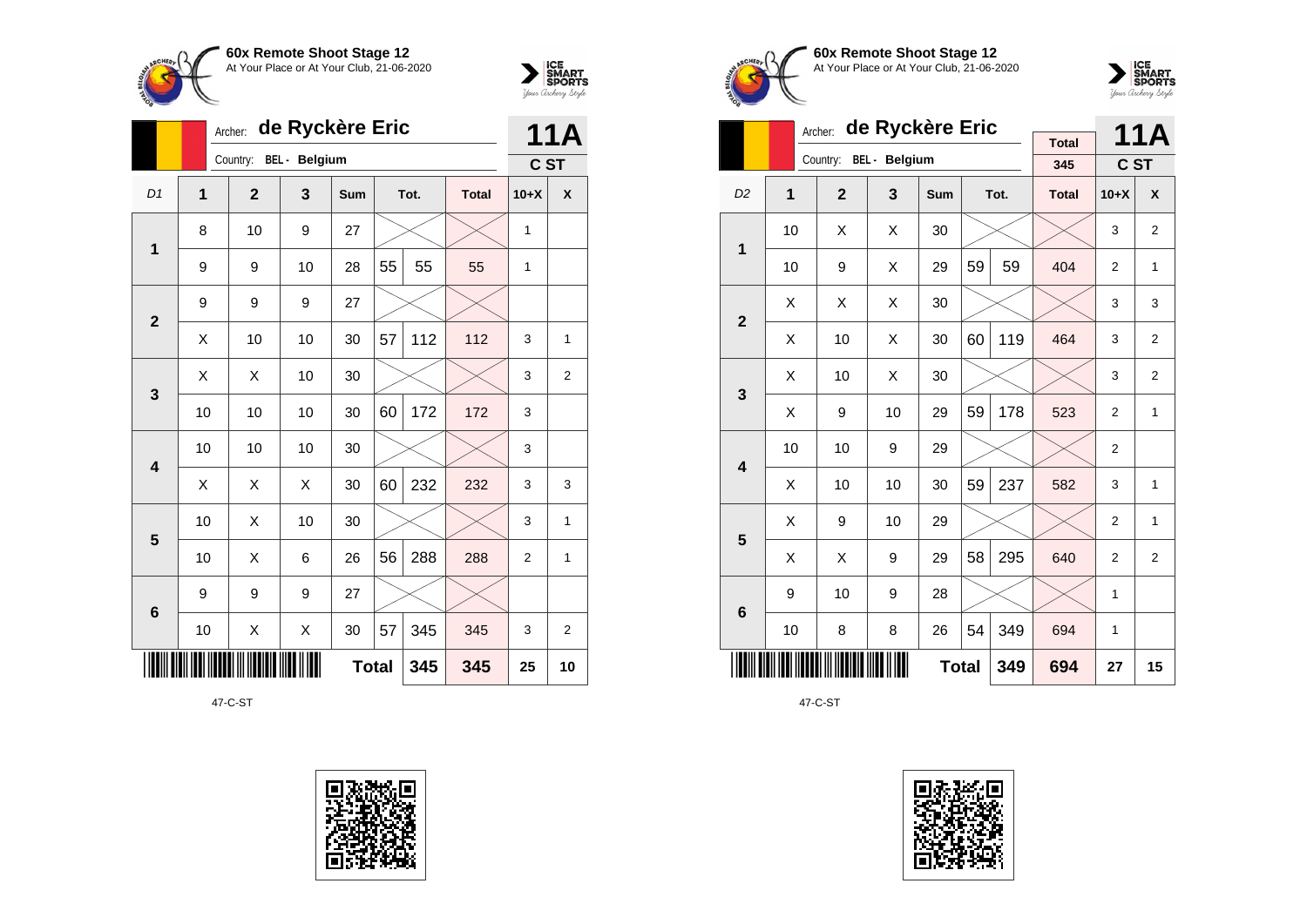



|                 |    | <b>Demey Henri</b><br>Archer: |                      |              |    |      |              |                 |                |  |
|-----------------|----|-------------------------------|----------------------|--------------|----|------|--------------|-----------------|----------------|--|
|                 |    | Country:                      | <b>BEL</b> - Belgium |              |    |      |              | C <sub>30</sub> | <b>12A</b>     |  |
| D <sub>1</sub>  | 1  | $\overline{2}$                | 3                    | <b>Sum</b>   |    | Tot. | <b>Total</b> | $10+X$          | X              |  |
| $\mathbf 1$     | 10 | 9                             | 9                    | 28           |    |      |              | 1               |                |  |
|                 | 9  | 5                             | 8                    | 22           | 50 | 50   | 50           |                 |                |  |
| $\overline{2}$  | 10 | 9                             | 9                    | 28           |    |      |              | $\mathbf{1}$    |                |  |
|                 | 9  | 9                             | 8                    | 26           | 54 | 104  | 104          |                 |                |  |
| 3               | X  | 10                            | 9                    | 29           |    |      |              | $\overline{2}$  | 1              |  |
|                 | 9  | 9                             | 9                    | 27           | 56 | 160  | 160          |                 |                |  |
| 4               | X  | 10                            | 10                   | 30           |    |      |              | 3               | 1              |  |
|                 | 9  | 9                             | 8                    | 26           | 56 | 216  | 216          |                 |                |  |
| 5               | 10 | 10                            | 10                   | 30           |    |      |              | 3               |                |  |
|                 | 9  | 8                             | 7                    | 24           | 54 | 270  | 270          |                 |                |  |
| $6\phantom{1}6$ | 10 | 10                            | 9                    | 29           |    |      |              | $\overline{2}$  |                |  |
|                 | 9  | 8                             | 8                    | 25           | 54 | 324  | 324          |                 |                |  |
|                 |    |                               |                      | <b>Total</b> |    | 324  | 324          | 12              | $\overline{2}$ |  |









|                                |                | <b>Demey Henri</b><br>Archer: |                |            |    | <b>12A</b> |                     |                 |              |
|--------------------------------|----------------|-------------------------------|----------------|------------|----|------------|---------------------|-----------------|--------------|
|                                |                | Country:                      | BEL - Belgium  |            |    |            | <b>Total</b><br>324 | C <sub>30</sub> |              |
| D <sub>2</sub>                 | $\overline{1}$ | $\overline{2}$                | $\mathbf{3}$   | <b>Sum</b> |    | Tot.       | <b>Total</b>        | $10+X$          | X            |
| 1                              | X              | 9                             | 9              | 28         |    |            |                     | 1               | $\mathbf{1}$ |
|                                | 8              | 8                             | $\overline{7}$ | 23         | 51 | 51         | 375                 |                 |              |
| $\overline{2}$                 | 10             | 9                             | 9              | 28         |    |            |                     | $\mathbf{1}$    |              |
|                                | 9              | 9                             | 9              | 27         | 55 | 106        | 430                 |                 |              |
| 3                              | 10             | 9                             | 9              | 28         |    |            |                     | 1               |              |
|                                | 9              | 9                             | 8              | 26         | 54 | 160        | 484                 |                 |              |
| $\overline{\mathbf{4}}$        | 10             | 9                             | 9              | 28         |    |            |                     | 1               |              |
|                                | 9              | 9                             | $\overline{7}$ | 25         | 53 | 213        | 537                 |                 |              |
| 5                              | X              | Χ                             | 10             | 30         |    |            |                     | 3               | 2            |
|                                | 9              | 9                             | 9              | 27         | 57 | 270        | 594                 |                 |              |
| $6\phantom{1}$                 | 9              | 9                             | 9              | 27         |    |            |                     |                 |              |
| 53<br>323<br>9<br>8<br>9<br>26 |                |                               |                |            |    |            | 647                 |                 |              |
|                                |                | 647                           | 7              | 3          |    |            |                     |                 |              |

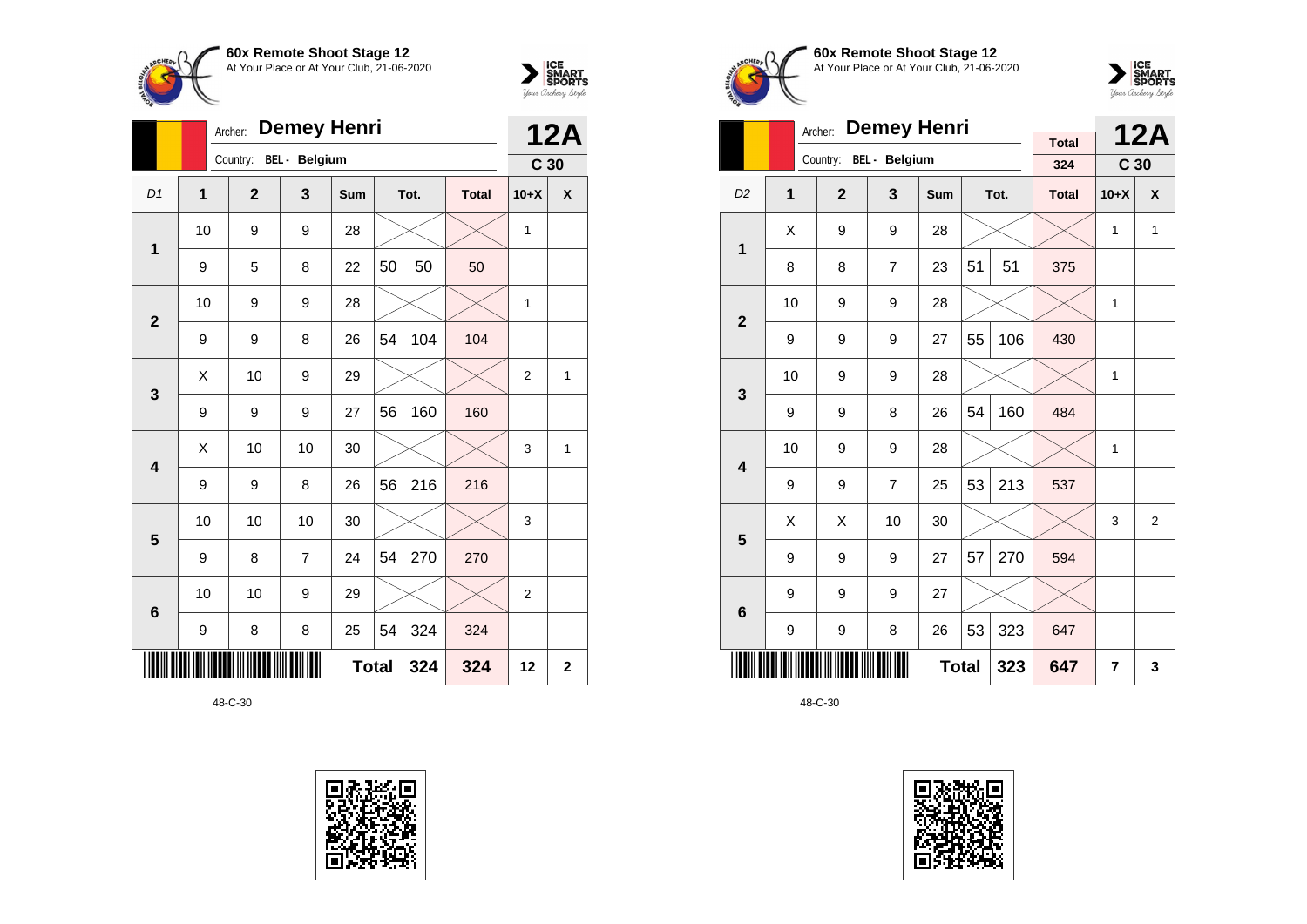



|                         |    | <b>Collas Arne</b><br>Archer: |                | <b>13A</b>   |    |      |              |                |   |
|-------------------------|----|-------------------------------|----------------|--------------|----|------|--------------|----------------|---|
|                         |    | Country: BEL - Belgium        |                |              |    |      |              | R 60           |   |
| D <sub>1</sub>          | 1  | $\mathbf{2}$                  | 3              | Sum          |    | Tot. | <b>Total</b> | $10+X$         | X |
| 1                       | 10 | 10                            | 9              | 29           |    |      |              | $\overline{2}$ |   |
|                         | 9  | 8                             | 8              | 25           | 54 | 54   | 54           |                |   |
| $\overline{2}$          | X  | 10                            | 10             | 30           |    |      |              | 3              | 1 |
|                         | 8  | 8                             | $\overline{7}$ | 23           | 53 | 107  | 107          |                |   |
| 3                       | 9  | 9                             | 9              | 27           |    |      |              |                |   |
|                         | 8  | 8                             | 8              | 24           | 51 | 158  | 158          |                |   |
| $\overline{\mathbf{4}}$ | X  | Χ                             | 9              | 29           |    |      |              | 2              | 2 |
|                         | 9  | 9                             | 8              | 26           | 55 | 213  | 213          |                |   |
| 5                       | 10 | 10                            | 10             | 30           |    |      |              | 3              |   |
|                         | 9  | 9                             | 8              | 26           | 56 | 269  | 269          |                |   |
| $6\phantom{1}6$         | X  | 9                             | 9              | 28           |    |      |              | 1              | 1 |
|                         | 9  | 8                             | 8              | 25           | 53 | 322  | 322          |                |   |
|                         |    |                               |                | <b>Total</b> |    | 322  | 322          | 11             | 4 |









|                         |                | Archer:                | <b>Collas Arne</b> |              |    |      | <b>13A</b>   |              |                |
|-------------------------|----------------|------------------------|--------------------|--------------|----|------|--------------|--------------|----------------|
|                         |                | Country: BEL - Belgium |                    |              |    |      | <b>Total</b> |              |                |
|                         |                |                        |                    |              |    |      | 322          | R 60         |                |
| D <sub>2</sub>          | $\overline{1}$ | $\overline{2}$         | 3                  | <b>Sum</b>   |    | Tot. | <b>Total</b> | $10+X$       | X              |
| 1                       | 10             | 9                      | 9                  | 28           |    |      |              | $\mathbf{1}$ |                |
|                         | 9              | 9                      | 9                  | 27           | 55 | 55   | 377          |              |                |
| $\overline{2}$          | 10             | 10                     | 9                  | 29           |    |      |              | 2            |                |
|                         | 8              | 8                      | 8                  | 24           | 53 | 108  | 430          |              |                |
| 3                       | X              | X                      | 10                 | 30           |    |      |              | 3            | $\overline{2}$ |
|                         | 10             | 9                      | 9                  | 28           | 58 | 166  | 488          | 1            |                |
| $\overline{\mathbf{4}}$ | 10             | 9                      | 9                  | 28           |    |      |              | 1            |                |
|                         | 9              | 9                      | 9                  | 27           | 55 | 221  | 543          |              |                |
| 5                       | 9              | 9                      | 9                  | 27           |    |      |              |              |                |
|                         | 8              | 8                      | 6                  | 22           | 49 | 270  | 592          |              |                |
| $6\phantom{1}6$         | X              | 10                     | 10                 | 30           |    |      |              | 3            | 1              |
|                         | 9              | 9                      | 326                | 648          |    |      |              |              |                |
|                         |                |                        |                    | <b>Total</b> |    | 326  | 648          | 11           | 3              |

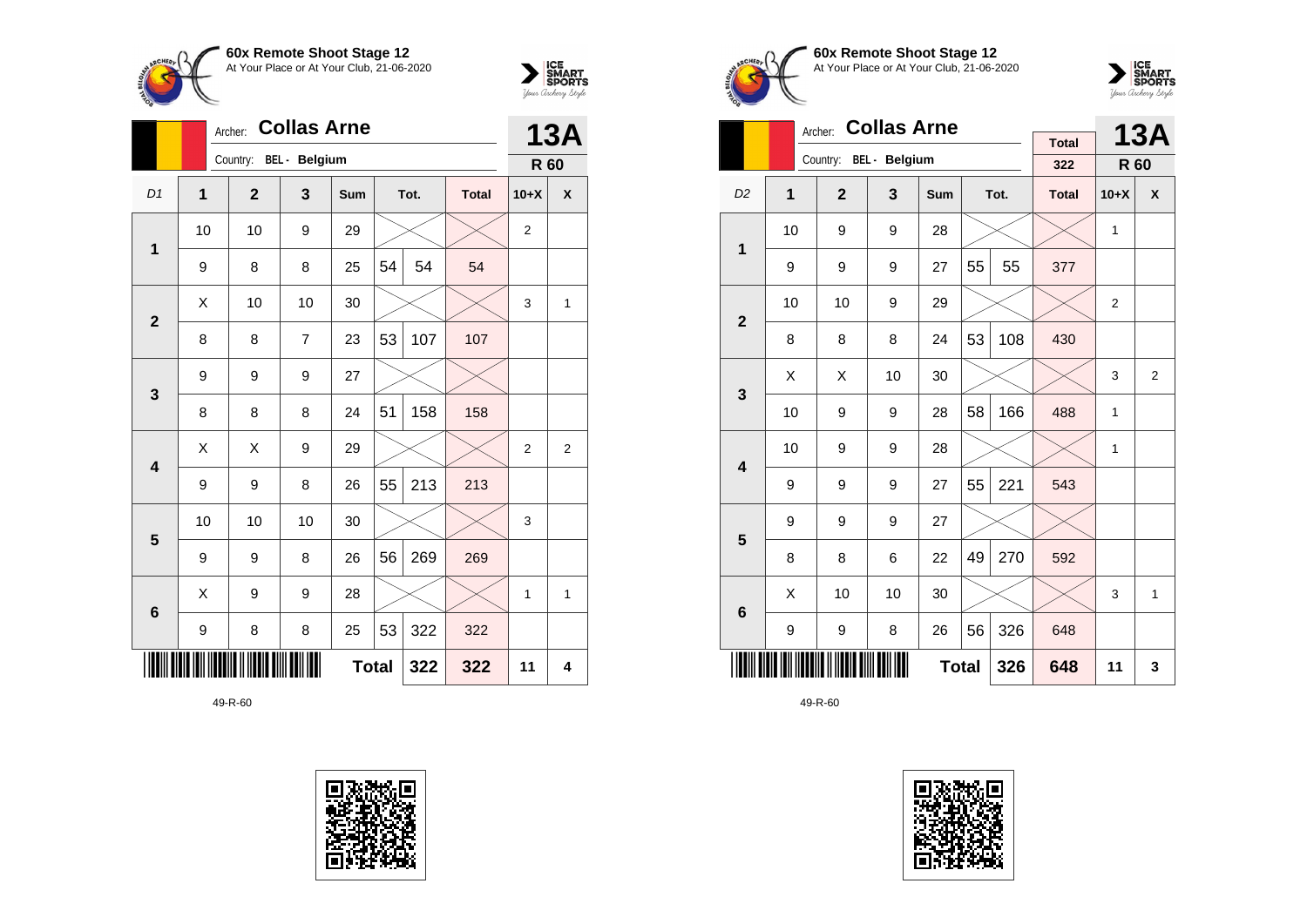



|                 | Archer:        |                |                           | <b>14A</b>   |    |      |              |                 |              |
|-----------------|----------------|----------------|---------------------------|--------------|----|------|--------------|-----------------|--------------|
|                 |                | Country:       | TTO - Trinidad and Tobago |              |    |      |              | C <sub>30</sub> |              |
| D1              | $\overline{1}$ | $\overline{2}$ | 3                         | Sum          |    | Tot. | <b>Total</b> | $10+X$          | $\mathsf{x}$ |
| 1               | X              | X              | X                         | 30           |    |      |              | 3               | 3            |
|                 | 10             | 10             | 10                        | 30           | 60 | 60   | 60           | 3               |              |
| $\overline{2}$  | Χ              | 10             | 10                        | 30           |    |      |              | 3               | 1            |
|                 | 10             | 9              | 9                         | 28           | 58 | 118  | 118          | 1               |              |
| $\mathbf{3}$    | Χ              | 10             | 10                        | 30           |    |      |              | 3               | 1            |
|                 | 10             | 9              | 9                         | 28           | 58 | 176  | 176          | 1               |              |
| 4               | X              | 10             | 9                         | 29           |    |      |              | 2               | 1            |
|                 | 9              | 8              | 5                         | 22           | 51 | 227  | 227          |                 |              |
| 5               | Χ              | X              | X                         | 30           |    |      |              | 3               | 3            |
|                 | 10             | 10             | 9                         | 29           | 59 | 286  | 286          | $\overline{2}$  |              |
| $6\phantom{1}6$ | X              | X              | 10                        | 30           |    |      |              | 3               | 2            |
|                 | 10             | 9              | 9                         | 28           | 58 | 344  | 344          | 1               |              |
|                 |                |                |                           | <b>Total</b> |    | 344  | 344          | 25              | 11           |









|                         |    | <b>Sherwin Francis</b><br>Archer:  |    |              | 14A |      |              |                 |                    |
|-------------------------|----|------------------------------------|----|--------------|-----|------|--------------|-----------------|--------------------|
|                         |    | Country: TTO - Trinidad and Tobago |    |              |     |      | <b>Total</b> |                 |                    |
|                         |    |                                    |    |              |     |      | 344          | C <sub>30</sub> |                    |
| D <sub>2</sub>          | 1  | $\overline{2}$                     | 3  | Sum          |     | Tot. | <b>Total</b> | $10+X$          | $\pmb{\mathsf{X}}$ |
| 1                       | Χ  | X                                  | 10 | 30           |     |      |              | 3               | 2                  |
|                         | 10 | 9                                  | 6  | 25           | 55  | 55   | 399          | 1               |                    |
| $\overline{2}$          | X  | X                                  | 10 | 30           |     |      |              | 3               | 2                  |
|                         | 10 | 9                                  | 9  | 28           | 58  | 113  | 457          | 1               |                    |
| 3                       | X  | X                                  | 9  | 29           |     |      |              | $\overline{2}$  | $\overline{2}$     |
|                         | 9  | 9                                  | 8  | 26           | 55  | 168  | 512          |                 |                    |
| $\overline{\mathbf{4}}$ | Χ  | X                                  | X  | 30           |     |      |              | 3               | 3                  |
|                         | X  | 10                                 | 9  | 29           | 59  | 227  | 571          | $\overline{2}$  | 1                  |
| 5                       | X  | X                                  | 10 | 30           |     |      |              | 3               | 2                  |
|                         | 9  | 9                                  | 8  | 26           | 56  | 283  | 627          |                 |                    |
| 6                       | Χ  | X                                  | 10 | 30           |     |      |              | 3               | $\overline{2}$     |
|                         | 10 | 10                                 | 8  | 28           | 58  | 341  | 685          | 2               |                    |
|                         |    |                                    |    | <b>Total</b> |     | 341  | 685          | 23              | 14                 |

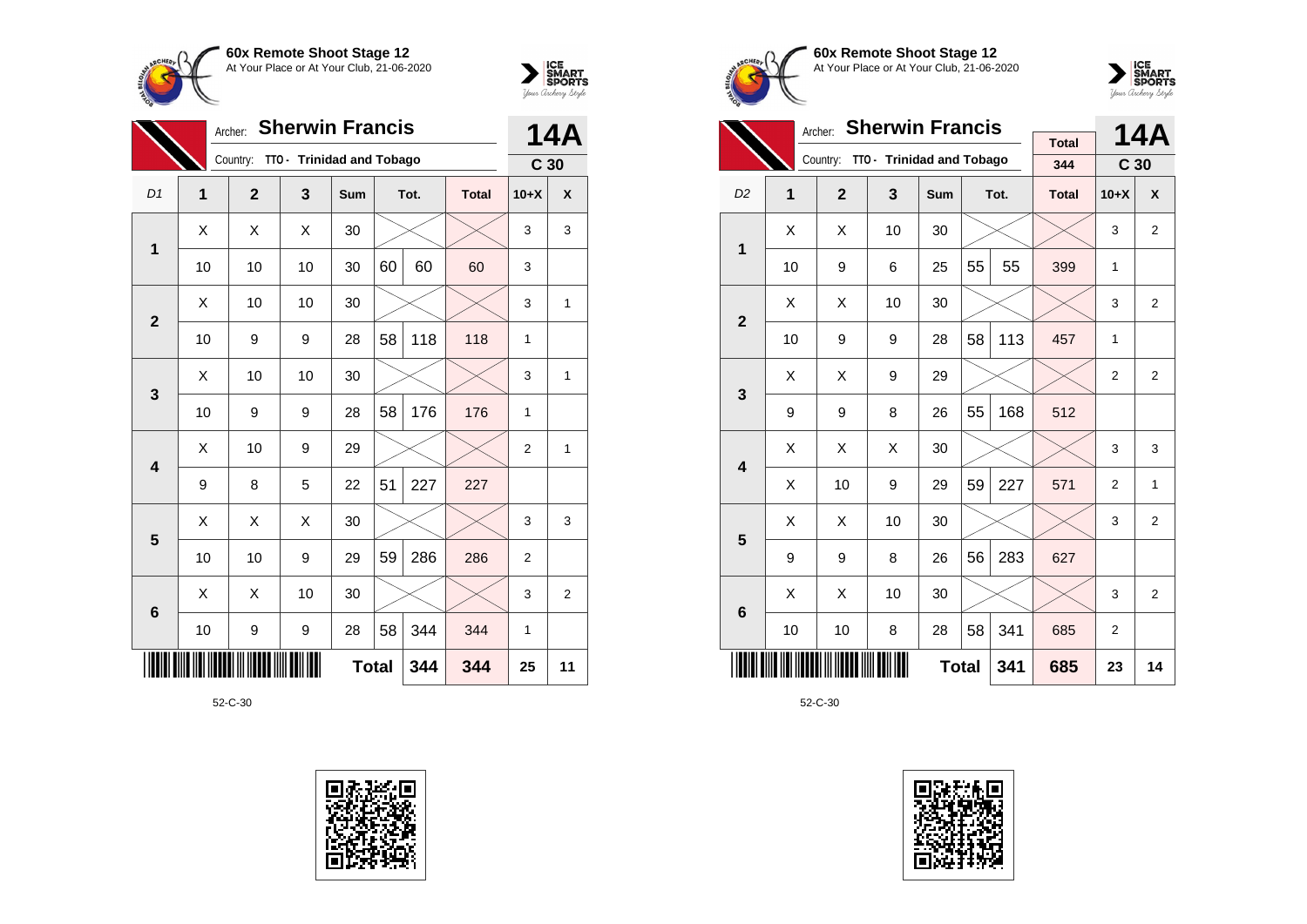



|                         |              | <b>Michel Jerome</b><br>Archer: |                |              | <b>15A</b> |      |              |                |   |
|-------------------------|--------------|---------------------------------|----------------|--------------|------------|------|--------------|----------------|---|
|                         |              | Country: FRA - France           |                |              |            |      |              | R 30           |   |
| D <sub>1</sub>          | $\mathbf{1}$ | $\overline{2}$                  | 3              | Sum          |            | Tot. | <b>Total</b> | $10+X$         | X |
|                         | X            | 10                              | 9              | 29           |            |      |              | $\overline{2}$ | 1 |
| 1                       | 9            | 9                               | $\overline{7}$ | 25           | 54         | 54   | 54           |                |   |
| $\overline{2}$          | 10           | 10                              | 9              | 29           |            |      |              | 2              |   |
|                         | 9            | 8                               | 8              | 25           | 54         | 108  | 108          |                |   |
| 3                       | X            | 10                              | 9              | 29           |            |      |              | $\overline{2}$ | 1 |
|                         | 9            | 8                               | 8              | 25           | 54         | 162  | 162          |                |   |
| $\overline{\mathbf{4}}$ | Χ            | 10                              | 10             | 30           |            |      |              | 3              | 1 |
|                         | 8            | 8                               | $\overline{7}$ | 23           | 53         | 215  | 215          |                |   |
| 5                       | 9            | 8                               | 8              | 25           |            |      |              |                |   |
|                         | 8            | 8                               | 6              | 22           | 47         | 262  | 262          |                |   |
| 6                       | 10           | 10                              | 10             | 30           |            |      |              | 3              |   |
|                         | 9            | 9                               | 8              | 26           | 56         | 318  | 318          |                |   |
|                         |              |                                 |                | <b>Total</b> |            | 318  | 318          | 12             | 3 |









|                         |    | Archer:               | <b>Michel Jerome</b> |              |    |      | <b>15A</b>          |                |   |
|-------------------------|----|-----------------------|----------------------|--------------|----|------|---------------------|----------------|---|
|                         |    | Country: FRA - France |                      |              |    |      | <b>Total</b><br>318 | R 30           |   |
|                         |    |                       |                      |              |    |      |                     |                |   |
| D <sub>2</sub>          | 1  | $\overline{2}$        | 3                    | Sum          |    | Tot. | <b>Total</b>        | $10+X$         | X |
| 1                       | 10 | 9                     | 9                    | 28           |    |      |                     | 1              |   |
|                         | 9  | 8                     | 8                    | 25           | 53 | 53   | 371                 |                |   |
| $\boldsymbol{2}$        | 10 | 10                    | 9                    | 29           |    |      |                     | $\overline{2}$ |   |
|                         | 9  | 9                     | 8                    | 26           | 55 | 108  | 426                 |                |   |
| 3                       | 9  | 9                     | 9                    | 27           |    |      |                     |                |   |
|                         | 9  | 9                     | 8                    | 26           | 53 | 161  | 479                 |                |   |
| $\overline{\mathbf{4}}$ | 10 | 10                    | 9                    | 29           |    |      |                     | $\overline{2}$ |   |
|                         | 9  | 9                     | 9                    | 27           | 56 | 217  | 535                 |                |   |
| 5                       | 10 | 9                     | 9                    | 28           |    |      |                     | 1              |   |
|                         | 9  | 8                     | 8                    | 25           | 53 | 270  | 588                 |                |   |
| $6\phantom{1}6$         | X  | 10                    | 9                    | 29           |    |      |                     | $\overline{2}$ | 1 |
|                         | 9  | 8                     | 8                    | 25           | 54 | 324  | 642                 |                |   |
|                         |    |                       |                      | <b>Total</b> |    | 324  | 642                 | 8              | 1 |

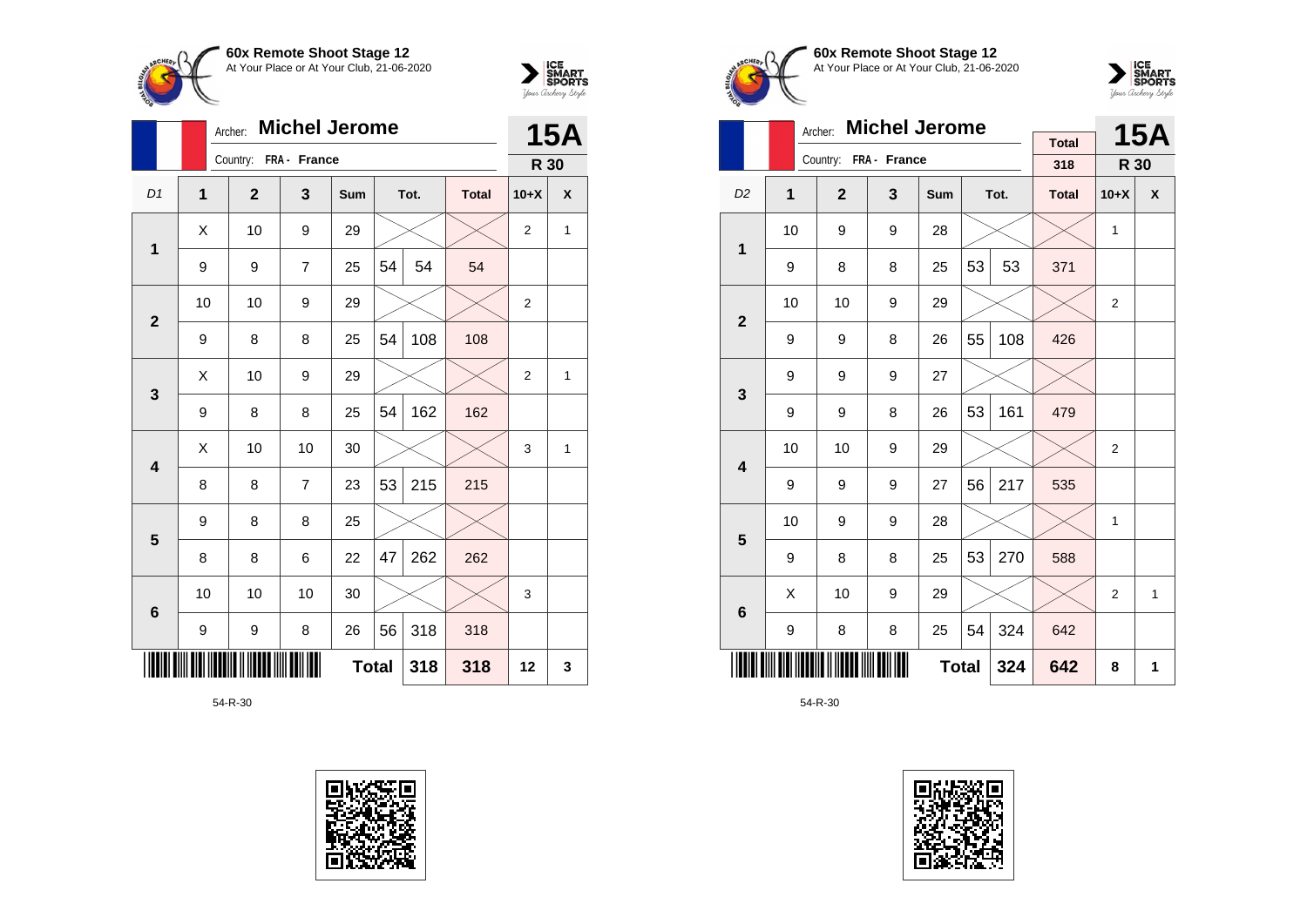



| $\pmb{\psi}$            | Archer: |                | <b>16A</b>            |              |    |      |              |                 |              |
|-------------------------|---------|----------------|-----------------------|--------------|----|------|--------------|-----------------|--------------|
|                         |         | Country:       | <b>BAR</b> - Barbados |              |    |      |              | C <sub>30</sub> |              |
| D <sub>1</sub>          | 1       | $\overline{2}$ | 3                     | Sum          |    | Tot. | <b>Total</b> | $10+X$          | X            |
| $\mathbf 1$             | 10      | 9              | 9                     | 28           |    |      |              | 1               |              |
|                         | 9       | 8              | 6                     | 23           | 51 | 51   | 51           |                 |              |
| $\overline{2}$          | 9       | 9              | 9                     | 27           |    |      |              |                 |              |
|                         | 9       | 9              | 8                     | 26           | 53 | 104  | 104          |                 |              |
| 3                       | X       | 10             | 9                     | 29           |    |      |              | $\overline{2}$  | $\mathbf{1}$ |
|                         | 9       | 9              | 8                     | 26           | 55 | 159  | 159          |                 |              |
| $\overline{\mathbf{4}}$ | Χ       | 10             | 9                     | 29           |    |      |              | $\overline{2}$  | 1            |
|                         | 9       | 9              | 8                     | 26           | 55 | 214  | 214          |                 |              |
| 5                       | 10      | 10             | 10                    | 30           |    |      |              | 3               |              |
|                         | 9       | 8              | $\overline{7}$        | 24           | 54 | 268  | 268          |                 |              |
| $6\phantom{1}6$         | Χ       | 10             | 10                    | 30           |    |      |              | 3               | 1            |
|                         | 10      | 9              | 8                     | 27           | 57 | 325  | 325          | 1               |              |
|                         |         |                |                       | <b>Total</b> |    | 325  | 325          | 12              | 3            |







|                         | <b>Clarke Lisa</b><br>Archer: |              |                       |              |    |      |                     |                 | <b>16A</b>   |
|-------------------------|-------------------------------|--------------|-----------------------|--------------|----|------|---------------------|-----------------|--------------|
| ψ                       |                               | Country:     | <b>BAR</b> - Barbados |              |    |      | <b>Total</b><br>325 | C <sub>30</sub> |              |
| D <sub>2</sub>          | 1                             | $\mathbf{2}$ | 3                     | Sum          |    | Tot. | <b>Total</b>        | $10+X$          | X            |
|                         | 10                            | 9            | 9                     | 28           |    |      |                     | 1               |              |
| 1                       | 9                             | 9            | 9                     | 27           | 55 | 55   | 380                 |                 |              |
| $\overline{2}$          | X                             | 10           | 9                     | 29           |    |      |                     | $\overline{2}$  | $\mathbf{1}$ |
|                         | 9                             | 8            | 8                     | 25           | 54 | 109  | 434                 |                 |              |
| 3                       | Χ                             | 10           | 9                     | 29           |    |      |                     | $\overline{2}$  | $\mathbf{1}$ |
|                         | 9                             | 9            | 9                     | 27           | 56 | 165  | 490                 |                 |              |
| $\overline{\mathbf{4}}$ | 10                            | 10           | 9                     | 29           |    |      |                     | 2               |              |
|                         | 9                             | 8            | $\overline{7}$        | 24           | 53 | 218  | 543                 |                 |              |
| 5                       | 10                            | 10           | 10                    | 30           |    |      |                     | 3               |              |
|                         | 9                             | 9            | 8                     | 26           | 56 | 274  | 599                 |                 |              |
| 6                       | X                             | X            | Χ                     | 30           |    |      |                     | 3               | 3            |
|                         | 10                            | 9            | 8                     | 27           | 57 | 331  | 656                 | 1               |              |
|                         |                               |              |                       | <b>Total</b> |    | 331  | 656                 | 14              | 5            |

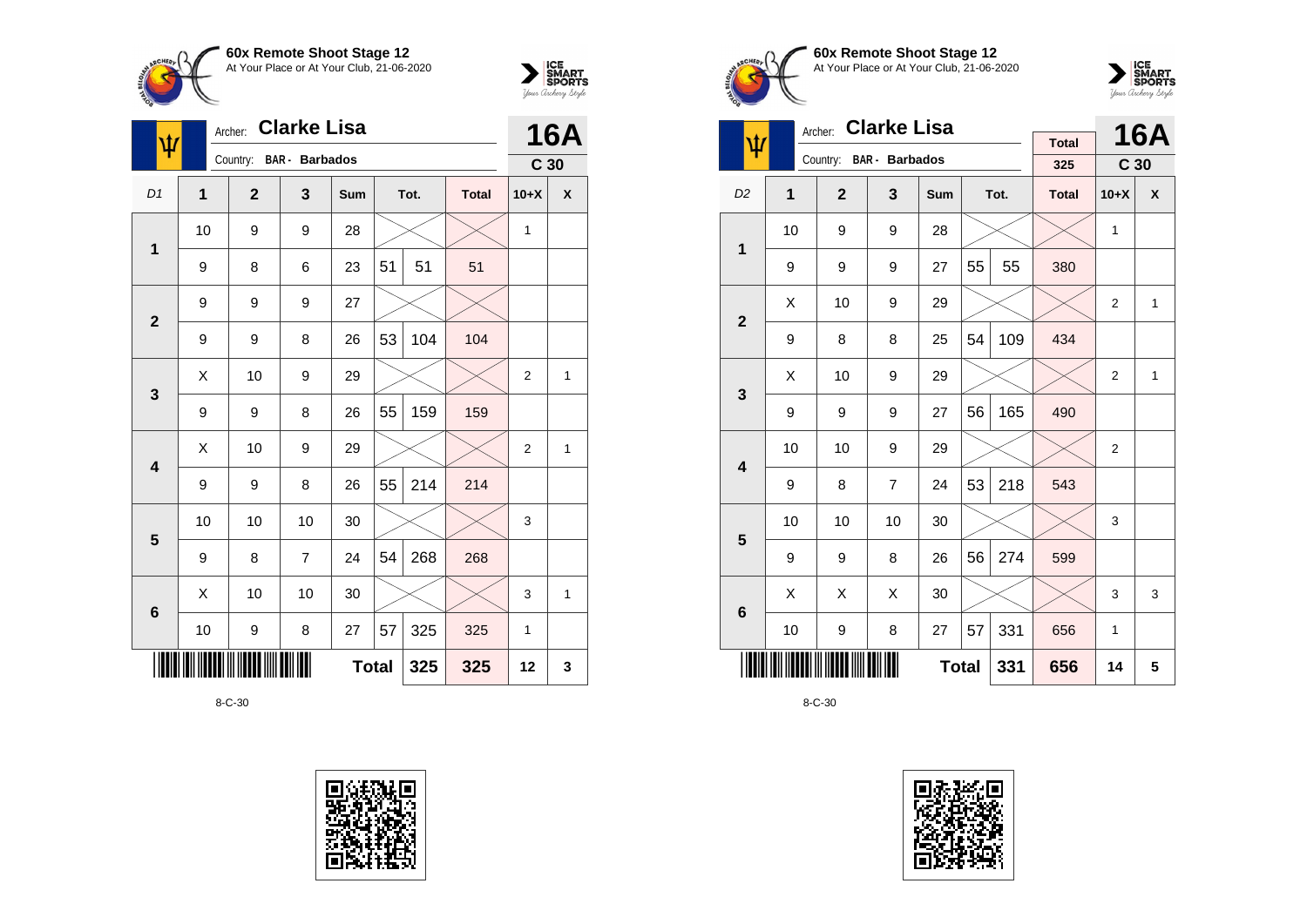



| ψ                       |                | <b>Annel John</b><br>Archer: |                |              | 16B |      |              |                 |   |
|-------------------------|----------------|------------------------------|----------------|--------------|-----|------|--------------|-----------------|---|
|                         |                | Country: BAR - Barbados      |                |              |     |      |              | C <sub>30</sub> |   |
| D <sub>1</sub>          | 1              | $\mathbf{2}$                 | 3              | Sum          |     | Tot. | <b>Total</b> | $10+X$          | X |
| 1                       | 10             | 10                           | 9              | 29           |     |      |              | 2               |   |
|                         | 9              | 8                            | 6              | 23           | 52  | 52   | 52           |                 |   |
| $\overline{2}$          | 9              | 9                            | 9              | 27           |     |      |              |                 |   |
|                         | 8              | 7                            | 5              | 20           | 47  | 99   | 99           |                 |   |
| 3                       | 10             | 10                           | 9              | 29           |     |      |              | $\overline{2}$  |   |
|                         | 9              | 8                            | 8              | 25           | 54  | 153  | 153          |                 |   |
| $\overline{\mathbf{4}}$ | X              | 9                            | 8              | 27           |     |      |              | $\mathbf{1}$    | 1 |
|                         | 8              | 8                            | $\overline{7}$ | 23           | 50  | 203  | 203          |                 |   |
| 5                       | 9              | 8                            | 8              | 25           |     |      |              |                 |   |
|                         | $\overline{7}$ | 7                            | 6              | 20           | 45  | 248  | 248          |                 |   |
| 6                       | 10             | 9                            | 9              | 28           |     |      |              | $\mathbf{1}$    |   |
|                         | 9              | 8                            | 6              | 23           | 51  | 299  | 299          |                 |   |
|                         |                |                              |                | <b>Total</b> |     | 299  | 299          | 6               | 1 |









|                         |    | <b>Annel John</b><br>Archer: |                |              |    | 16B  |                     |                 |                  |
|-------------------------|----|------------------------------|----------------|--------------|----|------|---------------------|-----------------|------------------|
| ψ                       |    | Country: BAR - Barbados      |                |              |    |      | <b>Total</b><br>299 | C <sub>30</sub> |                  |
|                         |    |                              |                |              |    |      |                     |                 |                  |
| D <sub>2</sub>          | 1  | $\mathbf{2}$                 | 3              | Sum          |    | Tot. | <b>Total</b>        | $10+X$          | $\boldsymbol{x}$ |
| 1                       | Χ  | 10                           | 9              | 29           |    |      |                     | $\overline{2}$  | $\mathbf{1}$     |
|                         | 9  | 8                            | 8              | 25           | 54 | 54   | 353                 |                 |                  |
| $\mathbf{2}$            | 10 | 8                            | 8              | 26           |    |      |                     | 1               |                  |
|                         | 8  | 8                            | $\overline{7}$ | 23           | 49 | 103  | 402                 |                 |                  |
| 3                       | 9  | 8                            | 8              | 25           |    |      |                     |                 |                  |
|                         | 8  | 8                            | $\overline{7}$ | 23           | 48 | 151  | 450                 |                 |                  |
| $\overline{\mathbf{4}}$ | 10 | 9                            | 9              | 28           |    |      |                     | 1               |                  |
|                         | 8  | 8                            | $\overline{7}$ | 23           | 51 | 202  | 501                 |                 |                  |
| 5                       | Χ  | 10                           | 9              | 29           |    |      |                     | $\overline{2}$  | $\mathbf{1}$     |
|                         | 8  | $\overline{7}$               | 6              | 21           | 50 | 252  | 551                 |                 |                  |
| $6\phantom{1}6$         | 10 | 10                           | 9              | 29           |    |      |                     | $\overline{2}$  |                  |
|                         | 9  | 8                            | 6              | 23           | 52 | 304  | 603                 |                 |                  |
|                         |    |                              |                | <b>Total</b> |    | 304  | 603                 | 8               | $\overline{2}$   |

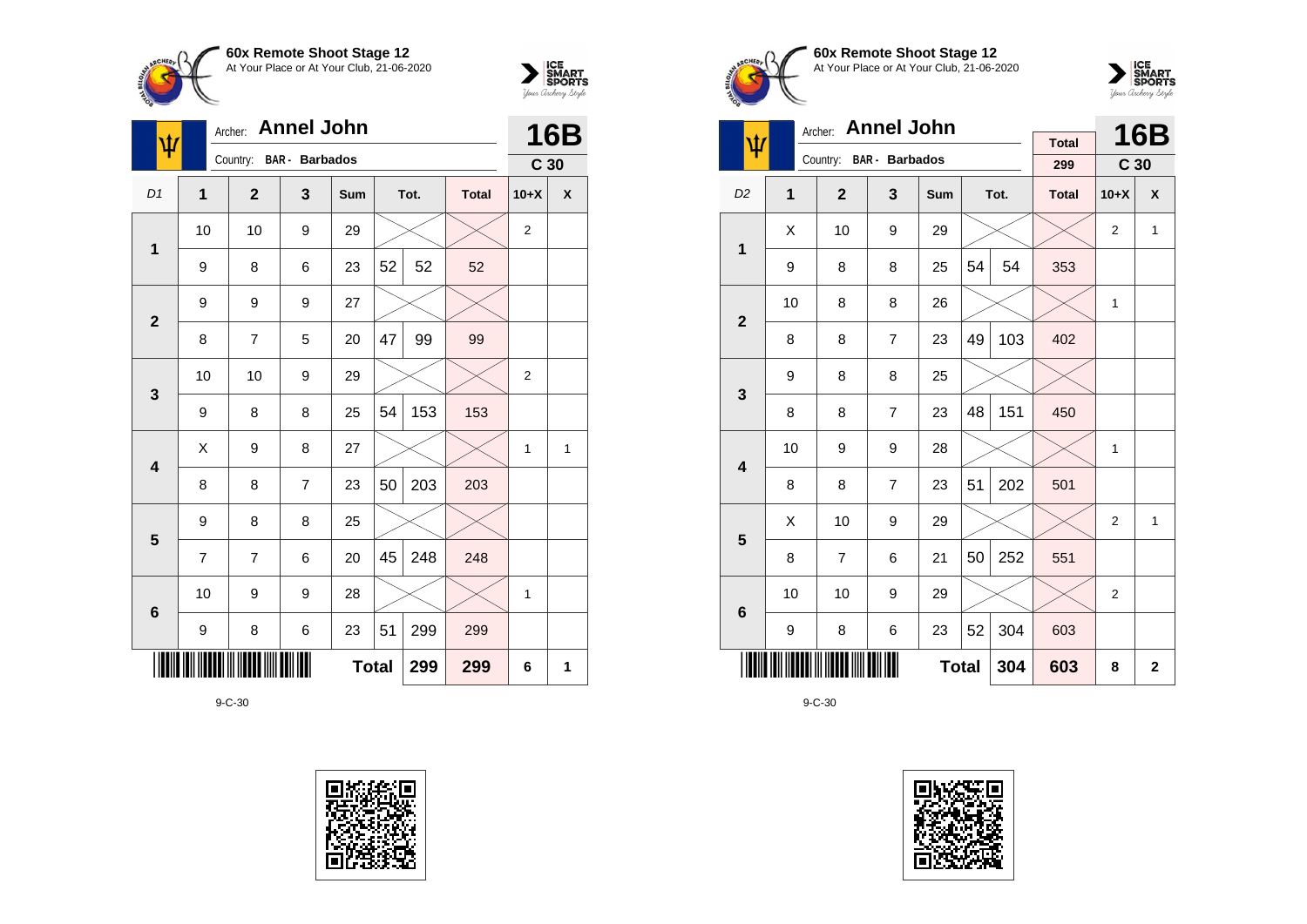



|                         | <b>Gall Roger</b><br>Archer:<br>ψ |                |                       |              |    |      |              |                 |            |
|-------------------------|-----------------------------------|----------------|-----------------------|--------------|----|------|--------------|-----------------|------------|
|                         |                                   | Country:       | <b>BAR</b> - Barbados |              |    |      |              | C <sub>30</sub> | <b>16C</b> |
| D1                      | 1                                 | $\overline{2}$ | 3                     | Sum          |    | Tot. | <b>Total</b> | $10+X$          | X          |
| 1                       | Χ                                 | 9              | 9                     | 28           |    |      |              | 1               | 1          |
|                         | 9                                 | 9              | 8                     | 26           | 54 | 54   | 54           |                 |            |
| $\overline{\mathbf{2}}$ | 10                                | 10             | 10                    | 30           |    |      |              | 3               |            |
|                         | 9                                 | 9              | $\overline{7}$        | 25           | 55 | 109  | 109          |                 |            |
| 3                       | 10                                | 10             | 10                    | 30           |    |      |              | 3               |            |
|                         | 9                                 | 9              | 8                     | 26           | 56 | 165  | 165          |                 |            |
| 4                       | X                                 | 10             | 10                    | 30           |    |      |              | 3               | 1          |
|                         | 9                                 | 9              | 6                     | 24           | 54 | 219  | 219          |                 |            |
| 5                       | Χ                                 | 9              | 9                     | 28           |    |      |              | 1               | 1          |
|                         | 9                                 | 8              | $\overline{7}$        | 24           | 52 | 271  | 271          |                 |            |
| $6\phantom{1}6$         | X                                 | 10             | 9                     | 29           |    |      |              | $\overline{2}$  | 1          |
|                         | 9                                 | 9              | 8                     | 26           | 55 | 326  | 326          |                 |            |
|                         |                                   |                |                       | <b>Total</b> |    | 326  | 326          | 13              | 4          |









|                         |                | <b>Gall Roger</b><br>Archer: |                       |              |    | <b>16C</b> |              |                 |                  |
|-------------------------|----------------|------------------------------|-----------------------|--------------|----|------------|--------------|-----------------|------------------|
| $\pmb{\psi}$            |                | Country:                     | <b>BAR</b> - Barbados |              |    |            | <b>Total</b> |                 |                  |
|                         |                |                              |                       |              |    |            | 326          | C <sub>30</sub> |                  |
| D <sub>2</sub>          | $\overline{1}$ | $\overline{2}$               | 3                     | <b>Sum</b>   |    | Tot.       | <b>Total</b> | $10+X$          | $\boldsymbol{x}$ |
| 1                       | 10             | 9                            | 9                     | 28           |    |            |              | 1               |                  |
|                         | 9              | 8                            | 7                     | 24           | 52 | 52         | 378          |                 |                  |
| $\overline{2}$          | 10             | 10                           | 9                     | 29           |    |            |              | $\overline{2}$  |                  |
|                         | 9              | 8                            | 8                     | 25           | 54 | 106        | 432          |                 |                  |
| 3                       | Χ              | 10                           | 10                    | 30           |    |            |              | 3               | $\mathbf{1}$     |
|                         | 9              | 9                            | 9                     | 27           | 57 | 163        | 489          |                 |                  |
| $\overline{\mathbf{4}}$ | Χ              | Χ                            | 10                    | 30           |    |            |              | 3               | $\overline{2}$   |
|                         | 10             | 10                           | 9                     | 29           | 59 | 222        | 548          | $\overline{2}$  |                  |
| 5                       | X              | Χ                            | 10                    | 30           |    |            |              | 3               | $\overline{2}$   |
|                         | 9              | 8                            | $\overline{7}$        | 24           | 54 | 276        | 602          |                 |                  |
| 6                       | 10             | 9                            | 9                     | 28           |    |            |              | 1               |                  |
|                         | 9              | 8                            | $\overline{7}$        | 24           | 52 | 328        | 654          |                 |                  |
|                         |                |                              |                       | <b>Total</b> |    | 328        | 654          | 15              | 5                |

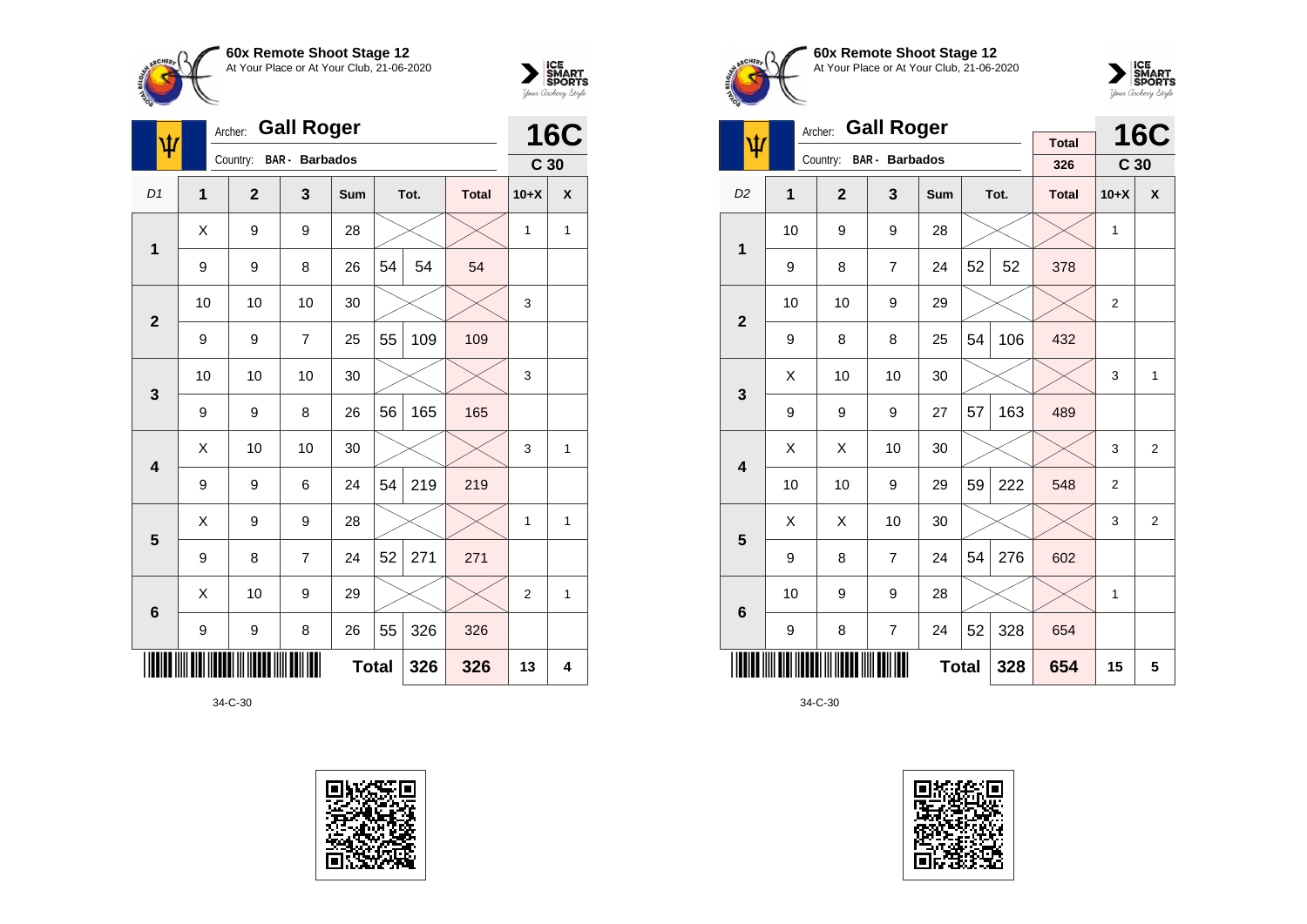



|                | Archer:        |                |                | <b>17A</b> |    |      |              |                |              |
|----------------|----------------|----------------|----------------|------------|----|------|--------------|----------------|--------------|
|                |                | Country:       | FRA - France   |            |    |      |              | <b>R70</b>     |              |
| D <sub>1</sub> | 1              | $\overline{2}$ | 3              | Sum        |    | Tot. | <b>Total</b> | $10+X$         | X            |
| 1              | 9              | 9              | 9              | 27         |    |      |              |                |              |
|                | 9              | 7              | $\overline{7}$ | 23         | 50 | 50   | 50           |                |              |
| $\overline{2}$ | X              | 9              | 9              | 28         |    |      |              | 1              | $\mathbf{1}$ |
|                | 9              | 9              | 6              | 24         | 52 | 102  | 102          |                |              |
| 3              | X              | X              | X              | 30         |    |      |              | 3              | 3            |
|                | 9              | 8              | 6              | 23         | 53 | 155  | 155          |                |              |
| 4              | 10             | 9              | 9              | 28         |    |      |              | 1              |              |
|                | 8              | 8              | $\overline{7}$ | 23         | 51 | 206  | 206          |                |              |
| 5              | Χ              | 10             | 9              | 29         |    |      |              | $\overline{2}$ | 1            |
|                | 9              | 9              | $\overline{7}$ | 25         | 54 | 260  | 260          |                |              |
| 6              | 8              | 7              | 7              | 22         |    |      |              |                |              |
|                | $\overline{7}$ | 6              | 5              | 18         | 40 | 300  | 300          |                |              |
|                |                | 300            | 7              | 5          |    |      |              |                |              |









|                         |                | Archer:        | <b>Berguin Philippe</b> |            | <b>Total</b> |      | <b>17A</b>   |            |   |
|-------------------------|----------------|----------------|-------------------------|------------|--------------|------|--------------|------------|---|
|                         |                | Country:       | FRA - France            |            |              |      | 300          | <b>R70</b> |   |
| D <sub>2</sub>          | 1              | $\overline{2}$ | 3                       | <b>Sum</b> |              | Tot. | <b>Total</b> | $10+X$     | X |
| 1                       | 9              | 9              | 9                       | 27         |              |      |              |            |   |
|                         | 8              | 8              | 6                       | 22         | 49           | 49   | 349          |            |   |
| $\overline{2}$          | 9              | 9              | 9                       | 27         |              |      |              |            |   |
|                         | 8              | 8              | 7                       | 23         | 50           | 99   | 399          |            |   |
| 3                       | 10             | 9              | 9                       | 28         |              |      |              | 1          |   |
|                         | 9              | 9              | 8                       | 26         | 54           | 153  | 453          |            |   |
| $\overline{\mathbf{4}}$ | 10             | 9              | 8                       | 27         |              |      |              | 1          |   |
|                         | $\overline{7}$ | 7              | 6                       | 20         | 47           | 200  | 500          |            |   |
| 5                       | 10             | 9              | 9                       | 28         |              |      |              | 1          |   |
|                         | 8              | $\overline{7}$ | 6                       | 21         | 49           | 249  | 549          |            |   |
| 6                       | 9              | 8              | $\overline{7}$          | 24         |              |      |              |            |   |
|                         | $\overline{7}$ | 6              | 291                     | 591        |              |      |              |            |   |
|                         |                |                | 291                     | 591        | 3            | 0    |              |            |   |

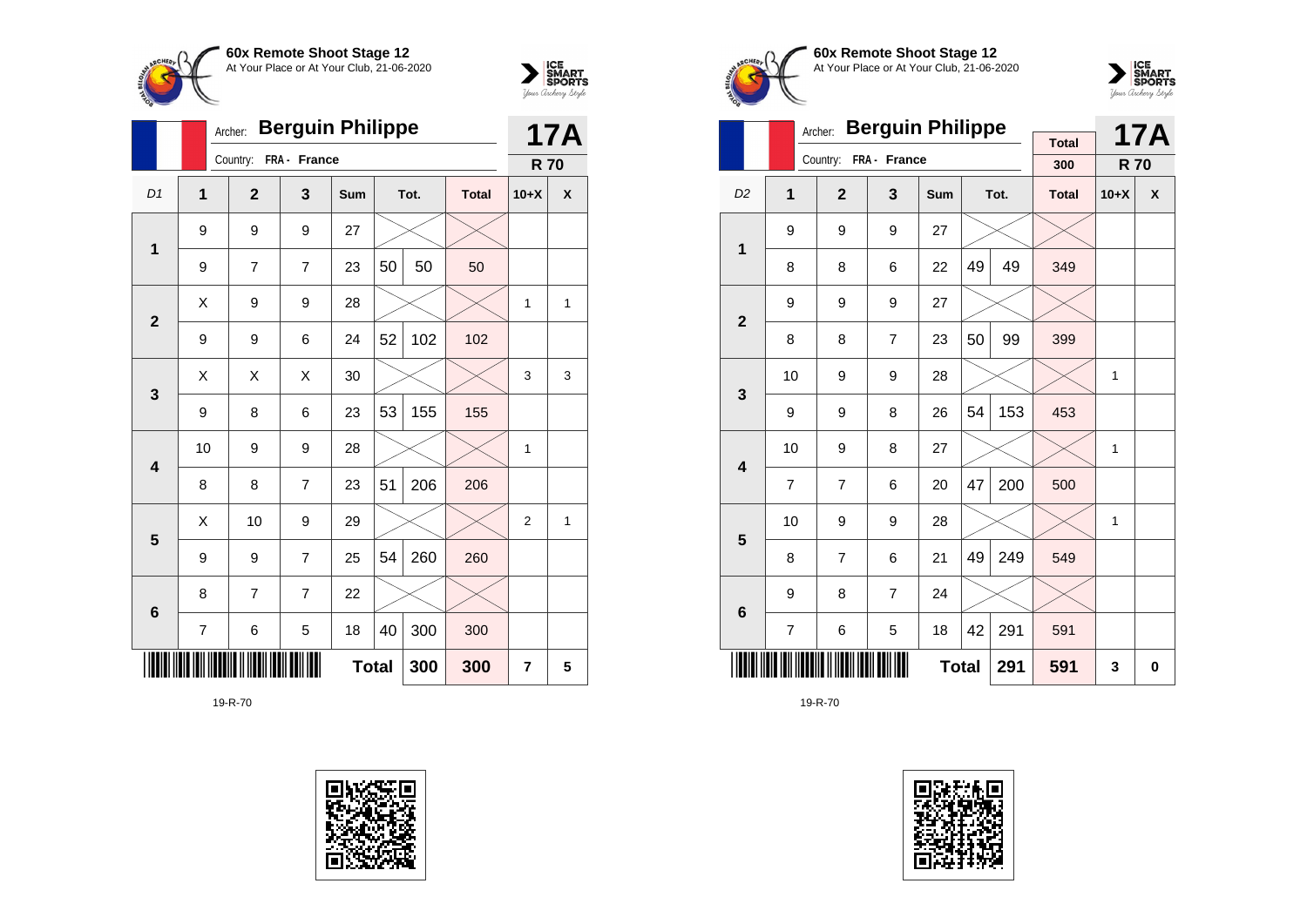



|                 |                | Archer: | <b>Berguin Manon</b> |                |              | <b>17B</b> |      |              |                |   |
|-----------------|----------------|---------|----------------------|----------------|--------------|------------|------|--------------|----------------|---|
|                 |                |         | Country:             | FRA - France   |              |            |      |              | <b>R70</b>     |   |
| D <sub>1</sub>  | $\mathbf{1}$   |         | $\overline{2}$       | 3              | Sum          |            | Tot. | <b>Total</b> | $10+X$         | X |
| 1               | 10             |         | 10                   | 10             | 30           |            |      |              | 3              |   |
|                 | 9              |         | 8                    | 7              | 24           | 54         | 54   | 54           |                |   |
| $\mathbf{2}$    | X              |         | 10                   | 9              | 29           |            |      |              | $\overline{2}$ | 1 |
|                 | 9              |         | 8                    | $\overline{7}$ | 24           | 53         | 107  | 107          |                |   |
| $\mathbf{3}$    | $\overline{7}$ |         | $\overline{7}$       | 6              | 20           |            |      |              |                |   |
|                 | 6              |         | 5                    | 3              | 14           | 34         | 141  | 141          |                |   |
| 4               | 8              |         | 7                    | 6              | 21           |            |      |              |                |   |
|                 | 6              |         | 6                    | 3              | 15           | 36         | 177  | 177          |                |   |
| $5\phantom{1}$  | 10             |         | 9                    | 9              | 28           |            |      |              | 1              |   |
|                 | 8              |         | 8                    | 5              | 21           | 49         | 226  | 226          |                |   |
| $6\phantom{1}6$ | 10             |         | 9                    | $\overline{7}$ | 26           |            |      |              | 1              |   |
|                 | $\overline{7}$ |         | 6                    | 5              | 18           | 44         | 270  | 270          |                |   |
|                 |                |         |                      |                | <b>Total</b> |            | 270  | 270          | $\overline{7}$ | 1 |









|                 |                | Archer:               | <b>Berguin Manon</b> |              |    |      | <b>17B</b>          |              |   |
|-----------------|----------------|-----------------------|----------------------|--------------|----|------|---------------------|--------------|---|
|                 |                | Country: FRA - France |                      |              |    |      | <b>Total</b><br>270 | <b>R70</b>   |   |
| D <sub>2</sub>  | 1              | $\overline{2}$        | 3                    | <b>Sum</b>   |    | Tot. | <b>Total</b>        | $10+X$       | X |
| 1               | 8              | 8                     | 8                    | 24           |    |      |                     |              |   |
|                 | $\overline{7}$ | $\overline{7}$        | 6                    | 20           | 44 | 44   | 314                 |              |   |
| $\overline{2}$  | 10             | 9                     | 8                    | 27           |    |      |                     | 1            |   |
|                 | 8              | 7                     | 5                    | 20           | 47 | 91   | 361                 |              |   |
| 3               | 9              | 8                     | $\overline{7}$       | 24           |    |      |                     |              |   |
|                 | $\overline{7}$ | 6                     | 5                    | 18           | 42 | 133  | 403                 |              |   |
| 4               | 9              | 8                     | $\overline{7}$       | 24           |    |      |                     |              |   |
|                 | $\overline{7}$ | 7                     | 6                    | 20           | 44 | 177  | 447                 |              |   |
| 5               | 9              | 9                     | 8                    | 26           |    |      |                     |              |   |
|                 | 8              | 8                     | $\overline{7}$       | 23           | 49 | 226  | 496                 |              |   |
| $6\phantom{1}6$ | 10             | 9                     | $\overline{7}$       | 26           |    |      |                     | 1            |   |
|                 | $\overline{7}$ | $\overline{7}$        | $\overline{7}$       | 21           | 47 | 273  | 543                 |              |   |
|                 |                |                       |                      | <b>Total</b> |    | 273  | 543                 | $\mathbf{2}$ | 0 |

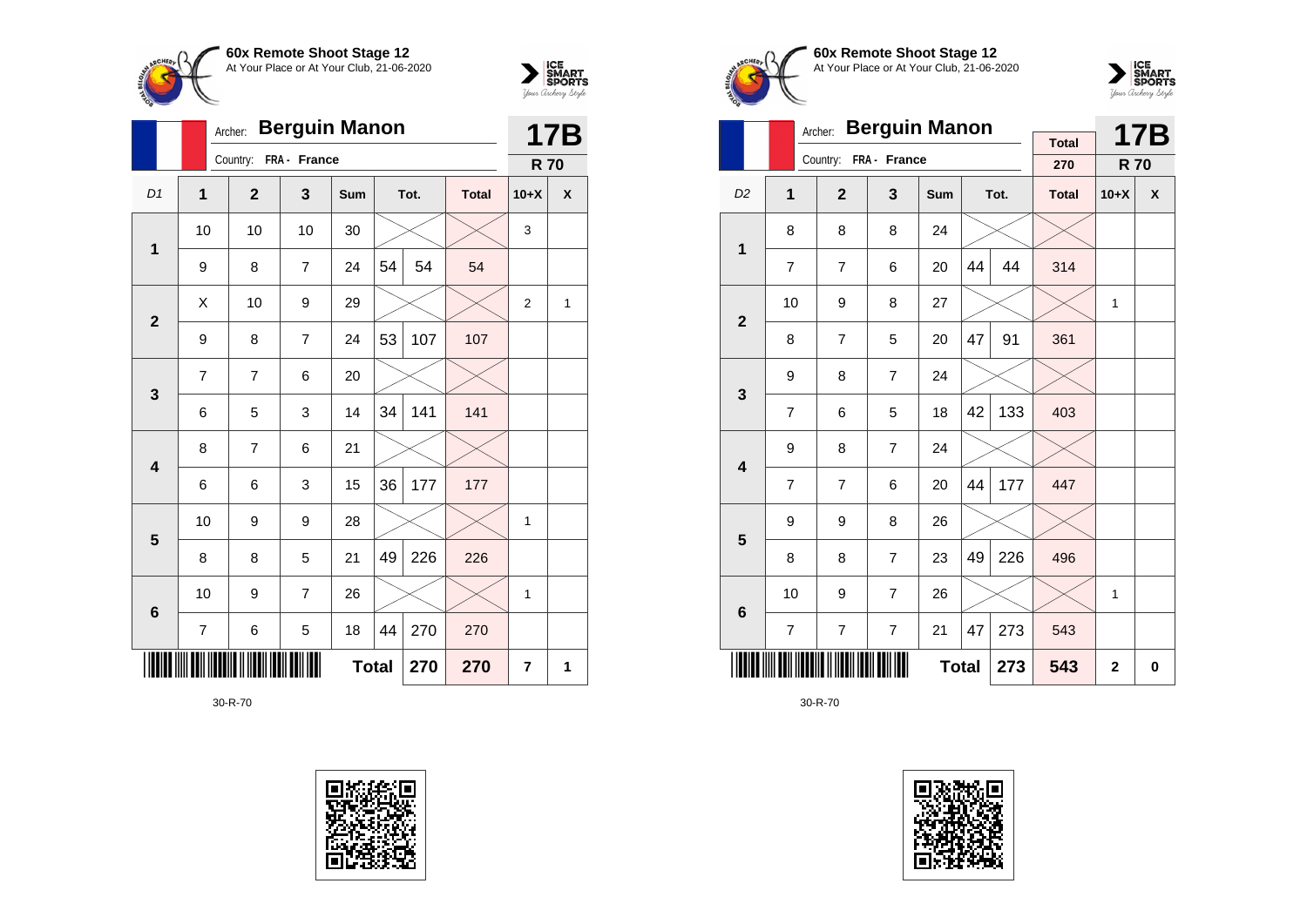



|                         |                | <b>Herent Vincent</b><br>Archer: |                |              |    |      |              |                |            |  |
|-------------------------|----------------|----------------------------------|----------------|--------------|----|------|--------------|----------------|------------|--|
|                         |                | Country: FRA - France            |                |              |    |      |              | <b>R70</b>     | <b>17C</b> |  |
| D <sub>1</sub>          | 1              | $\overline{2}$                   | 3              | Sum          |    | Tot. | <b>Total</b> | $10+X$         | X          |  |
| 1                       | 9              | 9                                | 9              | 27           |    |      |              |                |            |  |
|                         | 8              | 8                                | 6              | 22           | 49 | 49   | 49           |                |            |  |
| $\mathbf{2}$            | X              | 10                               | 9              | 29           |    |      |              | $\overline{2}$ | 1          |  |
|                         | 9              | 8                                | $\overline{7}$ | 24           | 53 | 102  | 102          |                |            |  |
| 3                       | 9              | 9                                | 9              | 27           |    |      |              |                |            |  |
|                         | 8              | 7                                | $\overline{7}$ | 22           | 49 | 151  | 151          |                |            |  |
| $\overline{\mathbf{4}}$ | 9              | 9                                | 9              | 27           |    |      |              |                |            |  |
|                         | 8              | 7                                | $\overline{7}$ | 22           | 49 | 200  | 200          |                |            |  |
| 5                       | 9              | 9                                | 8              | 26           |    |      |              |                |            |  |
|                         | $\overline{7}$ | 6                                | 6              | 19           | 45 | 245  | 245          |                |            |  |
| $6\phantom{1}6$         | 10             | 9                                | 9              | 28           |    |      |              | 1              |            |  |
|                         | 9              | 7                                | 5              | 21           | 49 | 294  | 294          |                |            |  |
|                         |                |                                  |                | <b>Total</b> |    | 294  | 294          | 3              | 1          |  |









|                         |    | Archer:        | <b>Herent Vincent</b> |              |    |      | <b>17C</b>          |              |   |
|-------------------------|----|----------------|-----------------------|--------------|----|------|---------------------|--------------|---|
|                         |    | Country:       | FRA - France          |              |    |      | <b>Total</b><br>294 | <b>R70</b>   |   |
| D <sub>2</sub>          | 1  | $\overline{2}$ | 3                     | Sum          |    | Tot. | <b>Total</b>        | $10+X$       | X |
| 1                       | Χ  | 9              | 8                     | 27           |    |      |                     | 1            | 1 |
|                         | 8  | $\overline{7}$ | $\overline{7}$        | 22           | 49 | 49   | 343                 |              |   |
| $\overline{2}$          | X  | 10             | 10                    | 30           |    |      |                     | 3            | 1 |
|                         | 8  | $\overline{7}$ | $\overline{7}$        | 22           | 52 | 101  | 395                 |              |   |
| 3                       | 10 | 10             | 9                     | 29           |    |      |                     | 2            |   |
|                         | 9  | 9              | 8                     | 26           | 55 | 156  | 450                 |              |   |
| $\overline{\mathbf{4}}$ | 9  | 9              | 9                     | 27           |    |      |                     |              |   |
|                         | 9  | $\overline{7}$ | 6                     | 22           | 49 | 205  | 499                 |              |   |
| 5                       | Χ  | 10             | 10                    | 30           |    |      |                     | 3            | 1 |
|                         | 10 | 9              | 6                     | 25           | 55 | 260  | 554                 | $\mathbf{1}$ |   |
| 6                       | 10 | 8              | $\overline{7}$        | 25           |    |      |                     | 1            |   |
|                         | 7  | 7              | 6                     | 20           | 45 | 305  | 599                 |              |   |
|                         |    |                |                       | <b>Total</b> |    | 305  | 599                 | 11           | 3 |

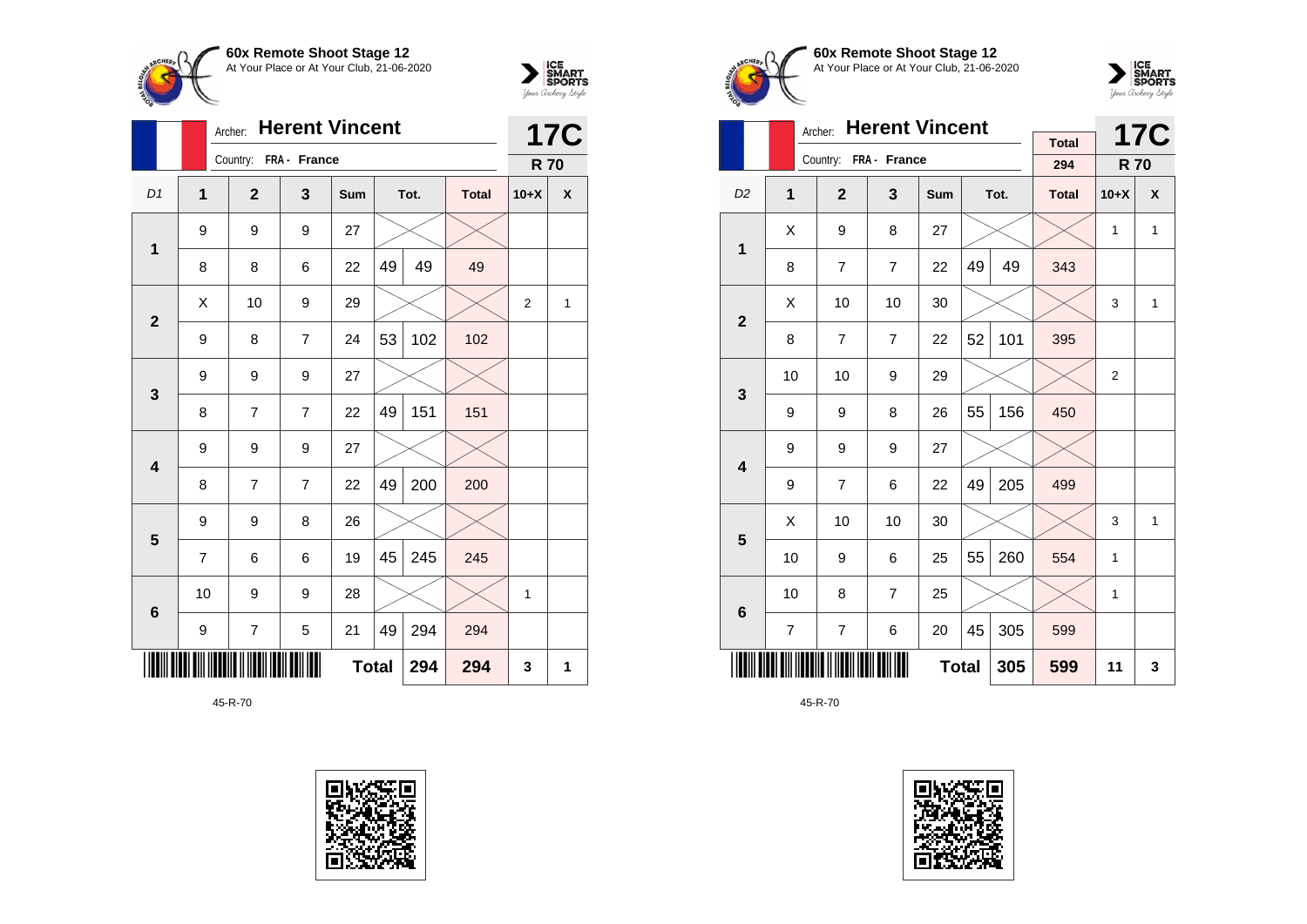



|                 |                | <b>Collado Vivaz Eric</b><br>Archer: |                |              | <b>18A</b> |      |              |                 |   |
|-----------------|----------------|--------------------------------------|----------------|--------------|------------|------|--------------|-----------------|---|
|                 |                | Country: FRA - France                |                |              |            |      |              | C <sub>50</sub> |   |
| D <sub>1</sub>  | $\overline{1}$ | $\overline{2}$                       | 3              | Sum          |            | Tot. | <b>Total</b> | $10+X$          | X |
| 1               | 10             | 9                                    | 9              | 28           |            |      |              | 1               |   |
|                 | 9              | 8                                    | $\overline{7}$ | 24           | 52         | 52   | 52           |                 |   |
| $\overline{2}$  | 10             | 9                                    | 9              | 28           |            |      |              | 1               |   |
|                 | 9              | 8                                    | 8              | 25           | 53         | 105  | 105          |                 |   |
| 3               | 10             | 10                                   | 8              | 28           |            |      |              | $\overline{2}$  |   |
|                 | 8              | 7                                    | 6              | 21           | 49         | 154  | 154          |                 |   |
| 4               | 9              | 9                                    | 9              | 27           |            |      |              |                 |   |
|                 | 8              | 8                                    | $\overline{7}$ | 23           | 50         | 204  | 204          |                 |   |
| 5               | 10             | 10                                   | 9              | 29           |            |      |              | 2               |   |
|                 | 9              | 8                                    | $\overline{7}$ | 24           | 53         | 257  | 257          |                 |   |
| $6\phantom{1}6$ | 10             | 10                                   | 8              | 28           |            |      |              | 2               |   |
|                 | 8              | 8                                    | 8              | 24           | 52         | 309  | 309          |                 |   |
|                 |                |                                      |                | <b>Total</b> |            | 309  | 309          | 8               | 0 |









|                         |              | Archer:               | <b>Collado Vivaz Eric</b> |              |    |      | <b>18A</b>   |                         |   |
|-------------------------|--------------|-----------------------|---------------------------|--------------|----|------|--------------|-------------------------|---|
|                         |              | Country: FRA - France |                           |              |    |      | <b>Total</b> |                         |   |
|                         |              |                       |                           |              |    |      | 309          | C <sub>50</sub>         |   |
| D <sub>2</sub>          | $\mathbf{1}$ | $\mathbf{2}$          | 3                         | Sum          |    | Tot. | <b>Total</b> | $10+X$                  | X |
| 1                       | 10           | 10                    | 9                         | 29           |    |      |              | $\overline{2}$          |   |
|                         | 9            | 9                     | 8                         | 26           | 55 | 55   | 364          |                         |   |
| $\overline{2}$          | 9            | 9                     | 9                         | 27           |    |      |              |                         |   |
|                         | 7            | $\overline{7}$        | 6                         | 20           | 47 | 102  | 411          |                         |   |
| 3                       | 10           | 10                    | 9                         | 29           |    |      |              | $\overline{2}$          |   |
|                         | 9            | 9                     | 9                         | 27           | 56 | 158  | 467          |                         |   |
| $\overline{\mathbf{4}}$ | 9            | 9                     | 9                         | 27           |    |      |              |                         |   |
|                         | 8            | 8                     | 8                         | 24           | 51 | 209  | 518          |                         |   |
| 5                       | 10           | 10                    | 9                         | 29           |    |      |              | $\overline{\mathbf{c}}$ |   |
|                         | 9            | 9                     | $\overline{7}$            | 25           | 54 | 263  | 572          |                         |   |
| 6                       | 9            | 9                     | 8                         | 26           |    |      |              |                         |   |
|                         | 8            | 8                     | $\overline{7}$            | 23           | 49 | 312  | 621          |                         |   |
|                         |              |                       |                           | <b>Total</b> |    | 312  | 621          | 6                       | 0 |

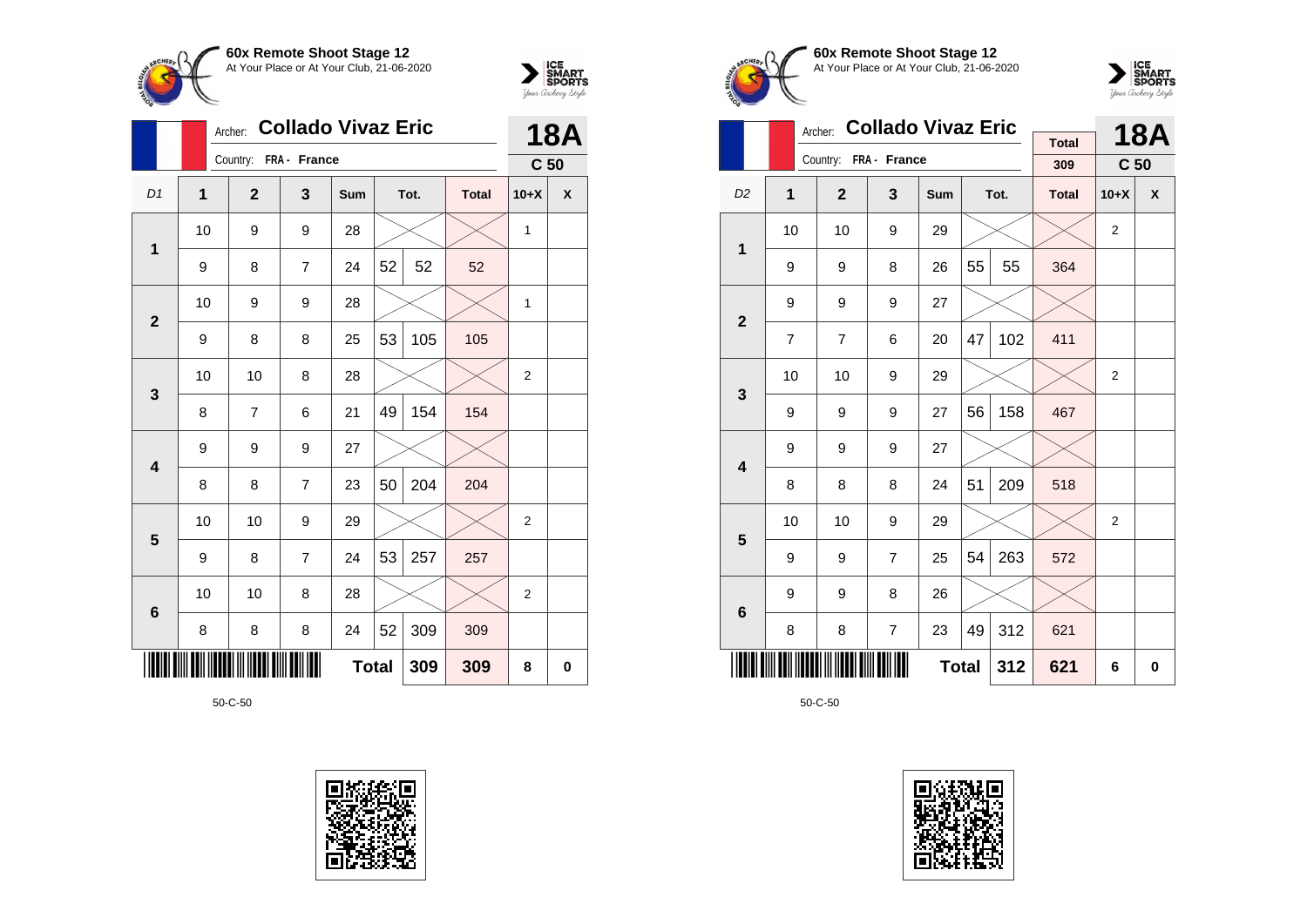



|                         |                | <b>Collado Christine</b><br>Archer: |                |     | <b>18B</b>   |      |              |                 |          |
|-------------------------|----------------|-------------------------------------|----------------|-----|--------------|------|--------------|-----------------|----------|
|                         |                | Country: FRA - France               |                |     |              |      |              | C <sub>50</sub> |          |
| D <sub>1</sub>          | 1              | $\overline{2}$                      | 3              | Sum |              | Tot. | <b>Total</b> | $10+X$          | X        |
| 1                       | 8              | 8                                   | $\overline{7}$ | 23  |              |      |              |                 |          |
|                         | $\overline{7}$ | $\overline{7}$                      | $\overline{7}$ | 21  | 44           | 44   | 44           |                 |          |
| $\overline{2}$          | 10             | 9                                   | 8              | 27  |              |      |              | $\mathbf{1}$    |          |
|                         | $\overline{7}$ | 7                                   | 5              | 19  | 46           | 90   | 90           |                 |          |
| 3                       | 9              | 9                                   | 8              | 26  |              |      |              |                 |          |
|                         | 8              | 8                                   | 6              | 22  | 48           | 138  | 138          |                 |          |
| $\overline{\mathbf{4}}$ | 10             | 8                                   | 8              | 26  |              |      |              | $\mathbf{1}$    |          |
|                         | 8              | 6                                   | 5              | 19  | 45           | 183  | 183          |                 |          |
| 5                       | 8              | 8                                   | $\overline{7}$ | 23  |              |      |              |                 |          |
|                         | $\overline{7}$ | $\overline{7}$                      | $\overline{7}$ | 21  | 44           | 227  | 227          |                 |          |
| $6\phantom{1}6$         | 9              | 8                                   | 8              | 25  |              |      |              |                 |          |
|                         | 6              | 6                                   | 5              | 17  | 42           | 269  | 269          |                 |          |
|                         |                |                                     |                |     | <b>Total</b> | 269  | 269          | $\mathbf{2}$    | $\bf{0}$ |









|                         |                | Archer:               | <b>Collado Christine</b> |     |              |      |                     | <b>18B</b>              |   |
|-------------------------|----------------|-----------------------|--------------------------|-----|--------------|------|---------------------|-------------------------|---|
|                         |                | Country: FRA - France |                          |     |              |      | <b>Total</b><br>269 | C <sub>50</sub>         |   |
|                         |                |                       |                          |     |              |      |                     |                         |   |
| D <sub>2</sub>          | 1              | $\mathbf{2}$          | 3                        | Sum |              | Tot. | <b>Total</b>        | $10+X$                  | X |
| 1                       | 10             | 10                    | 9                        | 29  |              |      |                     | $\overline{\mathbf{c}}$ |   |
|                         | 9              | 9                     | 5                        | 23  | 52           | 52   | 321                 |                         |   |
| $\overline{2}$          | 10             | 9                     | 9                        | 28  |              |      |                     | 1                       |   |
|                         | 6              | 5                     | M                        | 11  | 39           | 91   | 360                 |                         |   |
| 3                       | 9              | 8                     | 8                        | 25  |              |      |                     |                         |   |
|                         | 8              | 8                     | M                        | 16  | 41           | 132  | 401                 |                         |   |
| $\overline{\mathbf{4}}$ | 10             | 10                    | 9                        | 29  |              |      |                     | 2                       |   |
|                         | $\overline{7}$ | $\overline{7}$        | $\overline{7}$           | 21  | 50           | 182  | 451                 |                         |   |
| 5                       | 10             | 9                     | 8                        | 27  |              |      |                     | 1                       |   |
|                         | 8              | $\overline{7}$        | 6                        | 21  | 48           | 230  | 499                 |                         |   |
| 6                       | 10             | 8                     | 8                        | 26  |              |      |                     | 1                       |   |
|                         | $\overline{7}$ | 6                     | $\,6$                    | 19  | 45           | 275  | 544                 |                         |   |
|                         |                |                       |                          |     | <b>Total</b> | 275  | 544                 | 7                       | 0 |

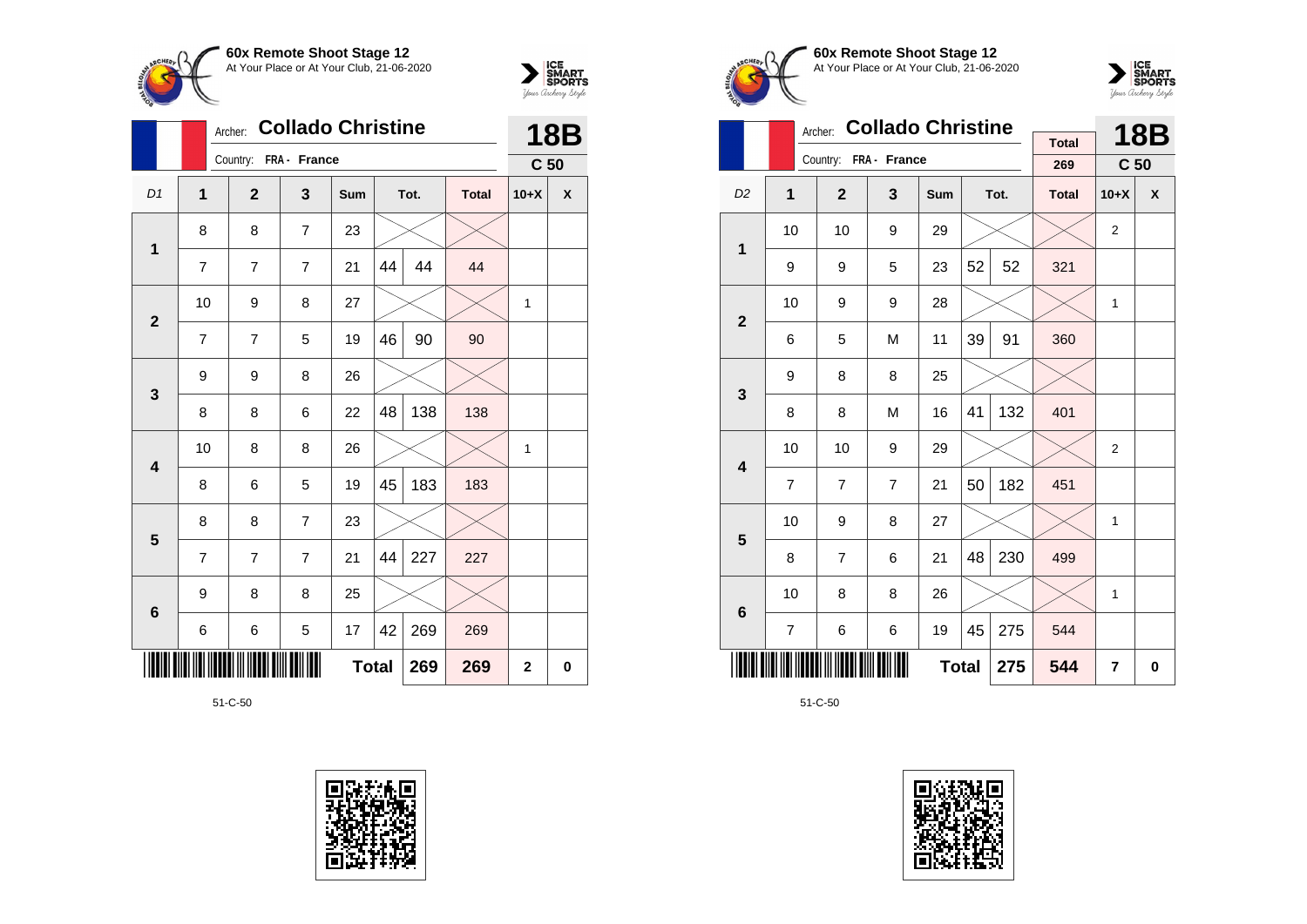



|                         | <b>Grovesnor Dwayne</b><br>Archer: |                       |                |              |    |      |              |        | <b>19A</b> |
|-------------------------|------------------------------------|-----------------------|----------------|--------------|----|------|--------------|--------|------------|
|                         |                                    | Country: GUY - Guyana |                |              |    |      |              | R 30   |            |
| D <sub>1</sub>          | $\mathbf{1}$                       | $\overline{2}$        | 3              | Sum          |    | Tot. | <b>Total</b> | $10+X$ | X          |
| $\mathbf{1}$            | 9                                  | 9                     | 9              | 27           |    |      |              |        |            |
|                         | 6                                  | 5                     | 5              | 16           | 43 | 43   | 43           |        |            |
| $\overline{2}$          | 9                                  | 7                     | 6              | 22           |    |      |              |        |            |
|                         | 6                                  | 5                     | 4              | 15           | 37 | 80   | 80           |        |            |
| 3                       | 10                                 | 9                     | 8              | 27           |    |      |              | 1      |            |
|                         | 7                                  | 6                     | 5              | 18           | 45 | 125  | 125          |        |            |
| $\overline{\mathbf{4}}$ | 9                                  | 9                     | 9              | 27           |    |      |              |        |            |
|                         | 7                                  | 7                     | 6              | 20           | 47 | 172  | 172          |        |            |
| 5                       | 9                                  | 9                     | 9              | 27           |    |      |              |        |            |
|                         | 8                                  | 6                     | 6              | 20           | 47 | 219  | 219          |        |            |
| 6                       | 9                                  | 8                     | 8              | 25           |    |      |              |        |            |
|                         | 7                                  | $\overline{7}$        | $\overline{7}$ | 21           | 46 | 265  | 265          |        |            |
|                         |                                    |                       |                | <b>Total</b> |    | 265  | 265          | 1      | 0          |









|                         | <b>Grovesnor Dwayne</b><br>Archer: |                |                |              |    |      |                     |        | 19A |
|-------------------------|------------------------------------|----------------|----------------|--------------|----|------|---------------------|--------|-----|
|                         |                                    | Country:       | GUY - Guyana   |              |    |      | <b>Total</b><br>265 | R 30   |     |
| D <sub>2</sub>          | 1                                  | $\overline{2}$ | 3              | <b>Sum</b>   |    | Tot. | <b>Total</b>        | $10+X$ | X   |
| $\mathbf 1$             | 9                                  | 9              | 9              | 27           |    |      |                     |        |     |
|                         | 8                                  | $\overline{7}$ | 5              | 20           | 47 | 47   | 312                 |        |     |
| $\overline{2}$          | 9                                  | 8              | 8              | 25           |    |      |                     |        |     |
|                         | 7                                  | $\overline{7}$ | 5              | 19           | 44 | 91   | 356                 |        |     |
| 3                       | 10                                 | 9              | 8              | 27           |    |      |                     | 1      |     |
|                         | 8                                  | $\overline{7}$ | 6              | 21           | 48 | 139  | 404                 |        |     |
| $\overline{\mathbf{4}}$ | 8                                  | 8              | $\overline{7}$ | 23           |    |      |                     |        |     |
|                         | 7                                  | $\overline{7}$ | 5              | 19           | 42 | 181  | 446                 |        |     |
| 5                       | X                                  | 10             | 9              | 29           |    |      |                     | 2      | 1   |
|                         | 8                                  | 8              | 6              | 22           | 51 | 232  | 497                 |        |     |
| $6\phantom{1}$          | 9                                  | 9              | 8              | 26           |    |      |                     |        |     |
|                         | 7                                  | 6              | 5              | 18           | 44 | 276  | 541                 |        |     |
|                         |                                    |                |                | <b>Total</b> |    | 276  | 541                 | 3      | 1   |

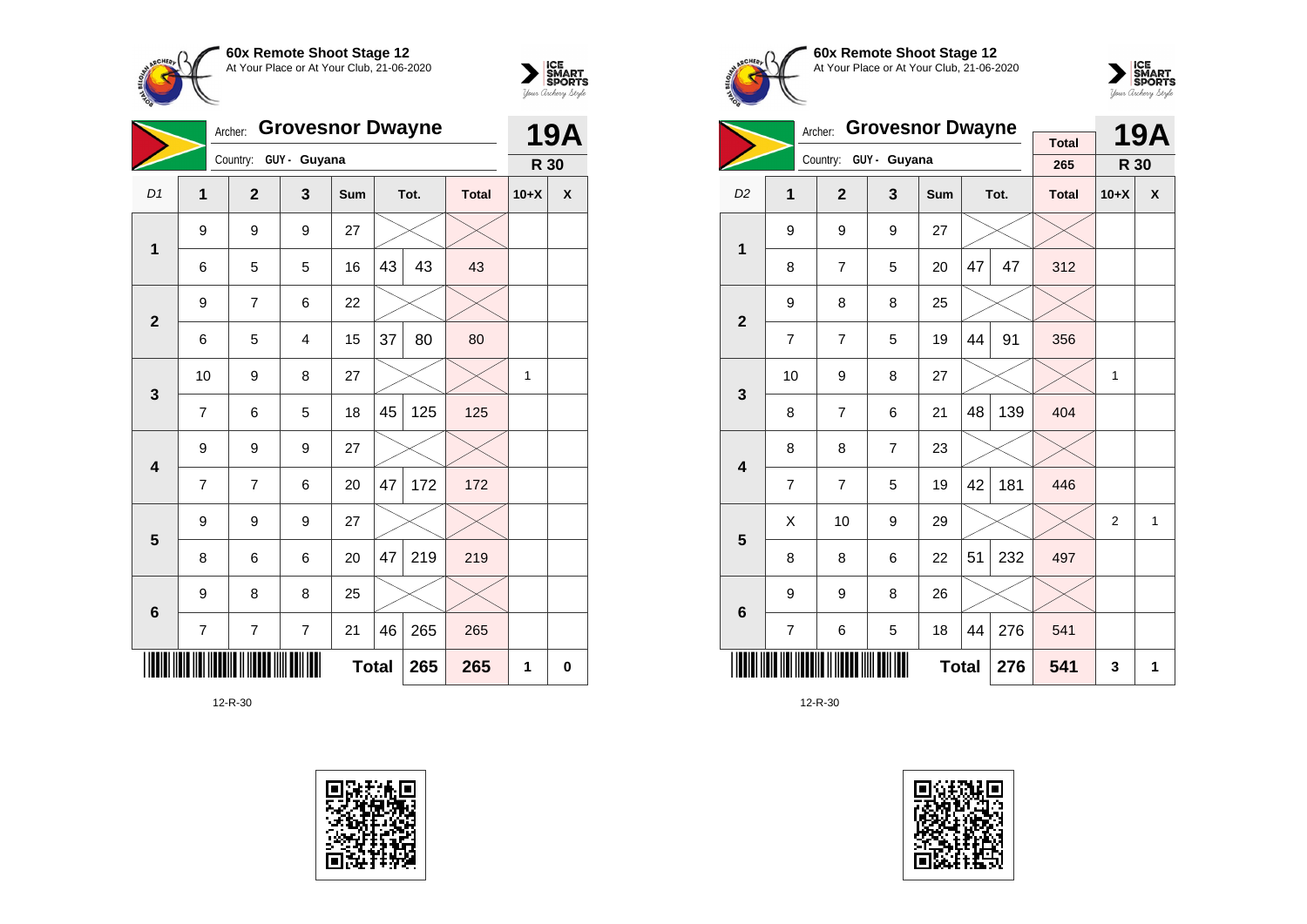



| ψ               |    | <b>Magras Judith</b><br>Archer: |                |              |    |      |              |                |   |  |
|-----------------|----|---------------------------------|----------------|--------------|----|------|--------------|----------------|---|--|
|                 |    | Country: BAR - Barbados         |                |              |    |      |              | R 30           |   |  |
| D <sub>1</sub>  | 1  | $\mathbf{2}$                    | 3              | <b>Sum</b>   |    | Tot. | <b>Total</b> | $10+X$         | X |  |
| 1               | X  | 9                               | 9              | 28           |    |      |              | 1              | 1 |  |
|                 | 9  | 8                               | 7              | 24           | 52 | 52   | 52           |                |   |  |
| $\overline{2}$  | X  | 8                               | 8              | 26           |    |      |              | 1              | 1 |  |
|                 | 8  | 8                               | 5              | 21           | 47 | 99   | 99           |                |   |  |
| 3               | Χ  | 10                              | 8              | 28           |    |      |              | $\overline{2}$ | 1 |  |
|                 | 8  | 7                               | M              | 15           | 43 | 142  | 142          |                |   |  |
| 4               | 10 | 9                               | 8              | 27           |    |      |              | 1              |   |  |
|                 | 8  | 6                               | 6              | 20           | 47 | 189  | 189          |                |   |  |
| 5               | 9  | 9                               | 9              | 27           |    |      |              |                |   |  |
|                 | 9  | 8                               | $\overline{7}$ | 24           | 51 | 240  | 240          |                |   |  |
| $6\phantom{1}6$ | 10 | 9                               | 9              | 28           |    |      |              | 1              |   |  |
|                 | 9  | 8                               | $\overline{7}$ | 24           | 52 | 292  | 292          |                |   |  |
|                 |    |                                 |                | <b>Total</b> |    | 292  | 292          | 6              | 3 |  |





**60x Remote Shoot Stage 12** At Your Place or At Your Club, 21-06-2020



|                         |    | Archer:        | <b>Magras Judith</b> |              |    |      | <b>19B</b>   |                |              |
|-------------------------|----|----------------|----------------------|--------------|----|------|--------------|----------------|--------------|
| Ψ                       |    | Country:       | BAR - Barbados       |              |    |      | <b>Total</b> |                |              |
|                         |    |                |                      |              |    |      | 292          | R 30           |              |
| D <sub>2</sub>          | 1  | $\overline{2}$ | 3                    | Sum          |    | Tot. | <b>Total</b> | $10+X$         | X            |
| 1                       | X  | 9              | 9                    | 28           |    |      |              | $\mathbf{1}$   | $\mathbf{1}$ |
|                         | 8  | 7              | $\overline{7}$       | 22           | 50 | 50   | 342          |                |              |
| $\overline{2}$          | 9  | 8              | 8                    | 25           |    |      |              |                |              |
|                         | 7  | 7              | 6                    | 20           | 45 | 95   | 387          |                |              |
| 3                       | 10 | 9              | 9                    | 28           |    |      |              | 1              |              |
|                         | 9  | 7              | $\overline{7}$       | 23           | 51 | 146  | 438          |                |              |
| $\overline{\mathbf{4}}$ | 10 | 9              | $\overline{7}$       | 26           |    |      |              | 1              |              |
|                         | 6  | 6              | 5                    | 17           | 43 | 189  | 481          |                |              |
| 5                       | 10 | 9              | 8                    | 27           |    |      |              | 1              |              |
|                         | 8  | 7              | 6                    | 21           | 48 | 237  | 529          |                |              |
| 6                       | 10 | 10             | 9                    | 29           |    |      |              | $\overline{2}$ |              |
|                         | 9  | 7              | 6                    | 22           | 51 | 288  | 580          |                |              |
|                         |    |                |                      | <b>Total</b> |    | 288  | 580          | 6              | 1            |

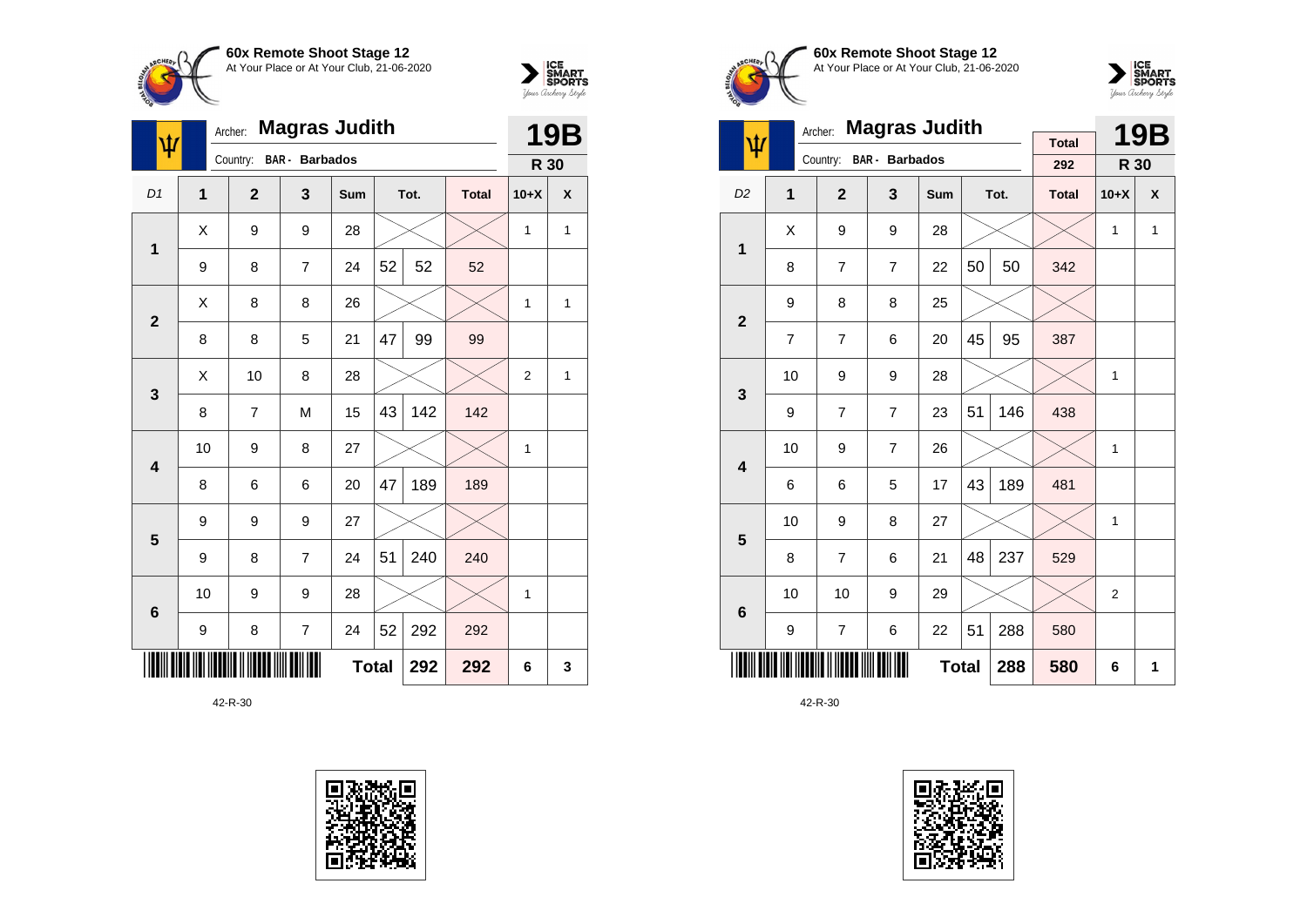



|                         |              | Archer: Joyce Darragh  |                |     | <b>20A</b>   |      |              |                |                |
|-------------------------|--------------|------------------------|----------------|-----|--------------|------|--------------|----------------|----------------|
|                         |              | Country: IRL - Ireland |                |     |              |      |              | R 30           |                |
| D <sub>1</sub>          | $\mathbf{1}$ | $\mathbf{2}$           | 3              | Sum |              | Tot. | <b>Total</b> | $10+X$         | X              |
| $\mathbf 1$             | X            | X                      | 10             | 30  |              |      |              | 3              | $\overline{2}$ |
|                         | 9            | 9                      | 9              | 27  | 57           | 57   | 57           |                |                |
| $\overline{2}$          | Χ            | 10                     | 9              | 29  |              |      |              | $\overline{2}$ | 1              |
|                         | 9            | 8                      | 6              | 23  | 52           | 109  | 109          |                |                |
| 3                       | Χ            | Χ                      | 10             | 30  |              |      |              | 3              | $\overline{2}$ |
|                         | 10           | 8                      | $\overline{c}$ | 20  | 50           | 159  | 159          | 1              |                |
| $\overline{\mathbf{4}}$ | 10           | 10                     | 9              | 29  |              |      |              | $\overline{2}$ |                |
|                         | 9            | 8                      | 8              | 25  | 54           | 213  | 213          |                |                |
| 5                       | 10           | 10                     | 9              | 29  |              |      |              | $\overline{2}$ |                |
|                         | 9            | 8                      | 8              | 25  | 54           | 267  | 267          |                |                |
| $6\phantom{1}6$         | 10           | 9                      | 9              | 28  |              |      |              | 1              |                |
|                         | 9            | 8                      | $\overline{7}$ | 24  | 52           | 319  | 319          |                |                |
|                         |              |                        |                |     | <b>Total</b> | 319  | 319          | 14             | 5              |









|                         |    | Archer:                | <b>Joyce Darragh</b> |              |    |      | <b>20A</b>          |              |              |
|-------------------------|----|------------------------|----------------------|--------------|----|------|---------------------|--------------|--------------|
|                         |    | Country: IRL - Ireland |                      |              |    |      | <b>Total</b><br>319 | R 30         |              |
|                         |    |                        |                      |              |    |      |                     |              | X            |
| D <sub>2</sub>          | 1  | $\overline{2}$         | 3                    | Sum          |    | Tot. | <b>Total</b>        | $10+X$       |              |
| 1                       | Χ  | 10                     | 10                   | 30           |    |      |                     | 3            | $\mathbf{1}$ |
|                         | 10 | 9                      | 9                    | 28           | 58 | 58   | 377                 | 1            |              |
|                         | 10 | 9                      | 9                    | 28           |    |      |                     | 1            |              |
| $\overline{2}$          | 8  | 8                      | $\overline{7}$       | 23           | 51 | 109  | 428                 |              |              |
|                         | X  | 9                      | 9                    | 28           |    |      |                     | 1            | 1            |
| 3                       | 9  | $\overline{7}$         | $\overline{7}$       | 23           | 51 | 160  | 479                 |              |              |
| $\overline{\mathbf{4}}$ | 9  | 9                      | 9                    | 27           |    |      |                     |              |              |
|                         | 9  | 8                      | 8                    | 25           | 52 | 212  | 531                 |              |              |
| 5                       | 10 | 9                      | 9                    | 28           |    |      |                     | 1            |              |
|                         | 8  | 8                      | 8                    | 24           | 52 | 264  | 583                 |              |              |
| 6                       | Χ  | 9                      | 9                    | 28           |    |      |                     | $\mathbf{1}$ | $\mathbf{1}$ |
|                         | 9  | 7                      | $\overline{7}$       | 23           | 51 | 315  | 634                 |              |              |
|                         |    |                        |                      | <b>Total</b> |    | 315  | 634                 | 8            | 3            |

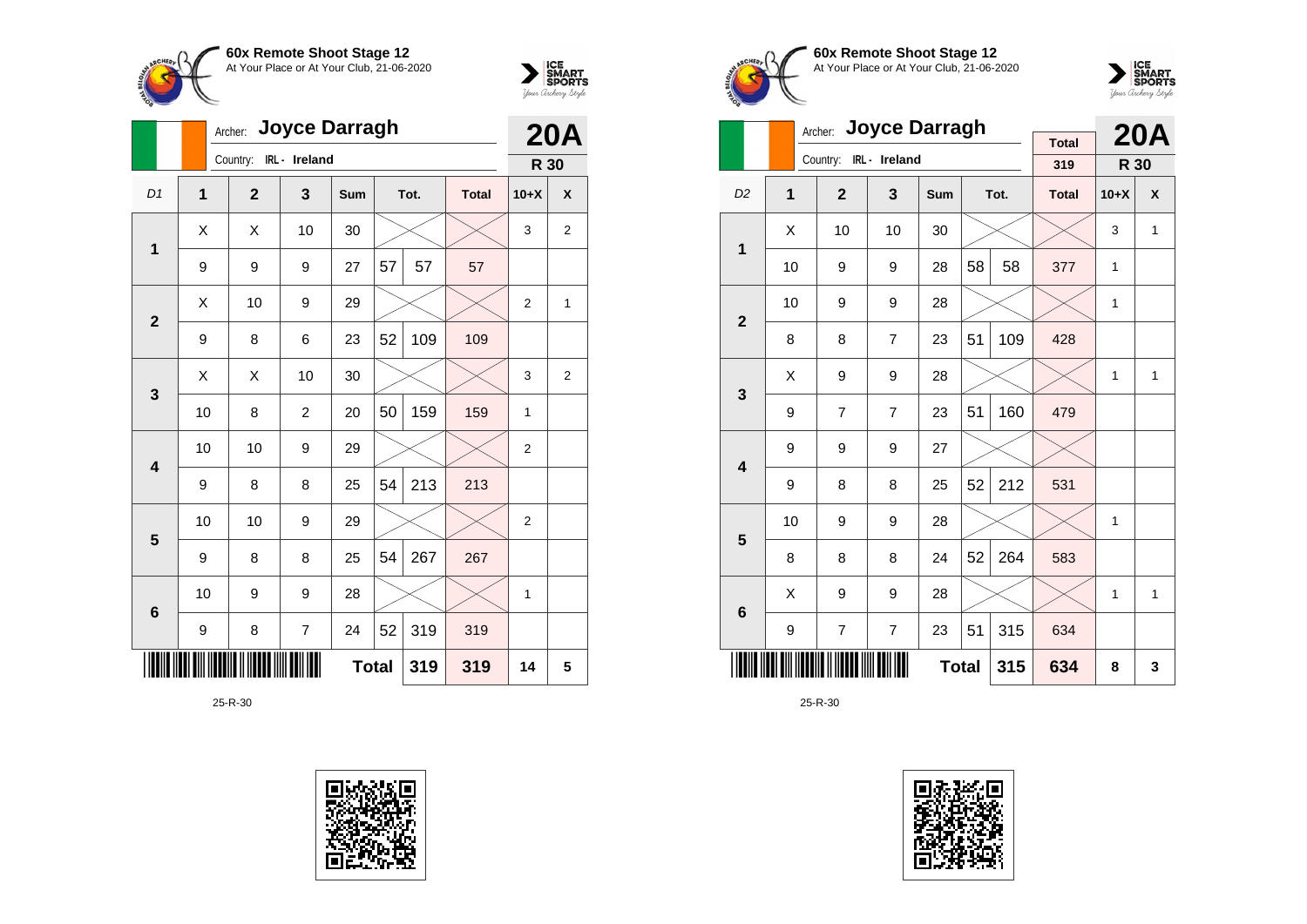



|                         | $\blacksquare$ | Archer: Joyce Adam           |                  |              |    |      |              |                 | <b>20B</b>     |
|-------------------------|----------------|------------------------------|------------------|--------------|----|------|--------------|-----------------|----------------|
|                         | N              | Country: GBR - Great Britain |                  |              |    |      |              | C <sub>30</sub> |                |
| D1                      | 1              | $\overline{2}$               | 3                | Sum          |    | Tot. | <b>Total</b> | $10+X$          | X              |
| 1                       | X              | 10                           | 10               | 30           |    |      |              | 3               | 1              |
|                         | 10             | 9                            | 9                | 28           | 58 | 58   | 58           | 1               |                |
| $\overline{2}$          | X              | X                            | X                | 30           |    |      |              | 3               | 3              |
|                         | 10             | 10                           | 9                | 29           | 59 | 117  | 117          | $\overline{2}$  |                |
| 3                       | X              | X                            | 10               | 30           |    |      |              | 3               | $\overline{2}$ |
|                         | 9              | 9                            | 8                | 26           | 56 | 173  | 173          |                 |                |
| $\overline{\mathbf{4}}$ | X              | X                            | X                | 30           |    |      |              | 3               | 3              |
|                         | X              | 10                           | 9                | 29           | 59 | 232  | 232          | $\overline{2}$  | 1              |
| 5                       | X              | X                            | 10               | 30           |    |      |              | 3               | 2              |
|                         | 10             | 9                            | 9                | 28           | 58 | 290  | 290          | 1               |                |
| $\bf 6$                 | X              | 10                           | 10               | 30           |    |      |              | 3               | 1              |
|                         | 10             | 10                           | $\boldsymbol{9}$ | 29           | 59 | 349  | 349          | 2               |                |
|                         |                |                              |                  | <b>Total</b> |    | 349  | 349          | 26              | 13             |









|                         |    | Archer: Joyce Adam           |    |              |    | <b>20B</b> |                     |                 |                |
|-------------------------|----|------------------------------|----|--------------|----|------------|---------------------|-----------------|----------------|
|                         |    | Country: GBR - Great Britain |    |              |    |            | <b>Total</b><br>349 | C <sub>30</sub> |                |
| D <sub>2</sub>          | 1  | $\overline{2}$               | 3  | Sum          |    | Tot.       | <b>Total</b>        | $10+X$          | X              |
| 1                       | X  | 10                           | 10 | 30           |    |            |                     | 3               | 1              |
|                         | 9  | 9                            | 8  | 26           | 56 | 56         | 405                 |                 |                |
| $\overline{2}$          | Χ  | 10                           | 9  | 29           |    |            |                     | $\overline{2}$  | 1              |
|                         | 9  | 9                            | 8  | 26           | 55 | 111        | 460                 |                 |                |
| 3                       | X  | X                            | 10 | 30           |    |            |                     | 3               | $\overline{2}$ |
|                         | 9  | 9                            | 9  | 27           | 57 | 168        | 517                 |                 |                |
| $\overline{\mathbf{4}}$ | Χ  | 10                           | 10 | 30           |    |            |                     | 3               | 1              |
|                         | 10 | 9                            | 9  | 28           | 58 | 226        | 575                 | 1               |                |
| 5                       | X  | Χ                            | 9  | 29           |    |            |                     | 2               | 2              |
|                         | 9  | 9                            | 9  | 27           | 56 | 282        | 631                 |                 |                |
| $6\phantom{1}6$         | Χ  | Χ                            | X  | 30           |    |            |                     | 3               | 3              |
|                         | 10 | 10                           | 9  | 29           | 59 | 341        | 690                 | 2               |                |
|                         |    |                              |    | <b>Total</b> |    | 341        | 690                 | 19              | 10             |

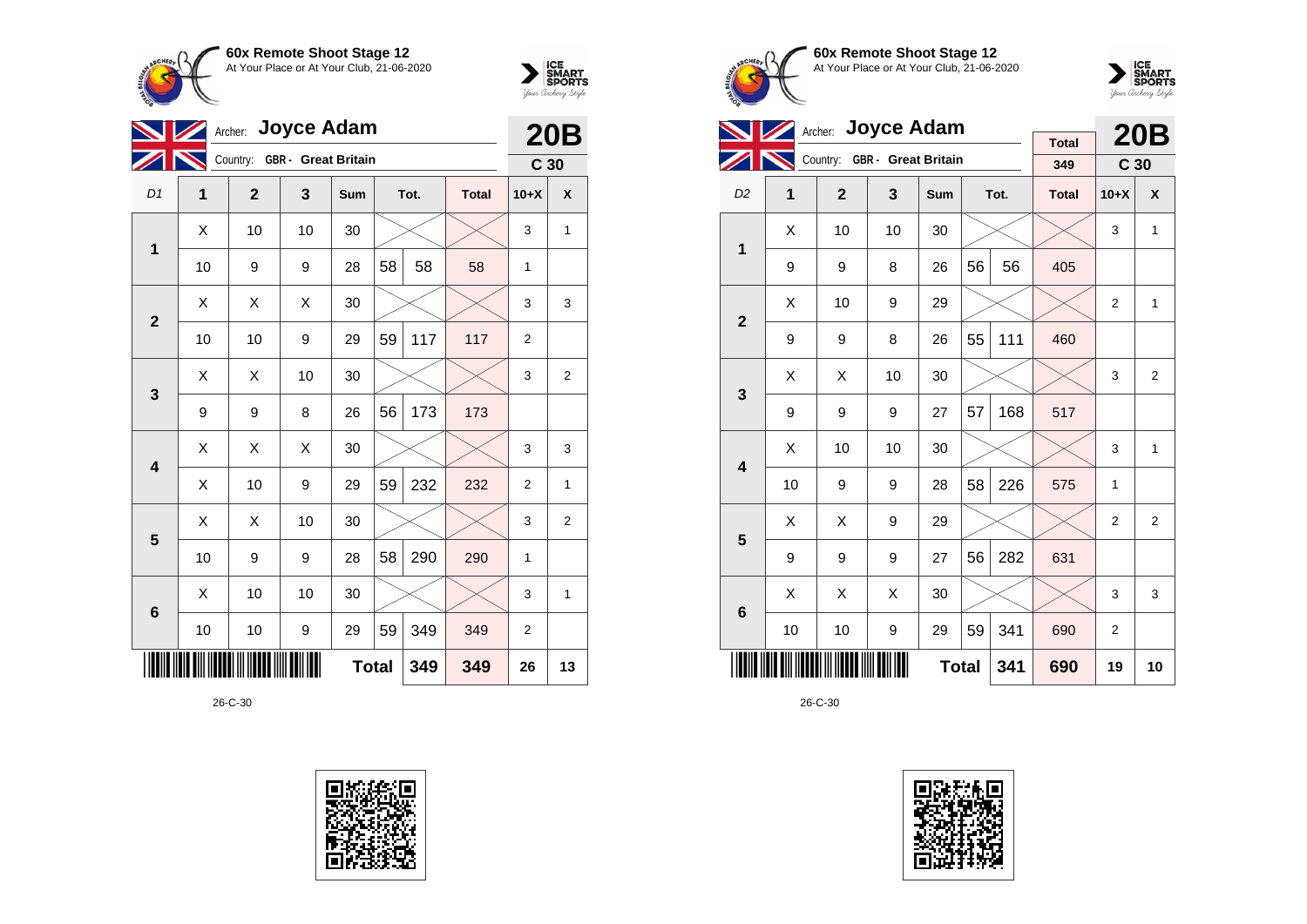



|                         |                | <b>Stuyck Silke</b><br>Archer: |                         |              | 21A |      |              |                |                         |
|-------------------------|----------------|--------------------------------|-------------------------|--------------|-----|------|--------------|----------------|-------------------------|
|                         |                | Country:                       | BEL - Belgium           |              |     |      |              | R 30           |                         |
| D <sub>1</sub>          | $\overline{1}$ | $\mathbf{2}$                   | $\overline{\mathbf{3}}$ | <b>Sum</b>   |     | Tot. | <b>Total</b> | $10+X$         | X                       |
| $\mathbf 1$             | 9              | 8                              | 8                       | 25           |     |      |              |                |                         |
|                         | 8              | 8                              | $\overline{7}$          | 23           | 48  | 48   | 48           |                |                         |
| $\overline{2}$          | X              | 9                              | 9                       | 28           |     |      |              | 1              | $\mathbf{1}$            |
|                         | 9              | 8                              | $\overline{7}$          | 24           | 52  | 100  | 100          |                |                         |
| $\mathbf{3}$            | X              | 9                              | 9                       | 28           |     |      |              | 1              | 1                       |
|                         | 9              | 9                              | 8                       | 26           | 54  | 154  | 154          |                |                         |
| $\overline{\mathbf{4}}$ | 9              | 8                              | 8                       | 25           |     |      |              |                |                         |
|                         | $\overline{7}$ | $\overline{7}$                 | 7                       | 21           | 46  | 200  | 200          |                |                         |
| 5                       | 9              | 9                              | 9                       | 27           |     |      |              |                |                         |
|                         | 8              | 8                              | 8                       | 24           | 51  | 251  | 251          |                |                         |
| $6\phantom{1}6$         | 8              | 8                              | 8                       | 24           |     |      |              |                |                         |
|                         | 7              | 7                              | 7                       | 21           | 45  | 296  | 296          |                |                         |
|                         |                |                                |                         | <b>Total</b> |     | 296  | 296          | $\overline{2}$ | $\overline{\mathbf{2}}$ |









|                         |                | <b>Stuyck Silke</b><br>Archer: |                |              |    | 21A  |                     |        |              |
|-------------------------|----------------|--------------------------------|----------------|--------------|----|------|---------------------|--------|--------------|
|                         |                | Country: BEL - Belgium         |                |              |    |      | <b>Total</b><br>296 | R 30   |              |
| D <sub>2</sub>          | $\overline{1}$ | $\overline{2}$                 | 3              | <b>Sum</b>   |    | Tot. | <b>Total</b>        | $10+X$ | X            |
| 1                       | 9              | 9                              | 9              | 27           |    |      |                     |        |              |
|                         | 9              | 7                              | 6              | 22           | 49 | 49   | 345                 |        |              |
| $\overline{2}$          | 10             | 9                              | 9              | 28           |    |      |                     | 1      |              |
|                         | 8              | $\overline{7}$                 | $\overline{4}$ | 19           | 47 | 96   | 392                 |        |              |
| 3                       | 9              | 9                              | 9              | 27           |    |      |                     |        |              |
|                         | 9              | $\overline{7}$                 | 6              | 22           | 49 | 145  | 441                 |        |              |
| $\overline{\mathbf{4}}$ | 10             | 8                              | $\overline{7}$ | 25           |    |      |                     | 1      |              |
|                         | $\overline{7}$ | 6                              | 5              | 18           | 43 | 188  | 484                 |        |              |
| 5                       | X              | 8                              | 8              | 26           |    |      |                     | 1      | $\mathbf{1}$ |
|                         | 8              | 6                              | 5              | 19           | 45 | 233  | 529                 |        |              |
| 6                       | 9              | 9                              | 9              | 27           |    |      |                     |        |              |
|                         | $\overline{7}$ | 7                              | 6              | 20           | 47 | 280  | 576                 |        |              |
|                         |                |                                |                | <b>Total</b> |    | 280  | 576                 | 3      | 1            |

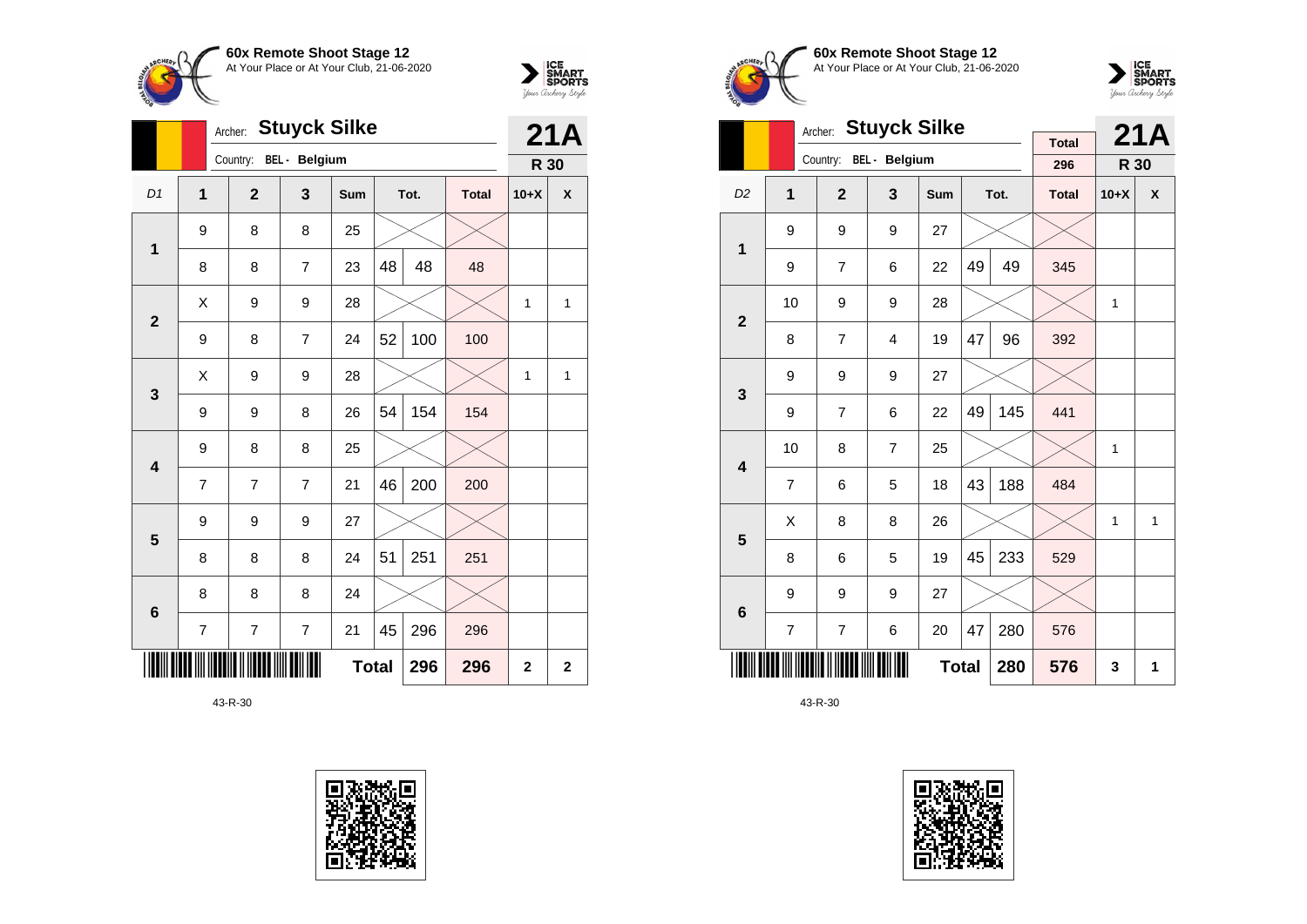



|                         |                | <b>Boeckx Sonja</b><br>Archer: |                      |              | 21B |      |              |                |   |
|-------------------------|----------------|--------------------------------|----------------------|--------------|-----|------|--------------|----------------|---|
|                         |                | Country:                       | <b>BEL</b> - Belgium |              |     |      |              | R 30           |   |
| D <sub>1</sub>          | 1              | $\overline{2}$                 | 3                    | <b>Sum</b>   |     | Tot. | <b>Total</b> | $10+X$         | X |
| 1                       | 9              | 8                              | 8                    | 25           |     |      |              |                |   |
|                         | $\overline{7}$ | $\overline{7}$                 | 5                    | 19           | 44  | 44   | 44           |                |   |
| $\overline{2}$          | 9              | 8                              | $\overline{7}$       | 24           |     |      |              |                |   |
|                         | 6              | 6                              | 5                    | 17           | 41  | 85   | 85           |                |   |
| 3                       | 9              | 8                              | 8                    | 25           |     |      |              |                |   |
|                         | 7              | 7                              | 6                    | 20           | 45  | 130  | 130          |                |   |
| $\overline{\mathbf{4}}$ | 9              | 9                              | 8                    | 26           |     |      |              |                |   |
|                         | 8              | 7                              | $\overline{4}$       | 19           | 45  | 175  | 175          |                |   |
| 5                       | 9              | 8                              | 8                    | 25           |     |      |              |                |   |
|                         | 8              | $\overline{7}$                 | $\overline{4}$       | 19           | 44  | 219  | 219          |                |   |
| $6\phantom{1}6$         | X              | 10                             | $\overline{7}$       | 27           |     |      |              | $\overline{2}$ | 1 |
|                         | 6              | 5                              | $\mathbf 2$          | 13           | 40  | 259  | 259          |                |   |
|                         |                |                                |                      | <b>Total</b> |     | 259  | 259          | $\mathbf{2}$   | 1 |

44-R-30







|                         |                | <b>Boeckx Sonja</b><br>Archer: |   | <b>Total</b> |  | 21B  |              |        |   |
|-------------------------|----------------|--------------------------------|---|--------------|--|------|--------------|--------|---|
|                         |                | Country: BEL - Belgium         |   |              |  |      |              | R 30   |   |
| D <sub>2</sub>          | $\overline{1}$ | $\overline{2}$                 | 3 | Sum          |  | Tot. | <b>Total</b> | $10+X$ | X |
|                         |                |                                |   |              |  |      |              |        |   |
| $\mathbf{1}$            |                |                                |   |              |  |      |              |        |   |
|                         |                |                                |   |              |  |      |              |        |   |
| $\overline{\mathbf{2}}$ |                |                                |   |              |  |      |              |        |   |
|                         |                |                                |   |              |  |      |              |        |   |
| 3                       |                |                                |   |              |  |      |              |        |   |
|                         |                |                                |   |              |  |      |              |        |   |
| $\overline{\mathbf{4}}$ |                |                                |   |              |  |      |              |        |   |
|                         |                |                                |   |              |  |      |              |        |   |
| 5                       |                |                                |   |              |  |      |              |        |   |
|                         |                |                                |   |              |  |      |              |        |   |
| $\bf 6$                 |                |                                |   |              |  |      |              |        |   |
| ║                       |                |                                |   | <b>Total</b> |  |      |              |        |   |

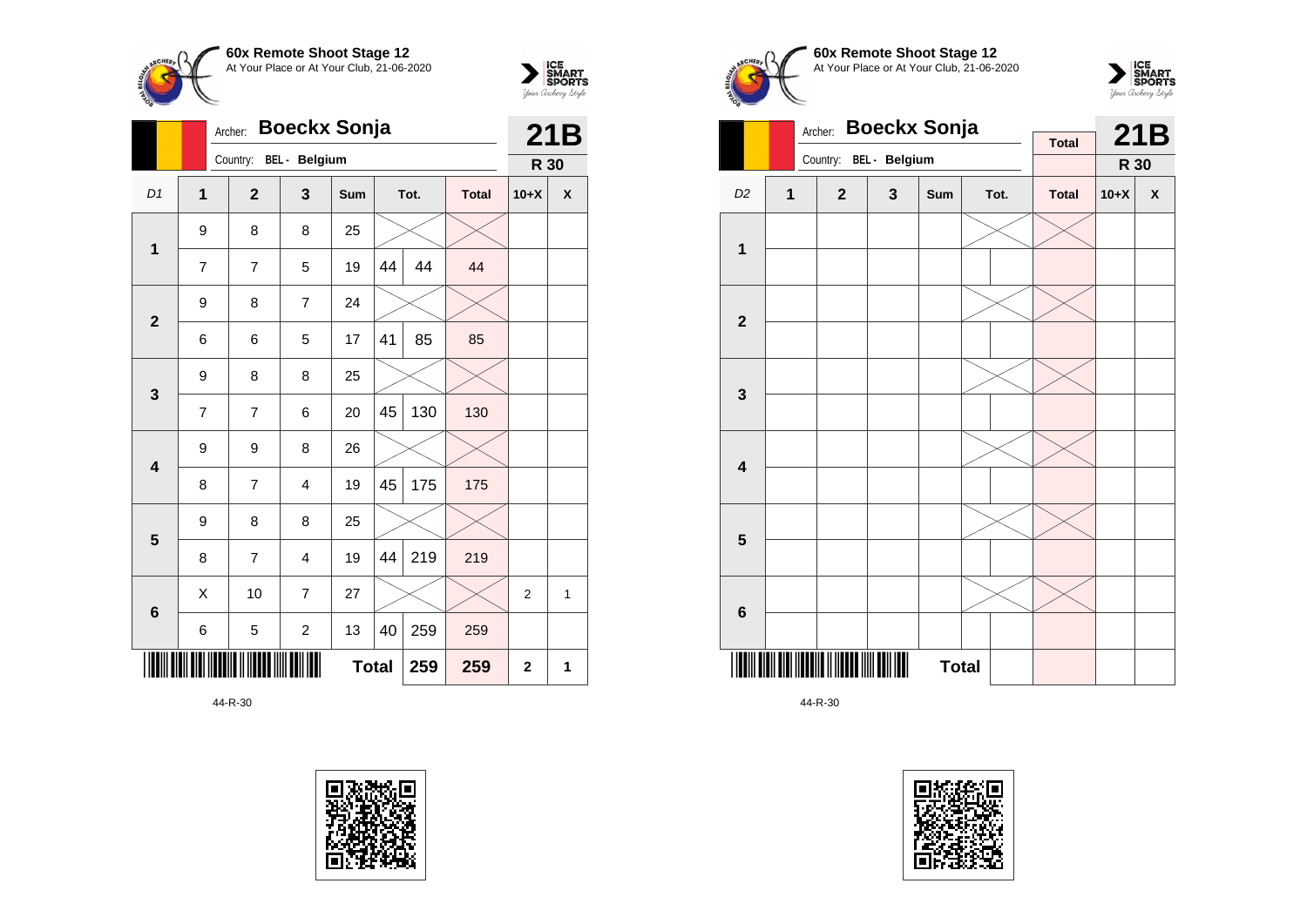

Archer: **Duncan Samira**



|                         |              |              | Country: GUY - Guyana |     |              |      |              | R 30   | $\mathbf{r}$       |
|-------------------------|--------------|--------------|-----------------------|-----|--------------|------|--------------|--------|--------------------|
|                         |              |              |                       |     |              |      |              |        |                    |
| D1                      | $\mathbf{1}$ | $\mathbf{2}$ | $\mathbf{3}$          | Sum |              | Tot. | <b>Total</b> | $10+X$ | $\pmb{\mathsf{X}}$ |
|                         |              |              |                       |     |              |      |              |        |                    |
| $\mathbf{1}$            |              |              |                       |     |              |      |              |        |                    |
|                         |              |              |                       |     |              |      |              |        |                    |
|                         |              |              |                       |     |              |      |              |        |                    |
| $\mathbf 2$             |              |              |                       |     |              |      |              |        |                    |
|                         |              |              |                       |     |              |      |              |        |                    |
|                         |              |              |                       |     |              |      |              |        |                    |
| $\mathbf{3}$            |              |              |                       |     |              |      |              |        |                    |
|                         |              |              |                       |     |              |      |              |        |                    |
|                         |              |              |                       |     |              |      |              |        |                    |
| $\overline{\mathbf{4}}$ |              |              |                       |     |              |      |              |        |                    |
|                         |              |              |                       |     |              |      |              |        |                    |
|                         |              |              |                       |     |              |      |              |        |                    |
| $\overline{\mathbf{5}}$ |              |              |                       |     |              |      |              |        |                    |
|                         |              |              |                       |     |              |      |              |        |                    |
|                         |              |              |                       |     |              |      |              |        |                    |
| $\bf 6$                 |              |              |                       |     |              |      |              |        |                    |
|                         |              |              |                       |     |              |      |              |        |                    |
| $\parallel$             |              |              |                       |     | <b>Total</b> |      |              |        |                    |
|                         |              |              |                       |     |              |      |              |        |                    |

11-R-30









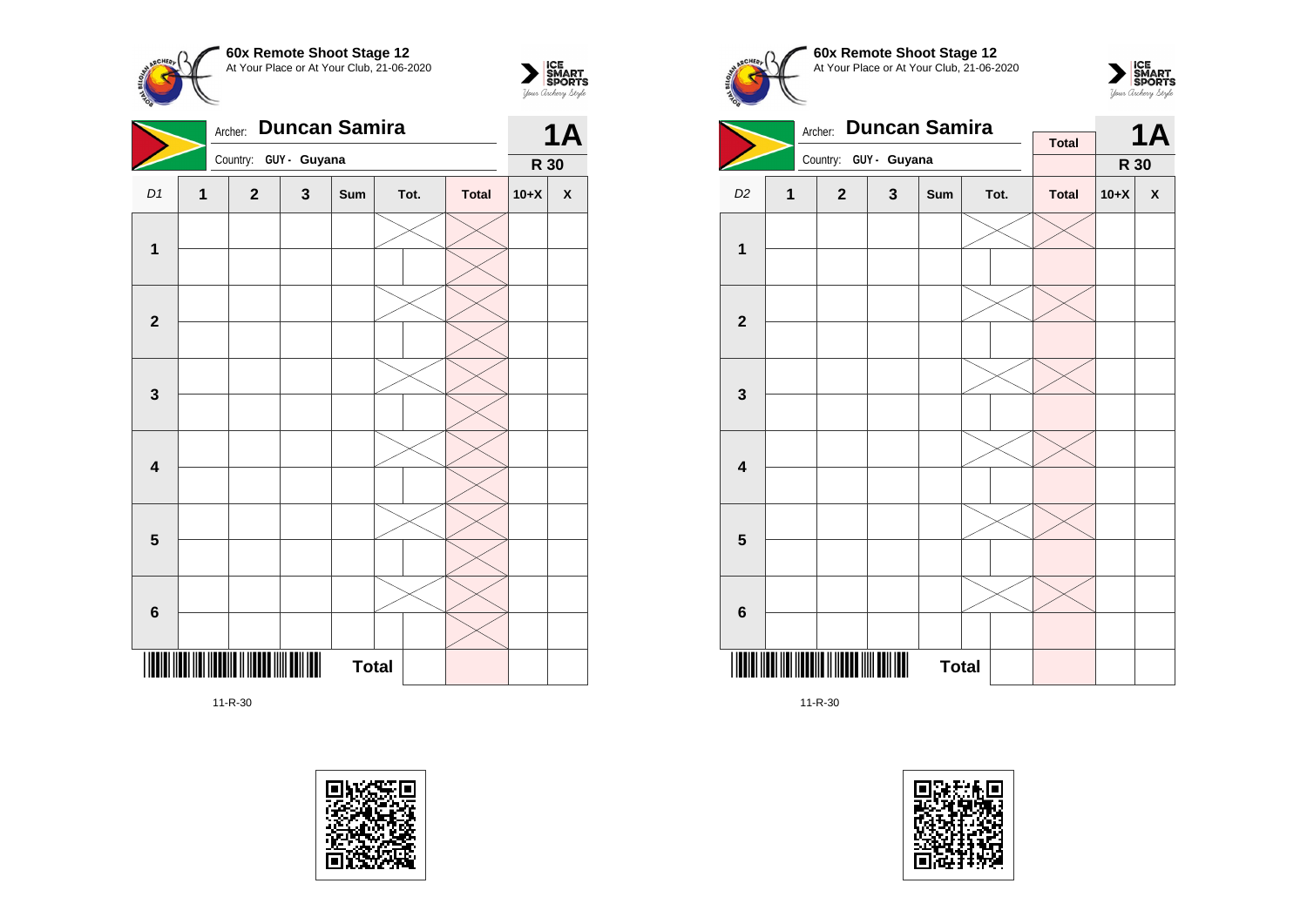



| <u>NK</u>               | 网 | <b>Potter Michaela</b><br>Archer: |                              |              | 2A   |              |        |              |
|-------------------------|---|-----------------------------------|------------------------------|--------------|------|--------------|--------|--------------|
|                         |   | Country:                          | IVB - British Virgin Islands |              |      |              | R 30   |              |
| D1                      | 1 | $\mathbf{2}$                      | $\mathbf{3}$                 | Sum          | Tot. | <b>Total</b> | $10+X$ | $\pmb{\chi}$ |
|                         |   |                                   |                              |              |      |              |        |              |
| $\mathbf{1}$            |   |                                   |                              |              |      |              |        |              |
|                         |   |                                   |                              |              |      |              |        |              |
| $\mathbf{2}$            |   |                                   |                              |              |      |              |        |              |
|                         |   |                                   |                              |              |      |              |        |              |
| $\mathbf 3$             |   |                                   |                              |              |      |              |        |              |
|                         |   |                                   |                              |              |      |              |        |              |
| $\overline{\mathbf{4}}$ |   |                                   |                              |              |      |              |        |              |
|                         |   |                                   |                              |              |      |              |        |              |
| $\overline{\mathbf{5}}$ |   |                                   |                              |              |      |              |        |              |
|                         |   |                                   |                              |              |      |              |        |              |
|                         |   |                                   |                              |              |      |              |        |              |
| $\bf 6$                 |   |                                   |                              |              |      |              |        |              |
|                         |   |                                   |                              | <b>Total</b> |      |              |        |              |
|                         |   |                                   |                              |              |      |              |        |              |









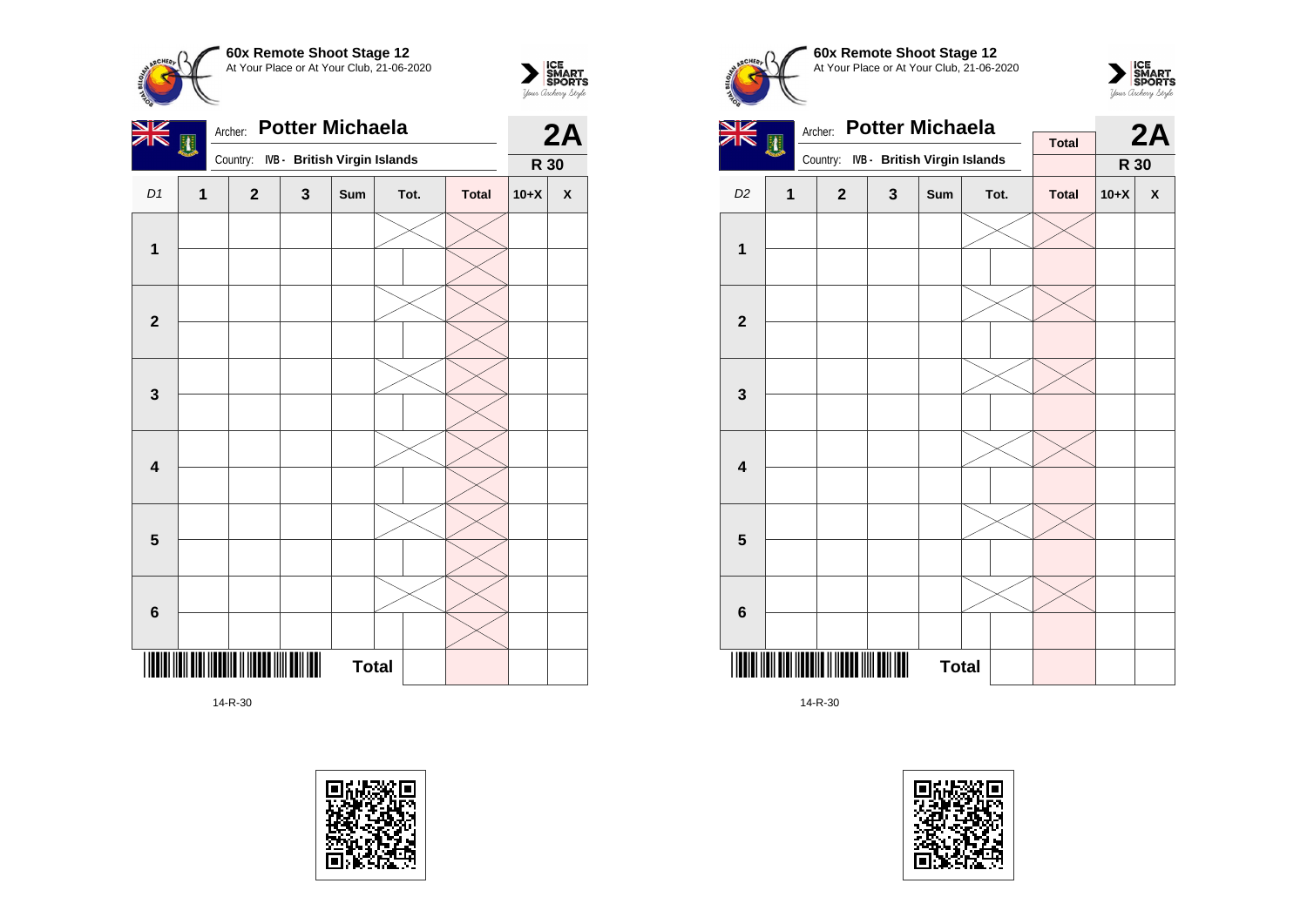



| V                       | EN,            | <b>Frett Javlyn</b><br>Archer:        |                | 3A           |    |      |              |              |   |
|-------------------------|----------------|---------------------------------------|----------------|--------------|----|------|--------------|--------------|---|
|                         |                | Country: IVB - British Virgin Islands |                |              |    |      |              | R 30         |   |
| D1                      | $\mathbf{1}$   | $\overline{2}$                        | $\mathbf{3}$   | Sum          |    | Tot. | <b>Total</b> | $10+X$       | X |
| 1                       | 8              | 8                                     | $\overline{7}$ | 23           |    |      |              |              |   |
|                         | 7              | 7                                     | 4              | 18           | 41 | 41   | 41           |              |   |
| $\overline{2}$          | 9              | 8                                     | 8              | 25           |    |      |              |              |   |
|                         | 8              | 8                                     | 5              | 21           | 46 | 87   | 87           |              |   |
| $\mathbf{3}$            | 10             | 9                                     | 8              | 27           |    |      |              | $\mathbf{1}$ |   |
|                         | $\overline{7}$ | 5                                     | $\overline{4}$ | 16           | 43 | 130  | 130          |              |   |
| $\overline{\mathbf{4}}$ | 9              | 8                                     | 8              | 25           |    |      |              |              |   |
|                         | 7              | $\overline{7}$                        | 5              | 19           | 44 | 174  | 174          |              |   |
| 5                       | 9              | 9                                     | 8              | 26           |    |      |              |              |   |
|                         | 8              | 7                                     | 6              | 21           | 47 | 221  | 221          |              |   |
| $6\phantom{1}6$         | 8              | 8                                     | 6              | 22           |    |      |              |              |   |
|                         | 6              | 5                                     | 3              | 14           | 36 | 257  | 257          |              |   |
|                         |                |                                       |                | <b>Total</b> |    | 257  | 257          | 1            | 0 |

29-R-30









| <b>NZ</b>               |                | Archer:        | <b>Frett Javlyn</b>          |              |    |      | 3A                  |        |   |
|-------------------------|----------------|----------------|------------------------------|--------------|----|------|---------------------|--------|---|
|                         | 困              | Country:       | IVB - British Virgin Islands |              |    |      | <b>Total</b><br>257 | R 30   |   |
| D <sub>2</sub>          | 1              | $\overline{2}$ | 3                            | Sum          |    | Tot. | <b>Total</b>        | $10+X$ | X |
| 1                       | 10             | 9              | 8                            | 27           |    |      |                     | 1      |   |
|                         | 8              | $\overline{7}$ | 5                            | 20           | 47 | 47   | 304                 |        |   |
| $\mathbf{2}$            | 10             | 9              | $\overline{7}$               | 26           |    |      |                     | 1      |   |
|                         | $\overline{7}$ | $\overline{7}$ | 5                            | 19           | 45 | 92   | 349                 |        |   |
| 3                       | 8              | 6              | 6                            | 20           |    |      |                     |        |   |
|                         | 5              | 4              | $\overline{2}$               | 11           | 31 | 123  | 380                 |        |   |
| $\overline{\mathbf{4}}$ | X              | 8              | 8                            | 26           |    |      |                     | 1      | 1 |
|                         | 5              | 5              | 3                            | 13           | 39 | 162  | 419                 |        |   |
| 5                       | 9              | 8              | $\overline{7}$               | 24           |    |      |                     |        |   |
|                         | $\overline{7}$ | 6              | 5                            | 18           | 42 | 204  | 461                 |        |   |
| $\bf 6$                 | 9              | 9              | 6                            | 24           |    |      |                     |        |   |
|                         | 6              | 6              | 5                            | 17           | 41 | 245  | 502                 |        |   |
|                         |                |                |                              | <b>Total</b> |    | 245  | 502                 | 3      | 1 |

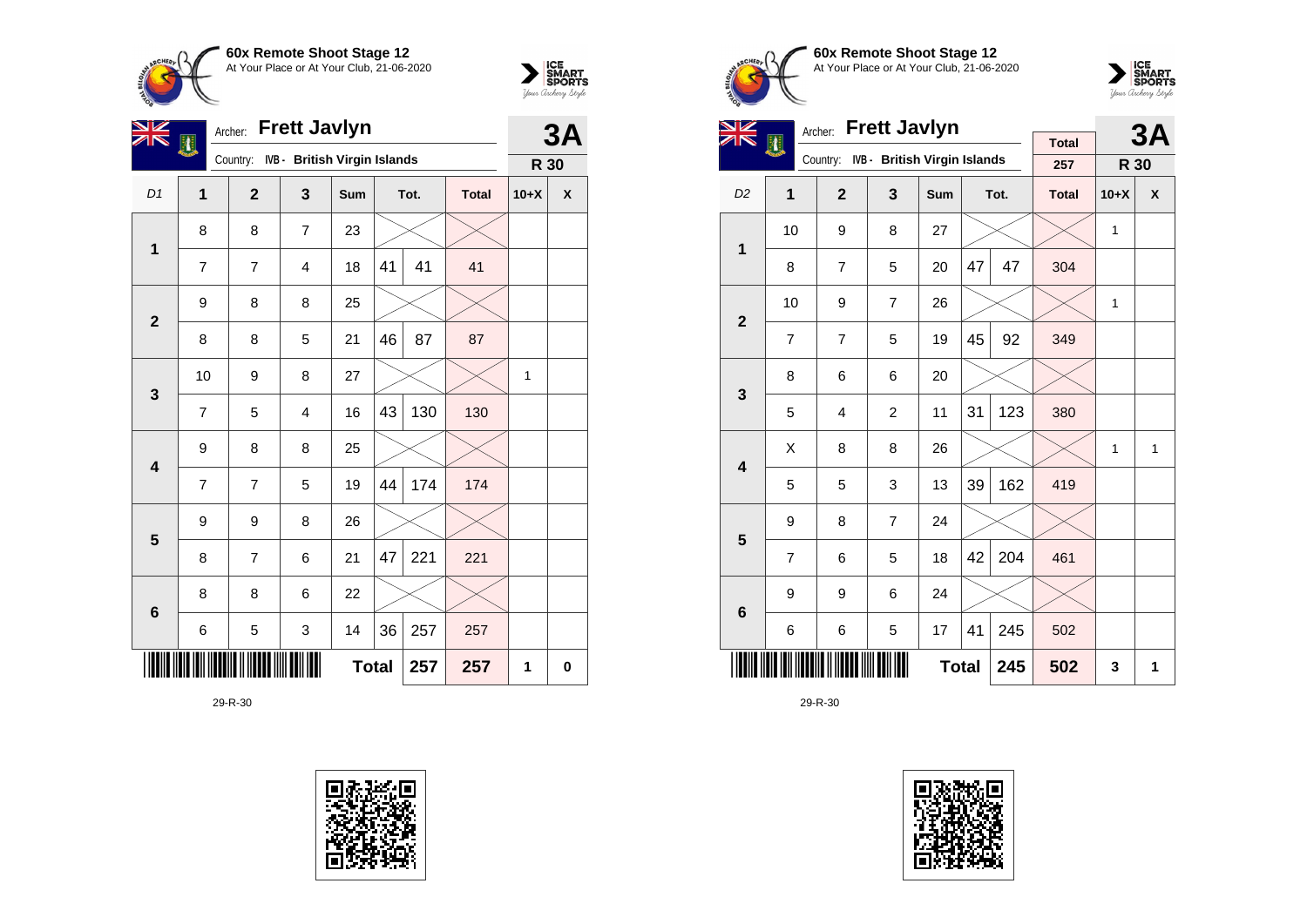



| VZ                      |                         | <b>Irvine Russ</b><br>Archer: |                |              |    |      |              |                |                |  |
|-------------------------|-------------------------|-------------------------------|----------------|--------------|----|------|--------------|----------------|----------------|--|
|                         | ¥                       | Country: AUS - Australia      |                |              |    |      |              | C ST           |                |  |
| D1                      | $\overline{\mathbf{1}}$ | $\overline{2}$                | 3              | Sum          |    | Tot. | <b>Total</b> | $10+X$         | X              |  |
| 1                       | Χ                       | 10                            | 9              | 29           |    |      |              | $\overline{2}$ | $\mathbf{1}$   |  |
|                         | 10                      | 9                             | $\overline{7}$ | 26           | 55 | 55   | 55           | 1              |                |  |
| $\mathbf{2}$            | 9                       | 9                             | 8              | 26           |    |      |              |                |                |  |
|                         | Χ                       | 9                             | 9              | 28           | 54 | 109  | 109          | 1              | 1              |  |
| 3                       | X                       | X                             | 9              | 29           |    |      |              | $\overline{2}$ | 2              |  |
|                         | 9                       | 9                             | $\overline{7}$ | 25           | 54 | 163  | 163          |                |                |  |
| $\overline{\mathbf{4}}$ | 9                       | 8                             | 8              | 25           |    |      |              |                |                |  |
|                         | 9                       | 9                             | 9              | 27           | 52 | 215  | 215          |                |                |  |
| 5                       | X                       | Χ                             | 8              | 28           |    |      |              | $\overline{2}$ | $\overline{2}$ |  |
|                         | Χ                       | X                             | 9              | 29           | 57 | 272  | 272          | $\overline{c}$ | $\overline{2}$ |  |
| $6\phantom{1}6$         | Χ                       | 9                             | 9              | 28           |    |      |              | 1              | $\mathbf{1}$   |  |
|                         | 10                      | 9                             | 9              | 28           | 56 | 328  | 328          | 1              |                |  |
|                         |                         |                               |                | <b>Total</b> |    | 328  | 328          | 12             | 9              |  |

36-C-ST







 $\sum_{\text{your }\text{Order}}\begin{matrix}\n\text{ICE} \\
\text{SDORTS} \\
\text{Jour }\text{Ordery }\text{Style}\n\end{matrix}$ 

| VZ                      |                | Archer:                  | <b>Irvine Russ</b> |              |    |      | 4A                  |                |              |
|-------------------------|----------------|--------------------------|--------------------|--------------|----|------|---------------------|----------------|--------------|
| ☀                       | ¥              | Country: AUS - Australia |                    |              |    |      | <b>Total</b><br>328 | C ST           |              |
| D <sub>2</sub>          | $\overline{1}$ | $\overline{2}$           | 3                  | Sum          |    | Tot. | <b>Total</b>        | $10+X$         | X            |
| 1                       | 10             | 9                        | 9                  | 28           |    |      |                     | 1              |              |
|                         | 9              | 8                        | 8                  | 25           | 53 | 53   | 381                 |                |              |
| $\overline{\mathbf{2}}$ | X              | 10                       | 10                 | 30           |    |      |                     | 3              | $\mathbf{1}$ |
|                         | 9              | 8                        | 8                  | 25           | 55 | 108  | 436                 |                |              |
| 3                       | 10             | 9                        | 9                  | 28           |    |      |                     | 1              |              |
|                         | 8              | 8                        | 8                  | 24           | 52 | 160  | 488                 |                |              |
| $\overline{\mathbf{4}}$ | X              | 10                       | 10                 | 30           |    |      |                     | 3              | $\mathbf{1}$ |
|                         | 9              | 9                        | 8                  | 26           | 56 | 216  | 544                 |                |              |
| 5                       | X              | 10                       | 9                  | 29           |    |      |                     | $\overline{2}$ | $\mathbf{1}$ |
|                         | 9              | 8                        | 8                  | 25           | 54 | 270  | 598                 |                |              |
| $6\phantom{1}$          | X              | 10                       | 9                  | 29           |    |      |                     | $\overline{2}$ | $\mathbf{1}$ |
|                         | X              | 10                       | 9                  | 29           | 58 | 328  | 656                 | $\overline{2}$ | 1            |
|                         |                |                          |                    | <b>Total</b> |    | 328  | 656                 | 14             | 5            |

36-C-ST

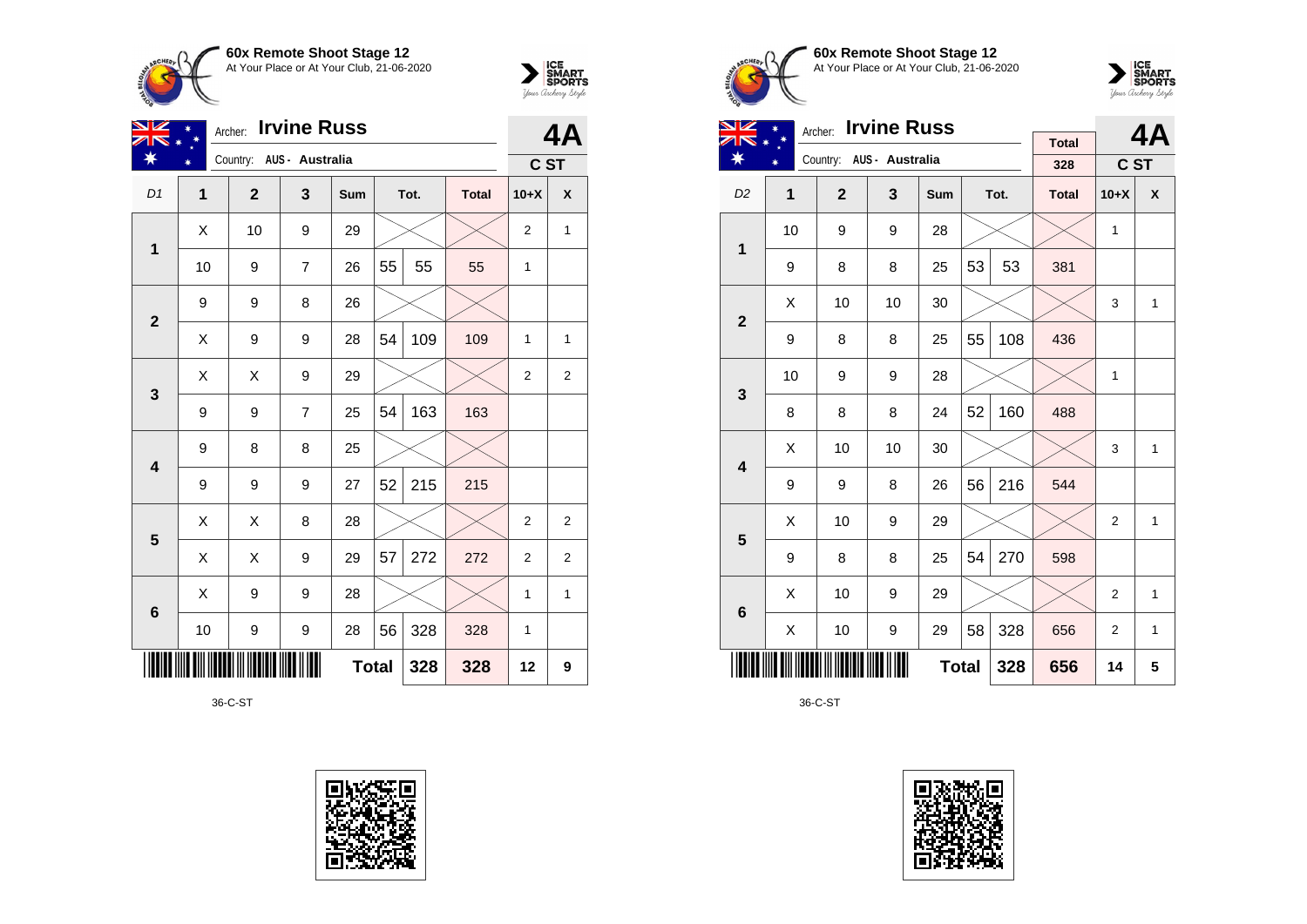



|                         | <b>Campbell Chris</b><br>Archer: |                |          |              |    |      |              |                | <b>5A</b>      |
|-------------------------|----------------------------------|----------------|----------|--------------|----|------|--------------|----------------|----------------|
|                         |                                  | Country:       | USA- USA |              |    |      |              | C ST           |                |
| D1                      | 1                                | $\overline{2}$ | 3        | Sum          |    | Tot. | <b>Total</b> | $10+X$         | X              |
| 1                       | 8                                | 9              | 10       | 27           |    |      |              | 1              |                |
|                         | X                                | X              | 10       | 30           | 57 | 57   | 57           | 3              | $\overline{2}$ |
| $\overline{2}$          | X                                | 10             | 9        | 29           |    |      |              | $\overline{2}$ | $\mathbf{1}$   |
|                         | 9                                | 9              | 9        | 27           | 56 | 113  | 113          |                |                |
| 3                       | Χ                                | X              | 10       | 30           |    |      |              | 3              | $\overline{2}$ |
|                         | 9                                | 9              | 9        | 27           | 57 | 170  | 170          |                |                |
| $\overline{\mathbf{4}}$ | 5                                | $\overline{7}$ | 8        | 20           |    |      |              |                |                |
|                         | 10                               | 10             | 9        | 29           | 49 | 219  | 219          | $\overline{2}$ |                |
| $5\phantom{1}$          | 8                                | 8              | 9        | 25           |    |      |              |                |                |
|                         | X                                | X              | 10       | 30           | 55 | 274  | 274          | 3              | 2              |
| 6                       | 9                                | 9              | 9        | 27           |    |      |              |                |                |
|                         | 10                               | X              | 10       | 30           | 57 | 331  | 331          | 3              | $\mathbf{1}$   |
|                         |                                  |                |          | <b>Total</b> |    | 331  | 331          | 17             | 8              |

37-C-ST









|                         |    | <b>Campbell Chris</b><br>Archer: |          |              |    | <b>5A</b> |                     |                |   |
|-------------------------|----|----------------------------------|----------|--------------|----|-----------|---------------------|----------------|---|
|                         |    | Country:                         | USA- USA |              |    |           | <b>Total</b><br>331 | C ST           |   |
|                         |    |                                  |          |              |    |           |                     |                |   |
| D <sub>2</sub>          | 1  | $\overline{2}$                   | 3        | Sum          |    | Tot.      | <b>Total</b>        | $10+X$         | X |
| 1                       | 9  | 9                                | 9        | 27           |    |           |                     |                |   |
|                         | 10 | X                                | 9        | 29           | 56 | 56        | 387                 | $\overline{2}$ | 1 |
| $\overline{\mathbf{2}}$ | 5  | 10                               | 9        | 24           |    |           |                     | 1              |   |
|                         | 9  | X                                | 9        | 28           | 52 | 108       | 439                 | 1              | 1 |
| 3                       | X  | 9                                | 9        | 28           |    |           |                     | 1              | 1 |
|                         | 9  | 8                                | 8        | 25           | 53 | 161       | 492                 |                |   |
| $\overline{\mathbf{4}}$ | 6  | 9                                | 9        | 24           |    |           |                     |                |   |
|                         | 8  | $\overline{7}$                   | 10       | 25           | 49 | 210       | 541                 | 1              |   |
| 5                       | 8  | 9                                | 9        | 26           |    |           |                     |                |   |
|                         | 10 | 10                               | 9        | 29           | 55 | 265       | 596                 | 2              |   |
| $6\phantom{1}$          | 9  | 9                                | 10       | 28           |    |           |                     | 1              |   |
|                         | 9  | 9                                | 8        | 26           | 54 | 319       | 650                 |                |   |
|                         |    |                                  |          | <b>Total</b> |    | 319       | 650                 | 9              | 3 |

37-C-ST

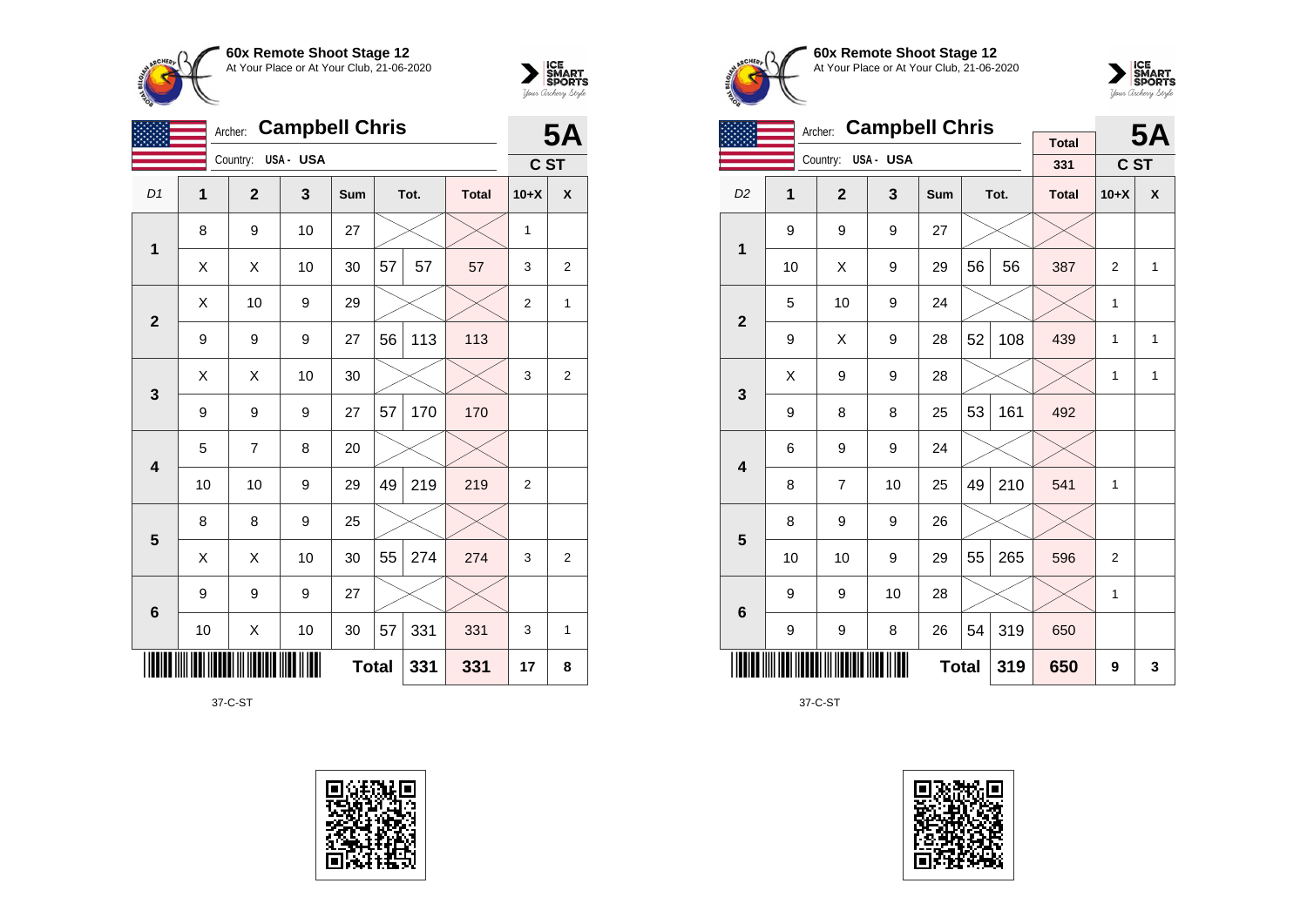



|                         |              | <b>Demey Dominiek</b><br>Archer: |               |              | 6A |      |              |                |                 |
|-------------------------|--------------|----------------------------------|---------------|--------------|----|------|--------------|----------------|-----------------|
|                         |              | Country:                         | BEL - Belgium |              |    |      |              |                | C <sub>30</sub> |
| D1                      | $\mathbf{1}$ | $\overline{2}$                   | 3             | Sum          |    | Tot. | <b>Total</b> | $10+X$         | X               |
| 1                       | X            | X                                | X             | 30           |    |      |              | 3              | 3               |
|                         | Χ            | 10                               | 9             | 29           | 59 | 59   | 59           | $\overline{2}$ | 1               |
| $\mathbf{2}$            | X            | Χ                                | 10            | 30           |    |      |              | 3              | $\overline{2}$  |
|                         | 10           | 10                               | 9             | 29           | 59 | 118  | 118          | $\overline{2}$ |                 |
| 3                       | X            | X                                | 10            | 30           |    |      |              | 3              | 2               |
|                         | 10           | 10                               | 10            | 30           | 60 | 178  | 178          | 3              |                 |
| $\overline{\mathbf{4}}$ | X            | 10                               | 10            | 30           |    |      |              | 3              | 1               |
|                         | 10           | 10                               | 9             | 29           | 59 | 237  | 237          | $\overline{2}$ |                 |
| 5                       | X            | X                                | X             | 30           |    |      |              | 3              | 3               |
|                         | 10           | 9                                | 9             | 28           | 58 | 295  | 295          | 1              |                 |
| $6\phantom{1}6$         | X            | X                                | 10            | 30           |    |      |              | 3              | $\overline{2}$  |
|                         | 10           | 10                               | 9             | 29           | 59 | 354  | 354          | 2              |                 |
|                         |              |                                  |               | <b>Total</b> |    | 354  | 354          | 30             | 14              |









|                         |                | Archer:        | <b>Demey Dominiek</b> |              |    |      | 6A                  |                 |                |
|-------------------------|----------------|----------------|-----------------------|--------------|----|------|---------------------|-----------------|----------------|
|                         |                | Country:       | BEL - Belgium         |              |    |      | <b>Total</b><br>354 | C <sub>30</sub> |                |
| D <sub>2</sub>          | $\overline{1}$ | $\overline{2}$ | 3                     | <b>Sum</b>   |    | Tot. | <b>Total</b>        | $10+X$          | X              |
| 1                       | X              | X              | 10                    | 30           |    |      |                     | 3               | $\overline{2}$ |
|                         | 10             | 10             | 10                    | 30           | 60 | 60   | 414                 | 3               |                |
| $\overline{2}$          | X              | 10             | 10                    | 30           |    |      |                     | 3               | $\mathbf{1}$   |
|                         | 10             | 10             | 9                     | 29           | 59 | 119  | 473                 | $\overline{2}$  |                |
| 3                       | X              | X              | 10                    | 30           |    |      |                     | 3               | $\overline{2}$ |
|                         | 10             | 9              | 9                     | 28           | 58 | 177  | 531                 | 1               |                |
| $\overline{\mathbf{4}}$ | X              | X              | Χ                     | 30           |    |      |                     | 3               | 3              |
|                         | Χ              | 10             | 9                     | 29           | 59 | 236  | 590                 | $\overline{2}$  | 1              |
| 5                       | Х              | X              | X                     | 30           |    |      |                     | 3               | 3              |
|                         | 10             | 9              | 9                     | 28           | 58 | 294  | 648                 | 1               |                |
| $6\phantom{1}6$         | X              | X              | X                     | 30           |    |      |                     | 3               | 3              |
|                         | Χ              | 10             | 9                     | 29           | 59 | 353  | 707                 | $\overline{2}$  | 1              |
|                         |                |                |                       | <b>Total</b> |    | 353  | 707                 | 29              | 16             |

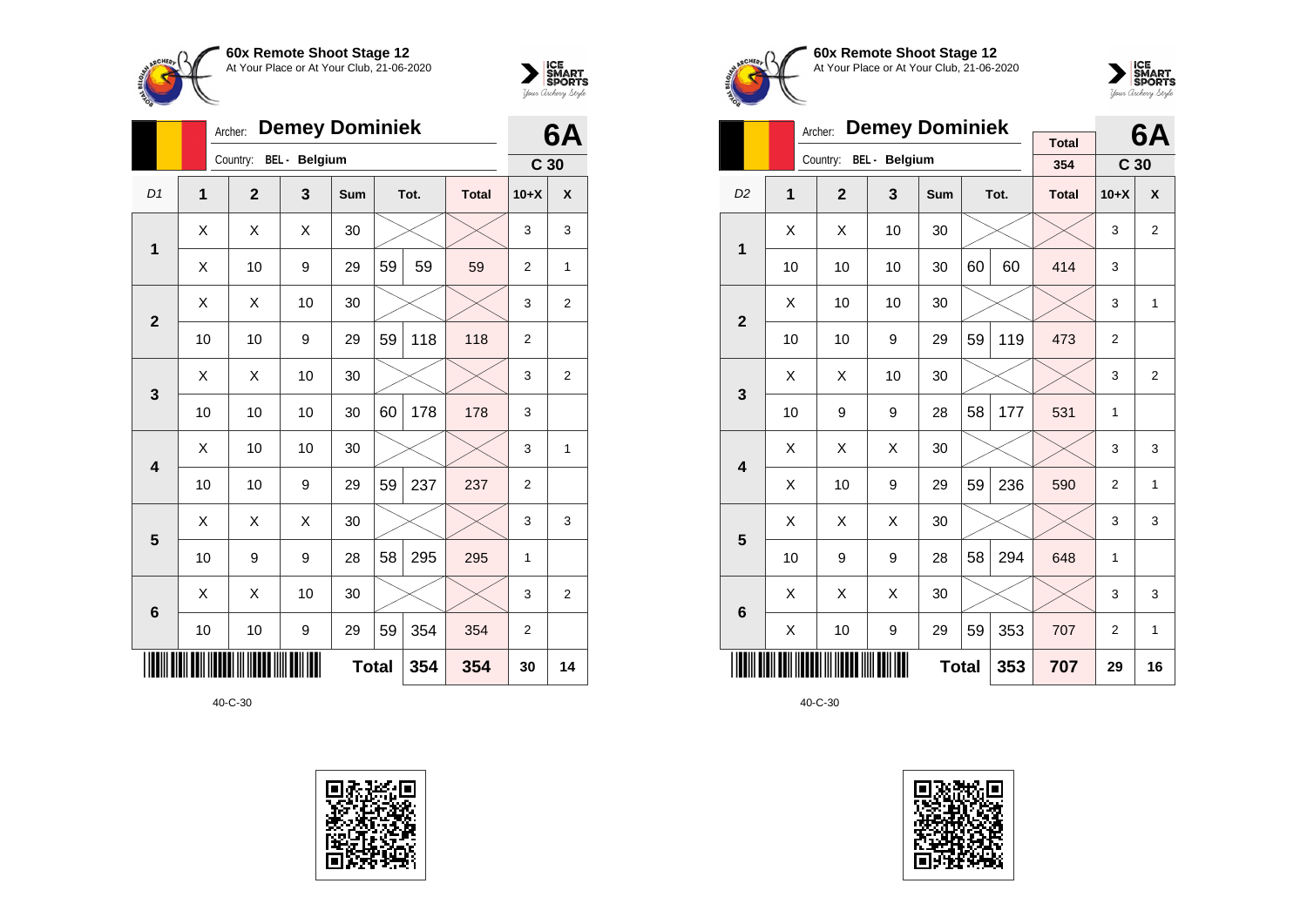



|                         | <b>Singh Robert</b><br>Archer: |                       |                         |              |    |      |              |              |   |
|-------------------------|--------------------------------|-----------------------|-------------------------|--------------|----|------|--------------|--------------|---|
|                         |                                | Country: GUY - Guyana |                         |              |    |      |              | R 30         |   |
| D1                      | $\mathbf{1}$                   | $\overline{2}$        | 3                       | Sum          |    | Tot. | <b>Total</b> | $10+X$       | X |
| 1                       | 10                             | 9                     | 9                       | 28           |    |      |              | 1            |   |
|                         | 9                              | 8                     | 5                       | 22           | 50 | 50   | 50           |              |   |
| $\overline{2}$          | 10                             | 9                     | 8                       | 27           |    |      |              | $\mathbf{1}$ |   |
|                         | 5                              | 3                     | 3                       | 11           | 38 | 88   | 88           |              |   |
| $\mathbf{3}$            | 8                              | $\overline{7}$        | 6                       | 21           |    |      |              |              |   |
|                         | 6                              | 6                     | 5                       | 17           | 38 | 126  | 126          |              |   |
| $\overline{\mathbf{4}}$ | 10                             | 9                     | 9                       | 28           |    |      |              | 1            |   |
|                         | 9                              | 9                     | 5                       | 23           | 51 | 177  | 177          |              |   |
| $\overline{\mathbf{5}}$ | 10                             | 9                     | 8                       | 27           |    |      |              | 1            |   |
|                         | 8                              | 7                     | 3                       | 18           | 45 | 222  | 222          |              |   |
| $6\phantom{1}6$         | 9                              | 9                     | 8                       | 26           |    |      |              |              |   |
|                         | 8                              | $\overline{7}$        | $\overline{\mathbf{4}}$ | 19           | 45 | 267  | 267          |              |   |
|                         |                                |                       |                         | <b>Total</b> |    | 267  | 267          | 4            | 0 |









|                         |                | <b>Singh Robert</b><br>Archer: |                       | <b>Total</b> |    | <b>7A</b> |              |             |   |
|-------------------------|----------------|--------------------------------|-----------------------|--------------|----|-----------|--------------|-------------|---|
|                         |                |                                | Country: GUY - Guyana |              |    |           | 267          | R 30        |   |
| D <sub>2</sub>          | 1              | $\overline{2}$                 | 3                     | <b>Sum</b>   |    | Tot.      | <b>Total</b> | $10+X$      | X |
| $\mathbf 1$             | 9              | 9                              | $\overline{7}$        | 25           |    |           |              |             |   |
|                         | 7              | $\overline{7}$                 | 5                     | 19           | 44 | 44        | 311          |             |   |
| $\overline{2}$          | 9              | 9                              | $\overline{7}$        | 25           |    |           |              |             |   |
|                         | $\overline{7}$ | $\overline{7}$                 | 6                     | 20           | 45 | 89        | 356          |             |   |
| 3                       | 10             | 8                              | 8                     | 26           |    |           |              | 1           |   |
|                         | $\overline{7}$ | 6                              | $\overline{2}$        | 15           | 41 | 130       | 397          |             |   |
| $\overline{\mathbf{4}}$ | 9              | 8                              | 8                     | 25           |    |           |              |             |   |
|                         | $\overline{7}$ | $\overline{7}$                 | 5                     | 19           | 44 | 174       | 441          |             |   |
| 5                       | 10             | 9                              | 9                     | 28           |    |           |              | $\mathbf 1$ |   |
|                         | $\overline{7}$ | 6                              | 5                     | 18           | 46 | 220       | 487          |             |   |
| $6\phantom{1}6$         | X              | 10                             | 9                     | 29           |    |           |              | 2           | 1 |
|                         | 7              | 5                              | 3                     | 15           | 44 | 264       | 531          |             |   |
|                         |                |                                |                       | <b>Total</b> |    | 264       | 531          | 4           | 1 |

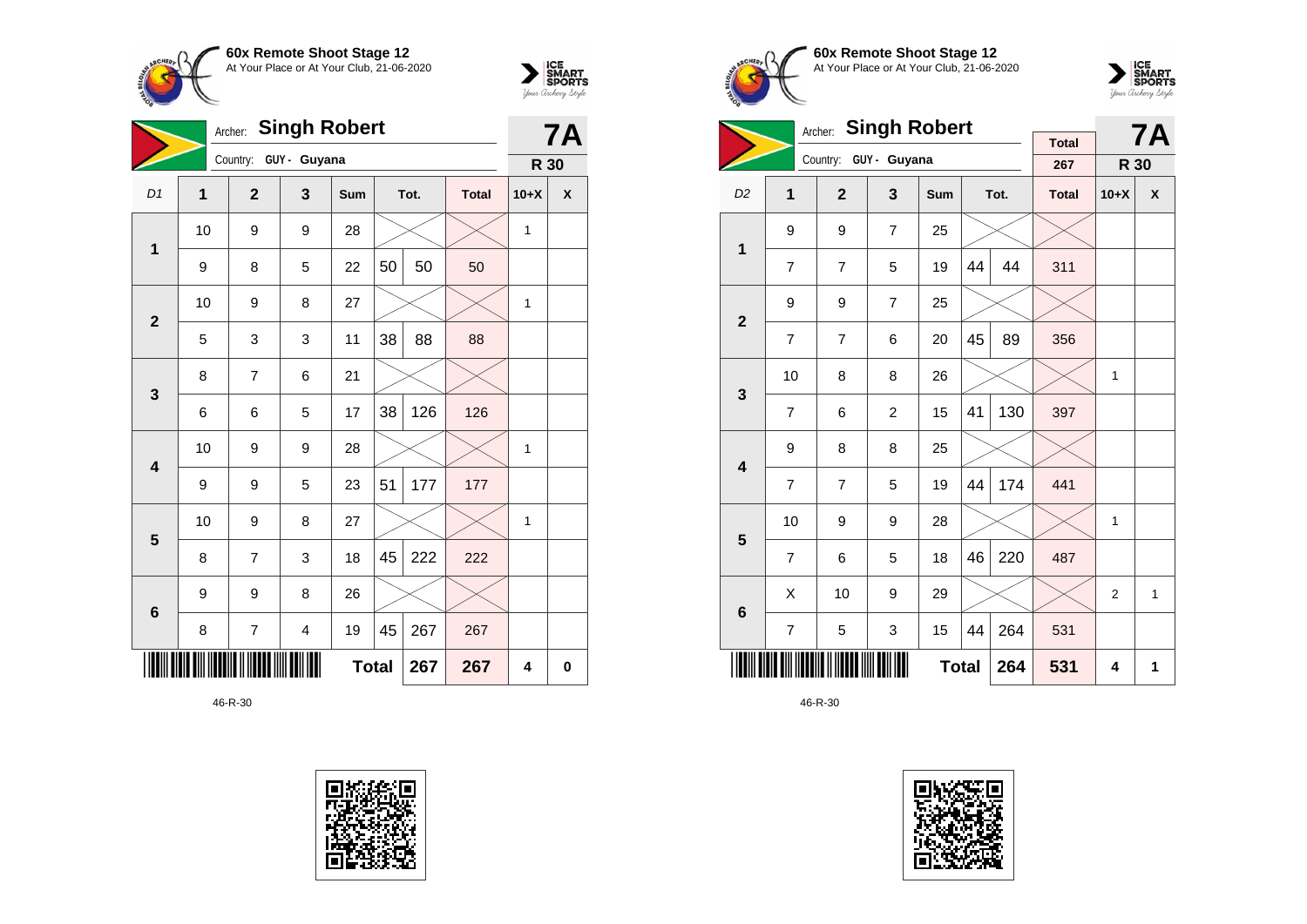



|                         |                | Archer:        | <b>Madray Umasankar</b> |              |    |      |              | <b>7B</b> |                    |
|-------------------------|----------------|----------------|-------------------------|--------------|----|------|--------------|-----------|--------------------|
|                         |                | Country:       | GUY - Guyana            |              |    |      |              | R 30      |                    |
| D1                      | $\mathbf{1}$   | $\overline{2}$ | 3                       | Sum          |    | Tot. | <b>Total</b> | $10+X$    | $\pmb{\mathsf{X}}$ |
| $\mathbf{1}$            | 9              | 9              | 8                       | 26           |    |      |              |           |                    |
|                         | 7              | 7              | 6                       | 20           | 46 | 46   | 46           |           |                    |
| $\overline{2}$          | 9              | $\overline{7}$ | $\overline{7}$          | 23           |    |      |              |           |                    |
|                         | $\overline{7}$ | 6              | 5                       | 18           | 41 | 87   | 87           |           |                    |
| $\mathbf{3}$            | 9              | 8              | $\overline{7}$          | 24           |    |      |              |           |                    |
|                         | 7              | 6              | $\overline{c}$          | 15           | 39 | 126  | 126          |           |                    |
| $\overline{\mathbf{4}}$ | 9              | 9              | 9                       | 27           |    |      |              |           |                    |
|                         | 8              | 8              | $\overline{7}$          | 23           | 50 | 176  | 176          |           |                    |
| $5\phantom{1}$          | 9              | 9              | 8                       | 26           |    |      |              |           |                    |
|                         | 8              | 8              | 6                       | 22           | 48 | 224  | 224          |           |                    |
| $6\phantom{a}$          | 9              | 9              | 8                       | 26           |    |      |              |           |                    |
|                         | $\overline{7}$ | 7              | 5                       | 19           | 45 | 269  | 269          |           |                    |
|                         |                |                |                         | <b>Total</b> |    | 269  | 269          | 0         | 0                  |





**60x Remote Shoot Stage 12** At Your Place or At Your Club, 21-06-2020



|                         |                | Archer:        | <b>Madray Umasankar</b> |              |    | <b>7B</b> |              |              |              |
|-------------------------|----------------|----------------|-------------------------|--------------|----|-----------|--------------|--------------|--------------|
|                         |                |                | Country: GUY - Guyana   |              |    |           | <b>Total</b> |              |              |
|                         |                |                |                         |              |    |           | 269          | R 30         |              |
| D <sub>2</sub>          | 1              | $\overline{2}$ | 3                       | Sum          |    | Tot.      | <b>Total</b> | $10+X$       | X            |
| $\mathbf 1$             | 9              | 9              | 6                       | 24           |    |           |              |              |              |
|                         | 3              | 3              | M                       | 6            | 30 | 30        | 299          |              |              |
| $\overline{2}$          | 8              | 8              | $\overline{7}$          | 23           |    |           |              |              |              |
|                         | 7              | 5              | 4                       | 16           | 39 | 69        | 338          |              |              |
| 3                       | X              | 9              | 9                       | 28           |    |           |              | 1            | $\mathbf{1}$ |
|                         | 8              | 8              | $\overline{7}$          | 23           | 51 | 120       | 389          |              |              |
| $\overline{\mathbf{4}}$ | 9              | 8              | 8                       | 25           |    |           |              |              |              |
|                         | $\overline{7}$ | 6              | 5                       | 18           | 43 | 163       | 432          |              |              |
| 5                       | 10             | 9              | 9                       | 28           |    |           |              | 1            |              |
|                         | 8              | $\overline{7}$ | $\overline{7}$          | 22           | 50 | 213       | 482          |              |              |
| $\bf 6$                 | 9              | 8              | 8                       | 25           |    |           |              |              |              |
|                         | 8              | 8              | 7                       | 23           | 48 | 261       | 530          |              |              |
|                         |                |                |                         | <b>Total</b> |    | 261       | 530          | $\mathbf{2}$ | 1            |

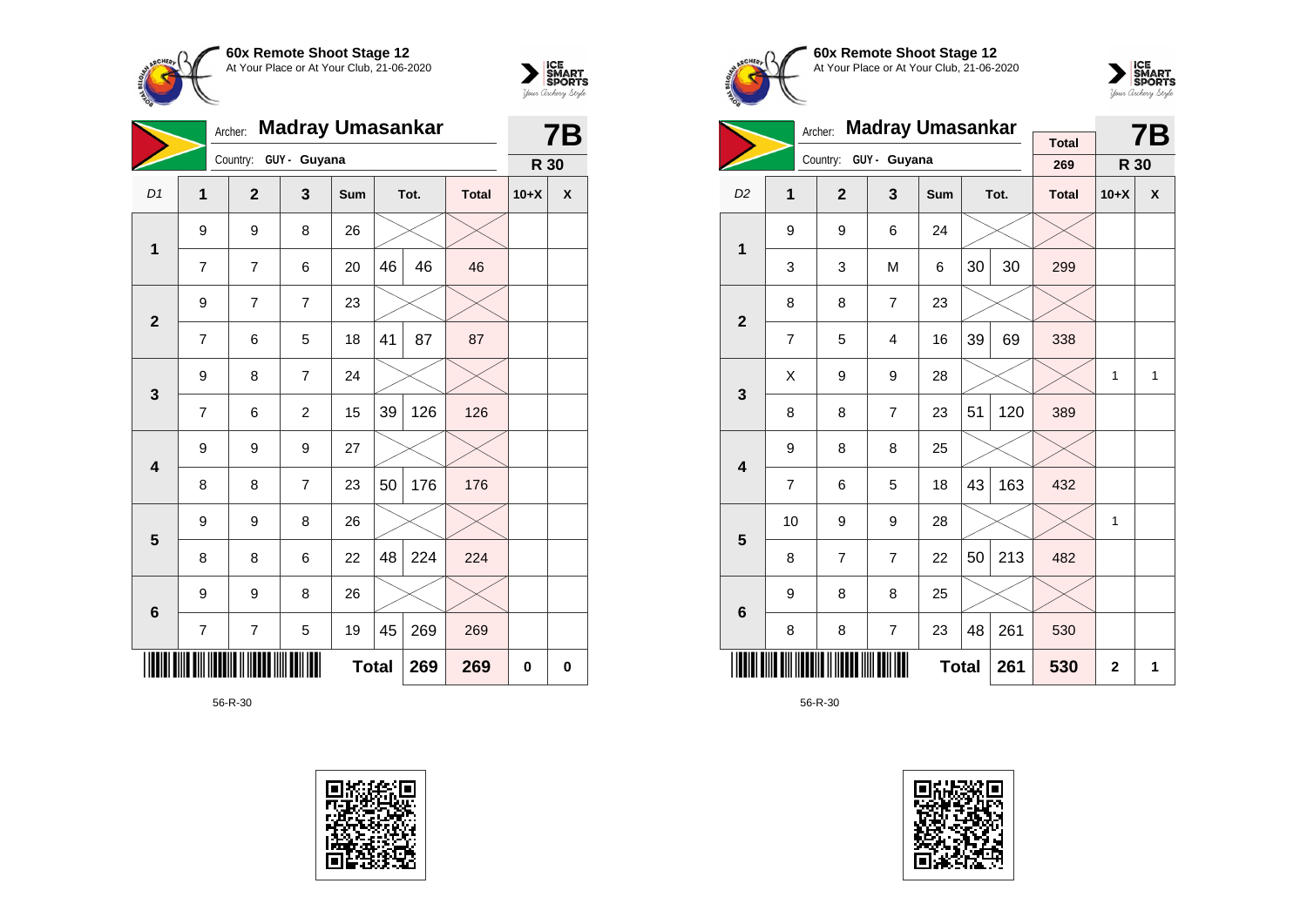



|                         | <b>Walth Janice</b><br>Archer:<br>Country: USA - USA |                |                         |              |    |      | <b>8A</b>    |              |   |
|-------------------------|------------------------------------------------------|----------------|-------------------------|--------------|----|------|--------------|--------------|---|
|                         |                                                      |                |                         |              |    |      |              | C P          |   |
| D1                      | 1                                                    | $\mathbf{2}$   | 3                       | Sum          |    | Tot. | <b>Total</b> | $10+X$       | χ |
| 1                       | 8                                                    | $\overline{7}$ | $\overline{7}$          | 22           |    |      |              |              |   |
|                         | $\overline{7}$                                       | 6              | 3                       | 16           | 38 | 38   | 38           |              |   |
| $\mathbf{2}$            | 9                                                    | 8              | $\overline{7}$          | 24           |    |      |              |              |   |
|                         | 7                                                    | 6              | $\overline{c}$          | 15           | 39 | 77   | 77           |              |   |
| $\mathbf{3}$            | 8                                                    | 8              | $\overline{7}$          | 23           |    |      |              |              |   |
|                         | 5                                                    | 5              | 3                       | 13           | 36 | 113  | 113          |              |   |
| $\overline{\mathbf{4}}$ | 9                                                    | 9              | $\overline{7}$          | 25           |    |      |              |              |   |
|                         | $\overline{7}$                                       | 6              | 5                       | 18           | 43 | 156  | 156          |              |   |
| $5\phantom{1}$          | 9                                                    | 8              | $\overline{7}$          | 24           |    |      |              |              |   |
|                         | $\overline{7}$                                       | 6              | $\overline{\mathbf{4}}$ | 17           | 41 | 197  | 197          |              |   |
| $\bf 6$                 | 10                                                   | 8              | $\overline{7}$          | 25           |    |      |              | $\mathbf{1}$ |   |
|                         | $\overline{\mathcal{I}}$                             | $\overline{7}$ | $\overline{\mathbf{4}}$ | 18           | 43 | 240  | 240          |              |   |
|                         |                                                      |                |                         | <b>Total</b> |    | 240  | 240          | 1            | 0 |

21-C-P





**60x Remote Shoot Stage 12** At Your Place or At Your Club, 21-06-2020



|                         |                                | <b>Walth Janice</b><br>Archer: |                |              |    | <b>8A</b> |                     |        |   |
|-------------------------|--------------------------------|--------------------------------|----------------|--------------|----|-----------|---------------------|--------|---|
|                         |                                | Country: USA - USA             |                |              |    |           | <b>Total</b><br>240 | C P    |   |
| D <sub>2</sub>          | 1                              | $\overline{2}$                 | $\mathbf{3}$   | <b>Sum</b>   |    | Tot.      | <b>Total</b>        | $10+X$ | X |
| 1                       | 9                              | 9                              | 8              | 26           |    |           |                     |        |   |
|                         | $\overline{\mathbf{4}}$        | 4                              | 4              | 12           | 38 | 38        | 278                 |        |   |
| $\mathbf{2}$            | 8                              | 8                              | $\overline{7}$ | 23           |    |           |                     |        |   |
|                         | $\overline{7}$                 | 6                              | 3              | 16           | 39 | $77\,$    | 317                 |        |   |
| 3                       | 8                              | 8                              | $\overline{7}$ | 23           |    |           |                     |        |   |
|                         | $\overline{7}$                 | 6                              | 5              | 18           | 41 | 118       | 358                 |        |   |
| $\overline{\mathbf{4}}$ | 10                             | 8                              | 8              | 26           |    |           |                     | 1      |   |
|                         | $\overline{7}$                 | 6                              | $\mathbf{1}$   | 14           | 40 | 158       | 398                 |        |   |
| 5                       | 8                              | 8                              | 6              | 22           |    |           |                     |        |   |
|                         | 6                              | 6                              | 4              | 16           | 38 | 196       | 436                 |        |   |
|                         | 9                              | 8                              | 7              | 24           |    |           |                     |        |   |
|                         | $6\phantom{1}6$<br>6<br>5<br>3 |                                |                |              | 38 | 234       | 474                 |        |   |
|                         |                                |                                |                | <b>Total</b> |    | 234       | 474                 | 1      | 0 |

21-C-P

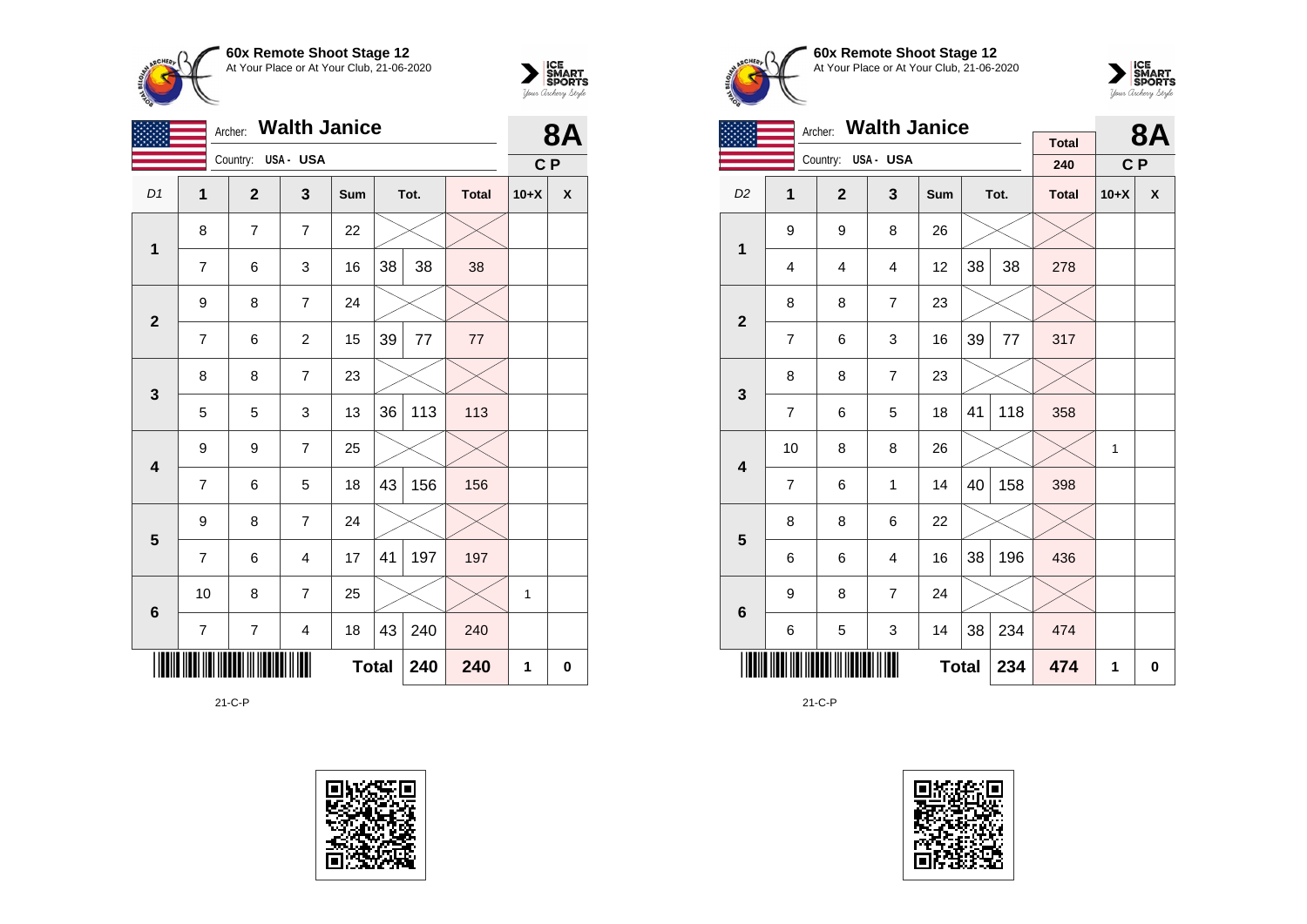



|                         | <b>Walth Courtney</b><br>Archer: |                    |                |              |    |      |              |                 |   |
|-------------------------|----------------------------------|--------------------|----------------|--------------|----|------|--------------|-----------------|---|
|                         |                                  | Country: USA - USA |                |              |    |      |              | R <sub>ST</sub> |   |
| D <sub>1</sub>          | 1                                | $\overline{2}$     | 3              | Sum          |    | Tot. | <b>Total</b> | $10+X$          | X |
| 1                       | 10                               | 10                 | 10             | 30           |    |      |              | 3               |   |
|                         | 7                                | 7                  | 6              | 20           | 50 | 50   | 50           |                 |   |
| $\overline{2}$          | Χ                                | X                  | 9              | 29           |    |      |              | $\overline{2}$  | 2 |
|                         | 8                                | $\overline{7}$     | 6              | 21           | 50 | 100  | 100          |                 |   |
|                         | 10                               | 9                  | 9              | 28           |    |      |              | 1               |   |
| 3                       | 9                                | 9                  | 8              | 26           | 54 | 154  | 154          |                 |   |
| $\overline{\mathbf{4}}$ | 10                               | 9                  | 9              | 28           |    |      |              | 1               |   |
|                         | 9                                | 9                  | 9              | 27           | 55 | 209  | 209          |                 |   |
| 5                       | Χ                                | Χ                  | 9              | 29           |    |      |              | $\overline{2}$  | 2 |
|                         | 8                                | 8                  | 8              | 24           | 53 | 262  | 262          |                 |   |
|                         | X                                | 9                  | 8              | 27           |    |      |              | 1               | 1 |
| $6\phantom{1}6$         | 8                                | 7                  | $\overline{7}$ | 22           | 49 | 311  | 311          |                 |   |
|                         |                                  |                    |                | <b>Total</b> |    | 311  | 311          | 10              | 5 |

22-R-ST





**60x Remote Shoot Stage 12** At Your Place or At Your Club, 21-06-2020



|                         | <b>Walth Courtney</b><br>Archer: |                    |                |              |    |      |                     |                | <b>8B</b> |
|-------------------------|----------------------------------|--------------------|----------------|--------------|----|------|---------------------|----------------|-----------|
|                         |                                  | Country: USA - USA |                |              |    |      | <b>Total</b><br>311 | R ST           |           |
| D <sub>2</sub>          | 1                                | $\overline{2}$     | 3              | Sum          |    | Tot. | <b>Total</b>        | $10+X$         | X         |
| 1                       | 10                               | 10                 | 10             | 30           |    |      |                     | 3              |           |
|                         | 9                                | 9                  | 8              | 26           | 56 | 56   | 367                 |                |           |
| $\mathbf{2}$            | 10                               | 9                  | 9              | 28           |    |      |                     | 1              |           |
|                         | 9                                | 8                  | $\overline{2}$ | 19           | 47 | 103  | 414                 |                |           |
|                         | 10                               | 10                 | 8              | 28           |    |      |                     | $\overline{2}$ |           |
| 3                       | 8                                | 8                  | 6              | 22           | 50 | 153  | 464                 |                |           |
| $\overline{\mathbf{4}}$ | 9                                | 8                  | $\overline{7}$ | 24           |    |      |                     |                |           |
|                         | 6                                | 6                  | 4              | 16           | 40 | 193  | 504                 |                |           |
| 5                       | 10                               | 9                  | 9              | 28           |    |      |                     | 1              |           |
|                         | 8                                | 8                  | $\overline{7}$ | 23           | 51 | 244  | 555                 |                |           |
| $\bf 6$                 | 9                                | 9                  | 9              | 27           |    |      |                     |                |           |
|                         | 7                                | 6                  | 6              | 19           | 46 | 290  | 601                 |                |           |
|                         |                                  |                    |                | <b>Total</b> |    | 290  | 601                 | 7              | 0         |

22-R-ST

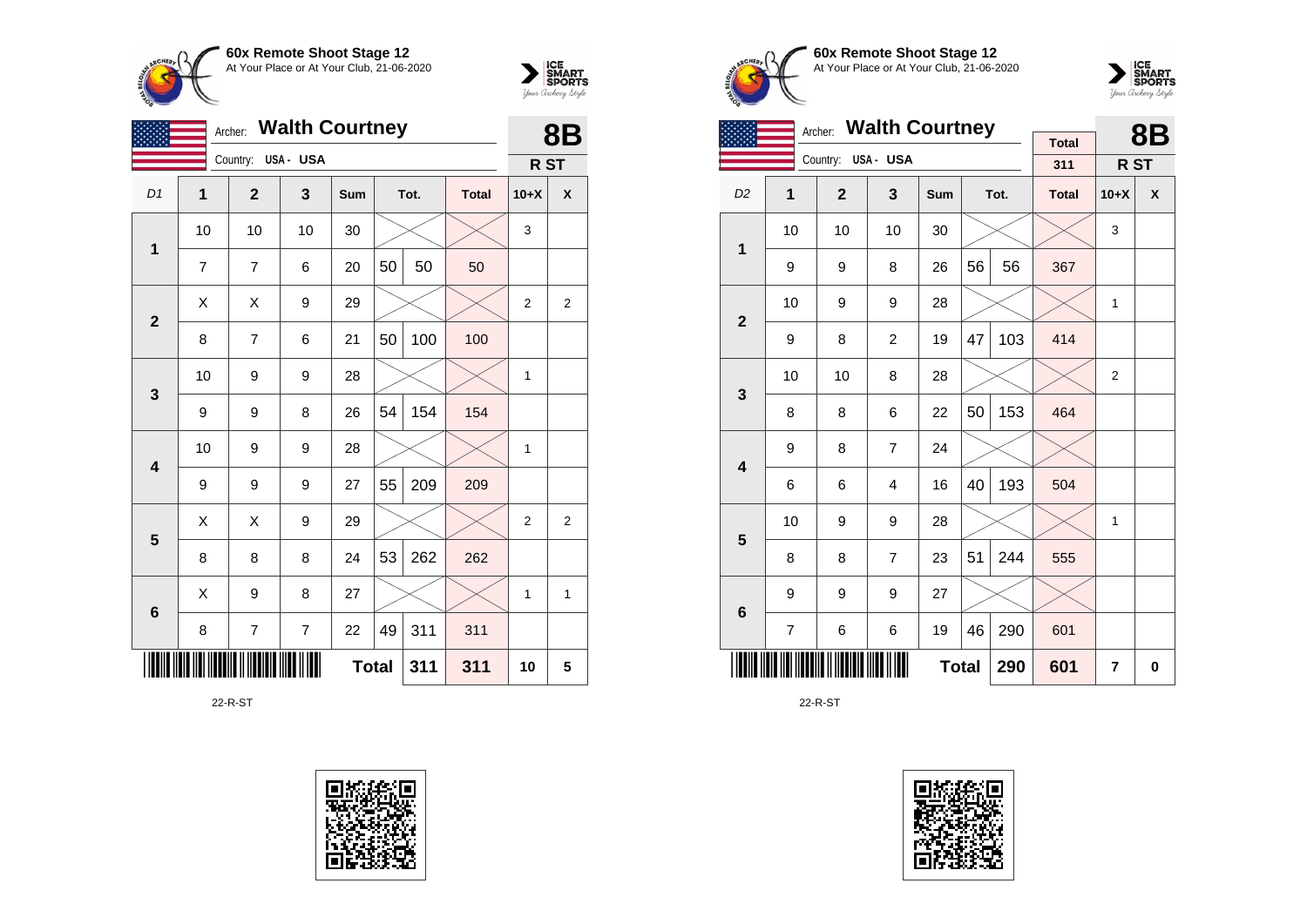



|                         |                | <b>Janssens Niels</b><br>Archer: |                         |              | <b>1A</b> |              |        |                    |
|-------------------------|----------------|----------------------------------|-------------------------|--------------|-----------|--------------|--------|--------------------|
|                         |                | Country: BEL - Belgium           |                         |              |           |              | C F    |                    |
| D1                      | $\overline{1}$ | $\overline{2}$                   | 3                       | Sum          | Tot.      | <b>Total</b> | $10+X$ | $\pmb{\mathsf{X}}$ |
| 1                       | 6              | 5                                | 5                       | 16           | 16        | 16           |        |                    |
| $\mathbf{2}$            | 6              | 6                                | 6                       | 18           | 34        | 34           |        |                    |
| $\mathbf{3}$            | 6              | $\overline{\mathbf{4}}$          | $\overline{\mathbf{4}}$ | 14           | 48        | 48           |        |                    |
| $\overline{\mathbf{4}}$ | 5              | 5                                | $\overline{4}$          | 14           | 62        | 62           |        |                    |
| $5\phantom{1}$          | 6              | $\overline{\mathbf{4}}$          | $\overline{\mathbf{4}}$ | 14           | 76        | 76           |        |                    |
| 6                       | 4              | 4                                | 3                       | 11           | 87        | 87           |        |                    |
| $\overline{7}$          | 5              | 4                                | 3                       | 12           | 99        | 99           |        |                    |
| 8                       | 6              | 6                                | 6                       | 18           | 117       | 117          |        |                    |
| $\boldsymbol{9}$        | 6              | 6                                | $\overline{\mathbf{4}}$ | 16           | 133       | 133          |        |                    |
| 10                      | 6              | 5                                | $\overline{\mathbf{4}}$ | 15           | 148       | 148          |        |                    |
| 11                      | 5              | $\overline{4}$                   | 3                       | 12           | 160       | 160          |        |                    |
| 12                      | 5              | 5                                | 4                       | 14           | 174       | 174          |        |                    |
|                         |                |                                  |                         | <b>Total</b> | 174       | 174          | 0      | $\pmb{0}$          |

15-C-F





**60x Remote Shoot Stage 12** At Your Place or At Your Club, 21-06-2020



|                         |   | <b>Janssens Niels</b><br>Archer: |                |            |      | <b>1A</b>           |        |   |
|-------------------------|---|----------------------------------|----------------|------------|------|---------------------|--------|---|
|                         |   | Country: BEL - Belgium           |                |            |      | <b>Total</b><br>174 | $C$ F  |   |
| D <sub>2</sub>          | 1 | $\mathbf{2}$                     | 3              | <b>Sum</b> | Tot. | <b>Total</b>        | $10+X$ | X |
| $\mathbf{1}$            | 5 | 4                                | 4              | 13         | 13   | 187                 |        |   |
| $\mathbf{2}$            | 6 | 6                                | 4              | 16         | 29   | 203                 |        |   |
| 3                       | 6 | 6                                | 4              | 16         | 45   | 219                 |        |   |
| $\overline{\mathbf{4}}$ | 6 | 5                                | 5              | 16         | 61   | 235                 |        |   |
| 5                       | 5 | $\overline{4}$                   | $\overline{c}$ | 11         | 72   | 246                 |        |   |
| $6\phantom{1}$          | 6 | 4                                | 4              | 14         | 86   | 260                 |        |   |
| $\overline{7}$          | 5 | 5                                | 4              | 14         | 100  | 274                 |        |   |
| 8                       | 5 | 5                                | $\overline{4}$ | 14         | 114  | 288                 |        |   |
| $\boldsymbol{9}$        | 6 | 5                                | 4              | 15         | 129  | 303                 |        |   |
| 10                      | 6 | 6                                | 4              | 16         | 145  | 319                 |        |   |
| 11                      | 4 | 4                                | 4              | 12         | 157  | 331                 |        |   |
| 12                      | 5 | 4                                | 3              | 12         | 169  | 343                 |        |   |
|                         |   |                                  | 169            | 343        | 0    | 0                   |        |   |

15-C-F

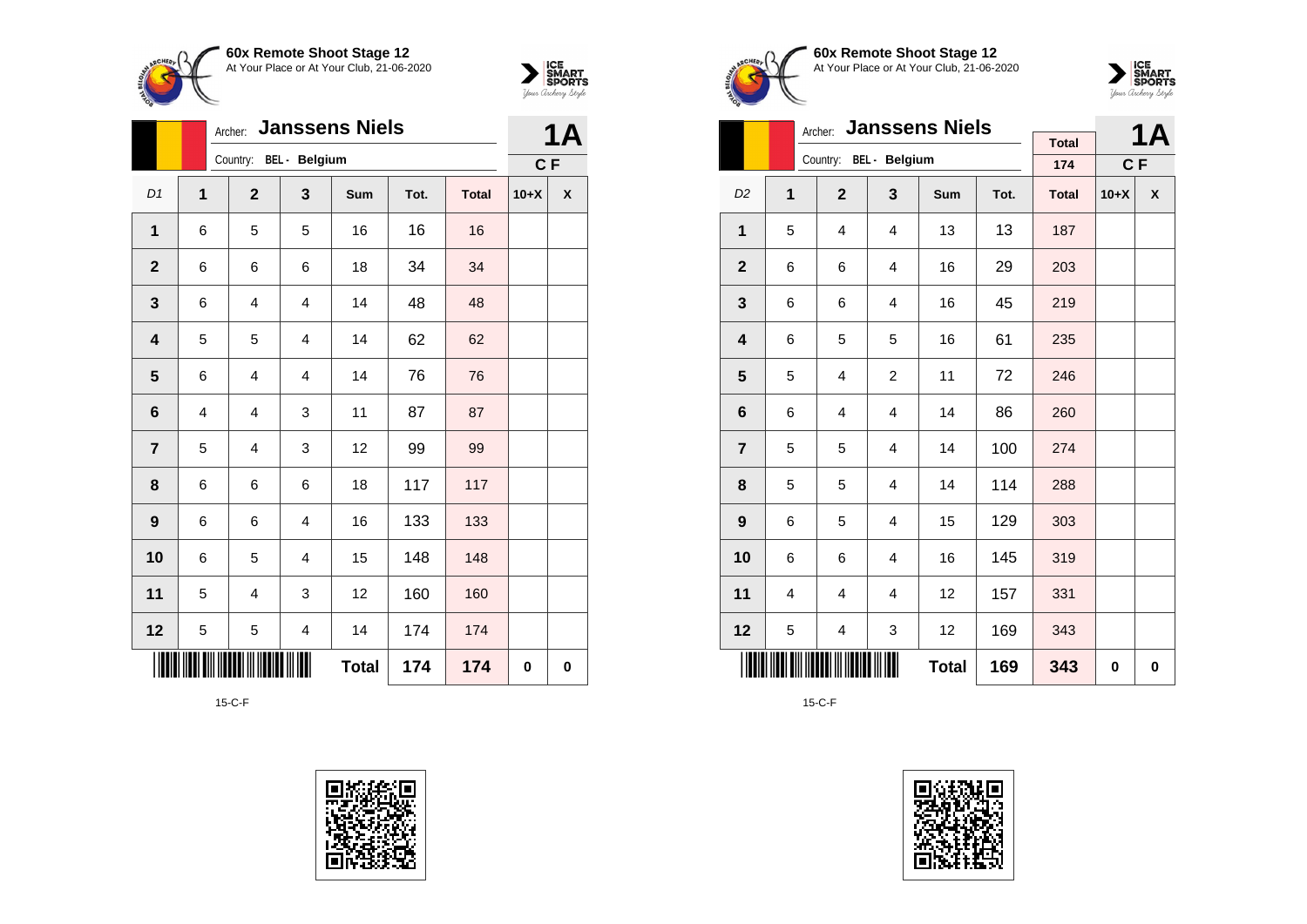



|                         |                | <b>Gauthe Christine</b><br>Archer: |                |              | 2A   |              |           |                    |
|-------------------------|----------------|------------------------------------|----------------|--------------|------|--------------|-----------|--------------------|
|                         |                | Country: FRA - France              |                |              |      |              | <b>BF</b> |                    |
| D1                      | 1              | $\overline{2}$                     | 3              | Sum          | Tot. | <b>Total</b> | $10+X$    | $\pmb{\mathsf{X}}$ |
| 1                       | 6              | 4                                  | 3              | 13           | 13   | 13           |           |                    |
| $\mathbf{2}$            | 6              | 5                                  | 5              | 16           | 29   | 29           |           |                    |
| $\mathbf{3}$            | 5              | 4                                  | $\overline{4}$ | 13           | 42   | 42           |           |                    |
| $\overline{\mathbf{4}}$ | 5              | 5                                  | 5              | 15           | 57   | 57           |           |                    |
| $\overline{\mathbf{5}}$ | 5              | 5                                  | $\overline{4}$ | 14           | 71   | 71           |           |                    |
| $6\phantom{1}$          | 5              | 5                                  | 5              | 15           | 86   | 86           |           |                    |
| $\overline{\mathbf{7}}$ | 6              | 5                                  | 3              | 14           | 100  | 100          |           |                    |
| 8                       | 6              | 5                                  | $\overline{4}$ | 15           | 115  | 115          |           |                    |
| $\boldsymbol{9}$        | 6              | 6                                  | 6              | 18           | 133  | 133          |           |                    |
| 10                      | 6              | 5                                  | 4              | 15           | 148  | 148          |           |                    |
| 11                      | $\overline{4}$ | 4                                  | 3              | 11           | 159  | 159          |           |                    |
| 12                      | 6              | 5                                  | 4              | 15           | 174  | 174          |           |                    |
|                         |                |                                    |                | <b>Total</b> | 174  | 174          | 0         | $\pmb{0}$          |

18-B-F









|                |                | Archer:        | <b>Gauthe Christine</b> |              |      | 2A                  |           |   |
|----------------|----------------|----------------|-------------------------|--------------|------|---------------------|-----------|---|
|                |                |                | Country: FRA - France   |              |      | <b>Total</b><br>174 |           |   |
|                |                |                |                         |              |      |                     | <b>BF</b> |   |
| D <sub>2</sub> | 1              | $\overline{2}$ | 3                       | Sum          | Tot. | <b>Total</b>        | $10+X$    | X |
| 1              | 6              | 6              | 4                       | 16           | 16   | 190                 |           |   |
| $\mathbf{2}$   | 6              | 5              | 4                       | 15           | 31   | 205                 |           |   |
| 3              | 5              | 4              | 3                       | 12           | 43   | 217                 |           |   |
| 4              | 5              | 4              | 3                       | 12           | 55   | 229                 |           |   |
| 5              | $\overline{4}$ | 4              | 4                       | 12           | 67   | 241                 |           |   |
| 6              | 6              | 6              | 5                       | 17           | 84   | 258                 |           |   |
| $\overline{7}$ | 5              | 4              | 3                       | 12           | 96   | 270                 |           |   |
| 8              | 6              | 6              | 5                       | 17           | 113  | 287                 |           |   |
| 9              | 4              | 4              | 3                       | 11           | 124  | 298                 |           |   |
| 10             | 6              | 6              | 5                       | 17           | 141  | 315                 |           |   |
| 11             | 5              | 4              | $\overline{4}$          | 13           | 154  | 328                 |           |   |
| 12             | 6              | 4              | 4                       | 14           | 168  | 342                 |           |   |
|                |                |                |                         | <b>Total</b> | 168  | 342                 | 0         | 0 |

18-B-F

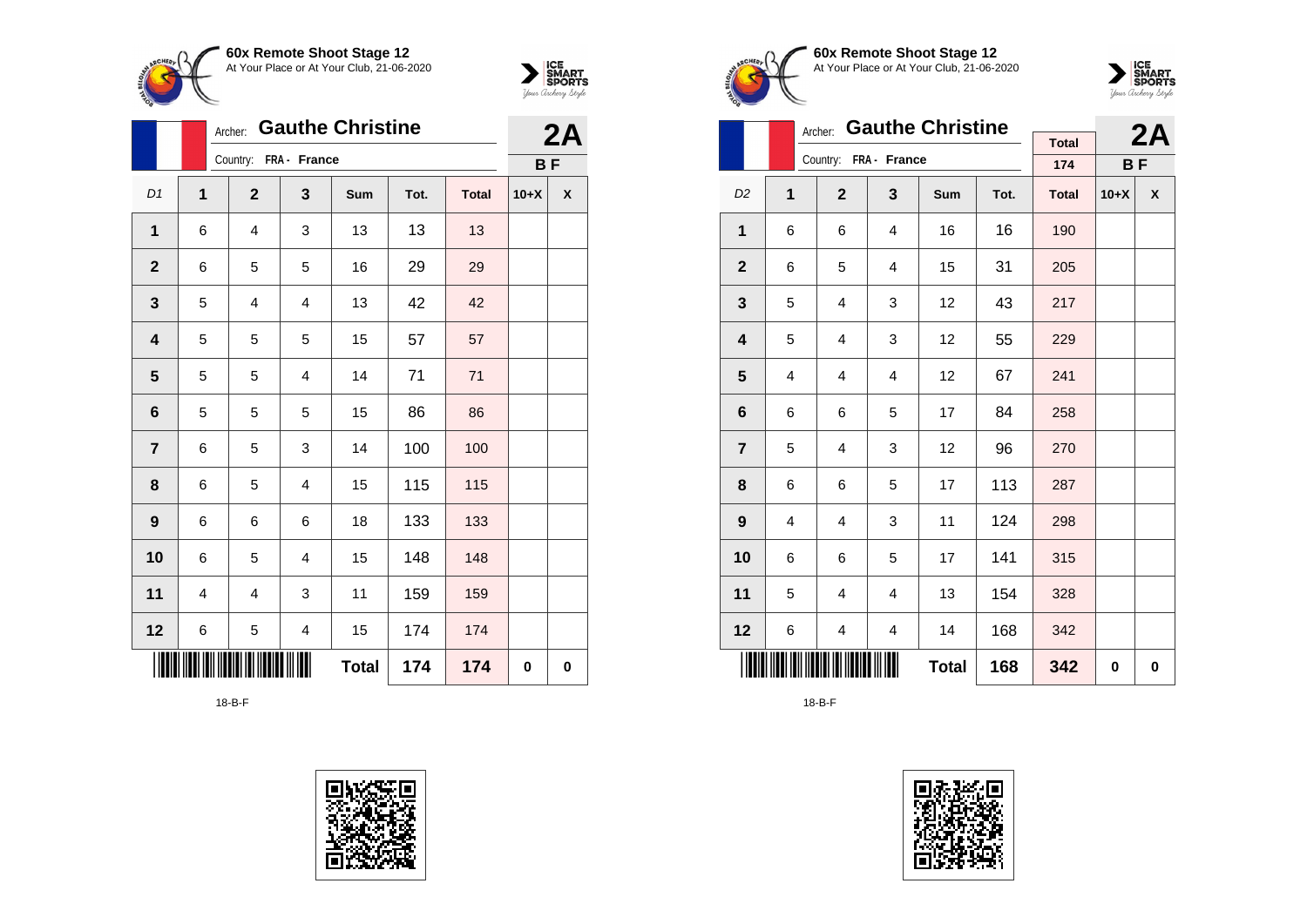



|                         |   | <b>Creuzet Timothée</b><br>Archer: |                         |              | 3A   |              |        |                    |
|-------------------------|---|------------------------------------|-------------------------|--------------|------|--------------|--------|--------------------|
|                         |   | Country: FRA - France              |                         |              |      |              | RF     |                    |
| D1                      | 1 | $\mathbf{2}$                       | 3                       | Sum          | Tot. | <b>Total</b> | $10+X$ | $\pmb{\mathsf{X}}$ |
| 1                       | 4 | $\overline{\mathbf{4}}$            | 3                       | 11           | 11   | 11           |        |                    |
| $\mathbf{2}$            | 6 | 4                                  | $\overline{\mathbf{4}}$ | 14           | 25   | 25           |        |                    |
| $\mathbf{3}$            | 5 | $\overline{4}$                     | 4                       | 13           | 38   | 38           |        |                    |
| 4                       | 5 | 4                                  | 4                       | 13           | 51   | 51           |        |                    |
| $\overline{\mathbf{5}}$ | 5 | 4                                  | $\overline{c}$          | 11           | 62   | 62           |        |                    |
| $6\phantom{1}6$         | 6 | 5                                  | 5                       | 16           | 78   | 78           |        |                    |
| $\overline{\mathbf{7}}$ | 5 | 4                                  | 3                       | 12           | 90   | 90           |        |                    |
| 8                       | 6 | 4                                  | 4                       | 14           | 104  | 104          |        |                    |
| 9                       | 6 | 5                                  | 5                       | 16           | 120  | 120          |        |                    |
| 10                      | 6 | 5                                  | 5                       | 16           | 136  | 136          |        |                    |
| 11                      | 5 | 5                                  | 3                       | 13           | 149  | 149          |        |                    |
| 12                      | 5 | 4                                  | 3                       | 12           | 161  | 161          |        |                    |
|                         |   |                                    |                         | <b>Total</b> | 161  | 161          | 0      | $\bf{0}$           |

55-R-F









|                |   | Archer:               | <b>Creuzet Timothée</b> |     |      | 3Α                  |        |   |
|----------------|---|-----------------------|-------------------------|-----|------|---------------------|--------|---|
|                |   | Country: FRA - France |                         |     |      | <b>Total</b><br>161 | RF     |   |
|                |   |                       |                         |     |      |                     |        |   |
| D <sub>2</sub> | 1 | $\mathbf{2}$          | 3                       | Sum | Tot. | <b>Total</b>        | $10+X$ | X |
| 1              | 6 | 6                     | 4                       | 16  | 16   | 177                 |        |   |
| $\overline{2}$ | 6 | 6                     | 4                       | 16  | 32   | 193                 |        |   |
| 3              | 4 | 4                     | 3                       | 11  | 43   | 204                 |        |   |
| 4              | 5 | 5                     | 5                       | 15  | 58   | 219                 |        |   |
| 5              | 5 | 4                     | $\overline{4}$          | 13  | 71   | 232                 |        |   |
| 6              | 6 | 5                     | 5                       | 16  | 87   | 248                 |        |   |
| $\overline{7}$ | 5 | 4                     | 4                       | 13  | 100  | 261                 |        |   |
| 8              | 4 | $\overline{4}$        | 4                       | 12  | 112  | 273                 |        |   |
| 9              | 4 | 4                     | 4                       | 12  | 124  | 285                 |        |   |
| 10             | 6 | 5                     | 5                       | 16  | 140  | 301                 |        |   |
| 11             | 5 | 4                     | 4                       | 13  | 153  | 314                 |        |   |
| 12             | 6 | 5                     | 4                       | 15  | 168  | 329                 |        |   |
|                |   | 329                   | 0                       | 0   |      |                     |        |   |

55-R-F

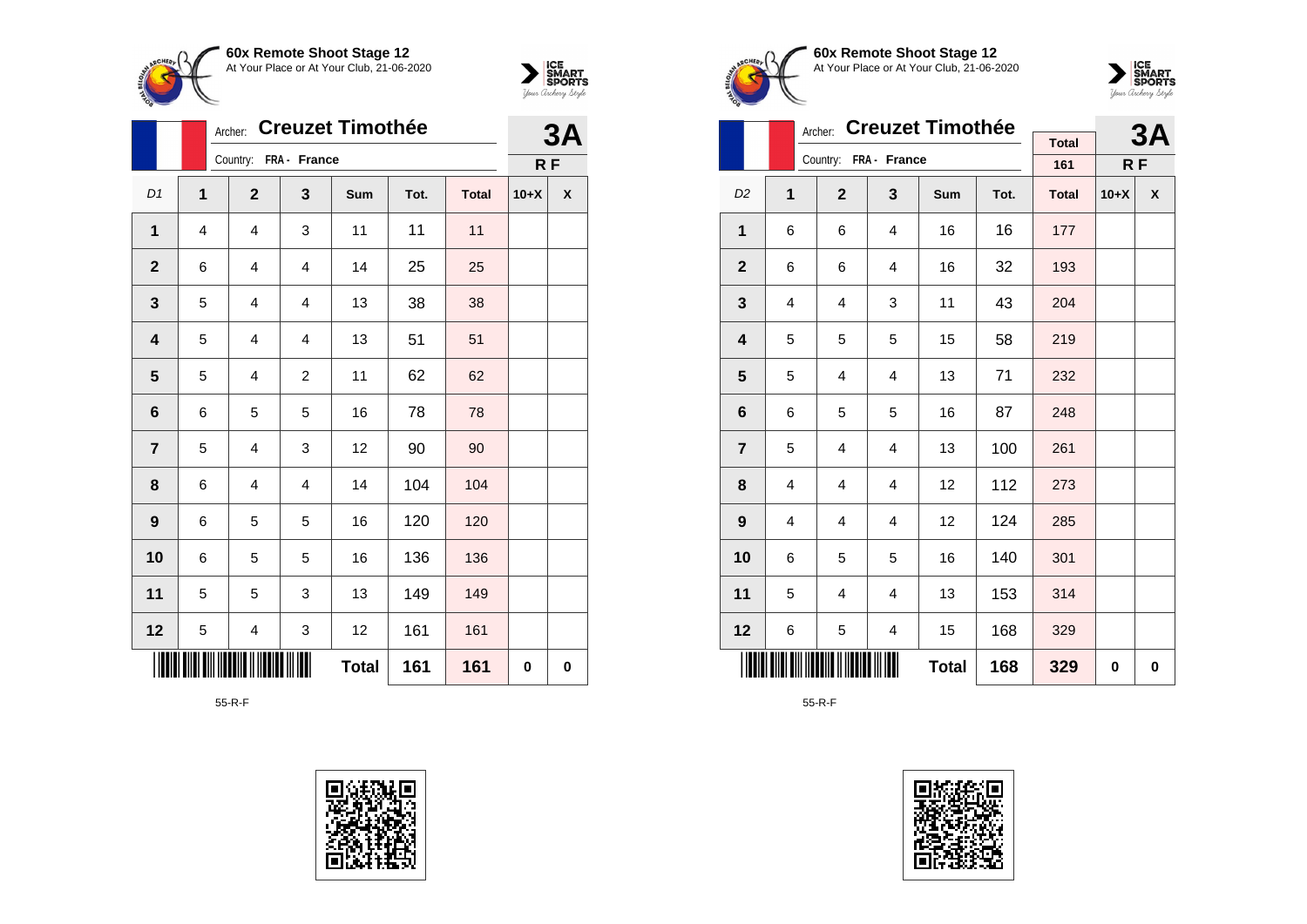



|                         | <b>Sakthivel Nikhil Raj</b><br>Archer:<br>$\bigodot$ |  |                |             |                |      |              |                 | 1Α                 |  |
|-------------------------|------------------------------------------------------|--|----------------|-------------|----------------|------|--------------|-----------------|--------------------|--|
|                         |                                                      |  | Country:       | IND - India |                |      |              | C <sub>25</sub> |                    |  |
| D1                      | 1                                                    |  | $\overline{2}$ | 3           | Sum            | Tot. | <b>Total</b> | $10+X$          | $\pmb{\mathsf{X}}$ |  |
| 1                       | 9                                                    |  | 8              | 8           | 25             | 25   | 25           |                 |                    |  |
| $\mathbf{2}$            | 6                                                    |  | M              | M           | 6              | 31   | 31           |                 |                    |  |
| $\mathbf{3}$            | 6                                                    |  | M              | M           | 6              | 37   | 37           |                 |                    |  |
| $\overline{\mathbf{4}}$ | 10                                                   |  | 6              | 6           | 22             | 59   | 59           | 1               |                    |  |
| $\overline{\mathbf{5}}$ | 7                                                    |  | 6              | M           | 13             | 72   | 72           |                 |                    |  |
| 6                       | 7                                                    |  | M              | M           | $\overline{7}$ | 79   | 79           |                 |                    |  |
| $\overline{7}$          | 9                                                    |  | 8              | 7           | 24             | 103  | 103          |                 |                    |  |
| 8                       | 8                                                    |  | M              | M           | 8              | 111  | 111          |                 |                    |  |
| $\boldsymbol{9}$        | 9                                                    |  | 8              | 6           | 23             | 134  | 134          |                 |                    |  |
| 10                      | 8                                                    |  | $\overline{7}$ | 6           | 21             | 155  | 155          |                 |                    |  |
| 11                      | 9                                                    |  | 6              | 6           | 21             | 176  | 176          |                 |                    |  |
| 12                      | 9                                                    |  | 8              | 7           | 24             | 200  | 200          |                 |                    |  |
|                         |                                                      |  |                |             | <b>Total</b>   | 200  | 200          | 1               | 0                  |  |









|                         |    | Archer:                 | Sakthivel Nikhil Raj |            |      | <b>1A</b>    |                 |   |
|-------------------------|----|-------------------------|----------------------|------------|------|--------------|-----------------|---|
| $\bigodot$              |    | Country: IND - India    |                      |            |      | <b>Total</b> |                 |   |
|                         |    |                         |                      |            |      | 200          | C <sub>25</sub> |   |
| D <sub>2</sub>          | 1  | $\overline{2}$          | 3                    | <b>Sum</b> | Tot. | <b>Total</b> | $10+X$          | X |
| 1                       | 8  | $\overline{7}$          | $\overline{7}$       | 22         | 22   | 222          |                 |   |
| $\mathbf{2}$            | 8  | 6                       | M                    | 14         | 36   | 236          |                 |   |
| 3                       | 8  | M                       | M                    | 8          | 44   | 244          |                 |   |
| $\overline{\mathbf{4}}$ | M  | M                       | M                    | 0          | 44   | 244          |                 |   |
| 5                       | 8  | $\overline{7}$          | 6                    | 21         | 65   | 265          |                 |   |
| 6                       | 9  | 6                       | M                    | 15         | 80   | 280          |                 |   |
| $\overline{7}$          | 9  | 9                       | $\overline{7}$       | 25         | 105  | 305          |                 |   |
| 8                       | 8  | M                       | M                    | 8          | 113  | 313          |                 |   |
| $\boldsymbol{9}$        | 7  | 6                       | M                    | 13         | 126  | 326          |                 |   |
| 10                      | 10 | 9                       | 9                    | 28         | 154  | 354          | 1               |   |
| 11                      | 6  | 6                       | M                    | 12         | 166  | 366          |                 |   |
| 12                      | 9  | $\overline{\mathbf{7}}$ | $\overline{7}$       | 23         | 189  | 389          |                 |   |
|                         |    | 389                     | 1                    | 0          |      |              |                 |   |